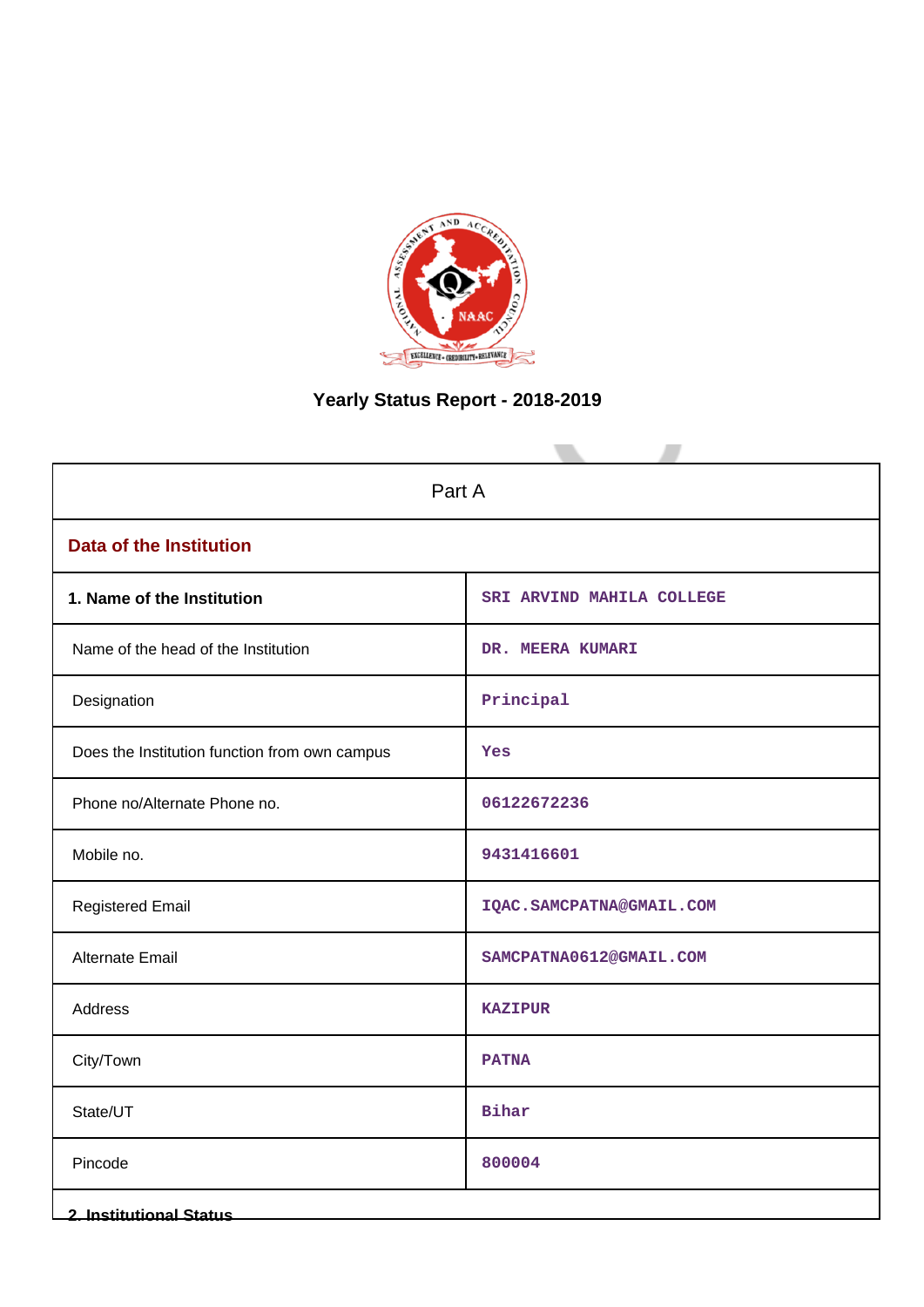| Affiliated / Constituent                                                 |                                        |                              | Constituent                  |                   |                   |
|--------------------------------------------------------------------------|----------------------------------------|------------------------------|------------------------------|-------------------|-------------------|
| Type of Institution                                                      |                                        | Women                        |                              |                   |                   |
| Location                                                                 |                                        |                              | Urban                        |                   |                   |
| <b>Financial Status</b>                                                  |                                        |                              | state                        |                   |                   |
|                                                                          | Name of the IQAC co-ordinator/Director |                              | DR SNIGDHA PROSAD            |                   |                   |
| Phone no/Alternate Phone no.                                             |                                        |                              | 06123266993                  |                   |                   |
| Mobile no.                                                               |                                        |                              | 9470018644                   |                   |                   |
| <b>Registered Email</b>                                                  |                                        | SNIGDHA.PROSAD@GMAIL.COM     |                              |                   |                   |
| Alternate Email                                                          |                                        |                              | IQAC.SAMCPATNA@GMAIL.COM     |                   |                   |
| 3. Website Address                                                       |                                        |                              |                              |                   |                   |
| Web-link of the AQAR: (Previous Academic Year)                           |                                        |                              | https://www.samcpatna.ac.in/ |                   |                   |
| 4. Whether Academic Calendar prepared during<br>the year                 |                                        | Yes                          |                              |                   |                   |
| if yes, whether it is uploaded in the institutional website:<br>Weblink: |                                        | https://www.samcpatna.ac.in/ |                              |                   |                   |
|                                                                          | <b>5. Accrediation Details</b>         |                              |                              |                   |                   |
| Cycle                                                                    | Grade                                  | <b>CGPA</b>                  | Year of<br>Accrediation      | Validity          |                   |
|                                                                          |                                        |                              |                              | Period From       | Period To         |
| $\mathbf{1}$                                                             | $B+$                                   | 2.51                         | 2017                         | $23 - Jan - 2017$ | $22 - Jan - 2022$ |
|                                                                          |                                        |                              |                              |                   |                   |

# **6. Date of Establishment of IQAC** 17-Mar-2016

# **7. Internal Quality Assurance System**

| Quality initiatives by IQAC during the year for promoting quality culture    |                                       |    |  |
|------------------------------------------------------------------------------|---------------------------------------|----|--|
| Item / Title of the quality initiative by<br><b>IQAC</b>                     | Number of participants/ beneficiaries |    |  |
| Exhibition / Poster /<br>Model on Steps for Better<br>Environment Protection | $22 -$ Sep-2018                       | 23 |  |
| World Health Day Theme :<br>Universal Health Coverage                        | $06 - Appr - 2019$                    | 94 |  |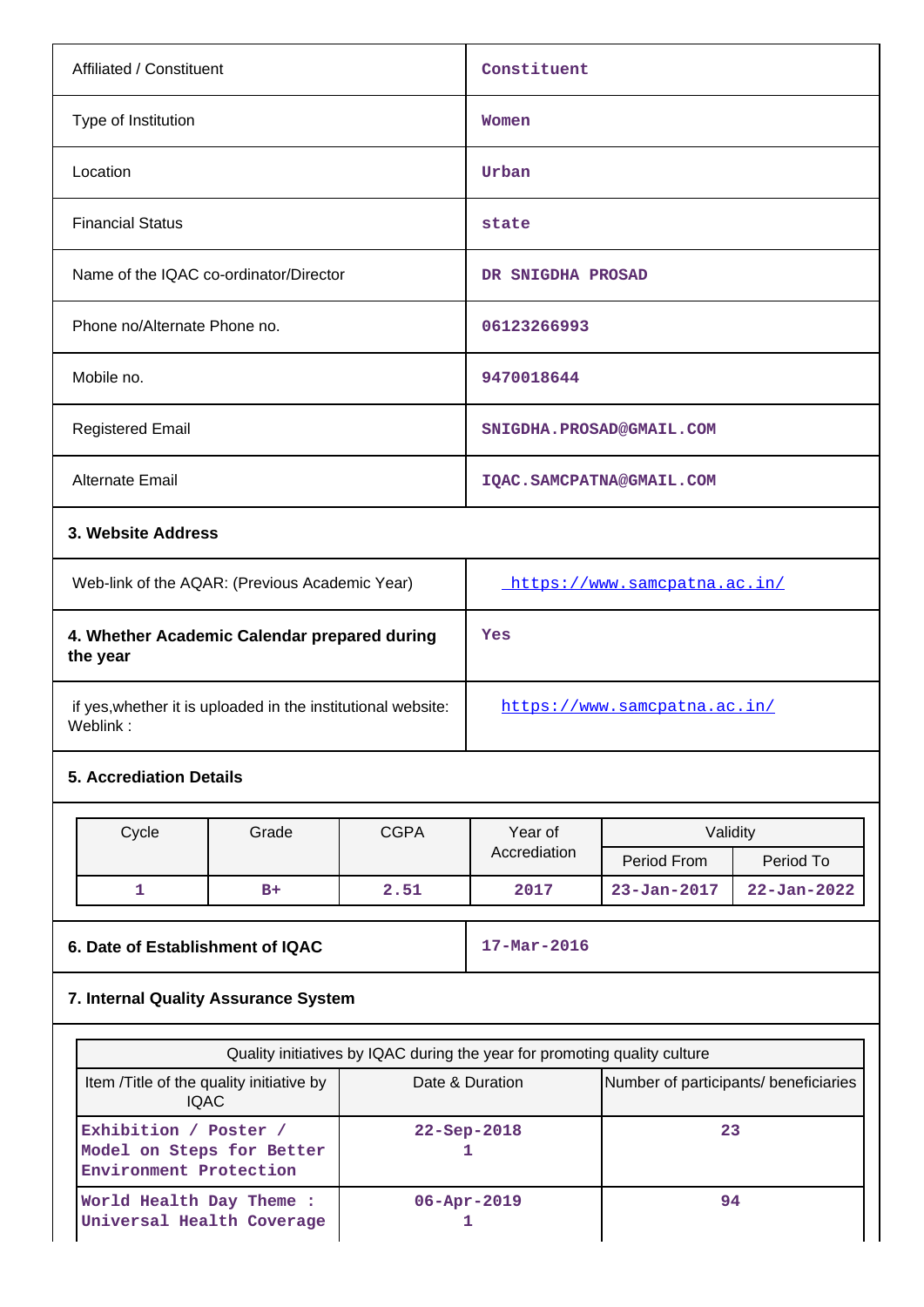| to Everyone, Everywhere<br>Talks                                                                                                                                                                                                                                   |                                          |     |
|--------------------------------------------------------------------------------------------------------------------------------------------------------------------------------------------------------------------------------------------------------------------|------------------------------------------|-----|
| International Women's Day<br>Theme: Balance for<br>Better, Better the<br>Balance - Better the<br>World Talk on :<br>Challenges in adolescent-<br>Girls - By Dr. Ruma<br>Goswami 2. Cancer in<br>Women - Prevention and<br>early detection by Dr.<br>Rajesh Goswami | $06 - \text{Mar} - 2019$<br>$\mathbf{1}$ | 112 |
| Competition on<br>Preparation of Low Coast<br>Nutritious Diet                                                                                                                                                                                                      | $18 - Jan - 2019$<br>1                   | 20  |
| A workshop on Food<br>Prevention                                                                                                                                                                                                                                   | $10 - Jan - 2019$<br>5                   | 164 |
| <b>Breast Cancer Awareness</b><br>Program                                                                                                                                                                                                                          | $19 - Nov - 2018$<br>$\mathbf{1}$        | 160 |
| National Nutrition Month<br>: September-2018 Theme:<br>The First 1000 Days of<br>Child:                                                                                                                                                                            | $20 - Sep - 2018$<br>30                  | 124 |
| Celebrated World Breast<br><b>Feeding Week</b>                                                                                                                                                                                                                     | $06 - Aug - 2018$<br>7                   | 127 |
| A workshop on 'Natural<br>Fiber and Sustainable<br>Fabric - MITSA'                                                                                                                                                                                                 | $16 - Ju1 - 2018$<br>1                   | 115 |
| Expert Talk on 'Peaceful,<br>Happy and Healthy Life'                                                                                                                                                                                                               | $12 - Ju1 - 2018$<br>$\mathbf{1}$        | 150 |
|                                                                                                                                                                                                                                                                    | View File                                |     |

**8. Provide the list of funds by Central/ State Government- UGC/CSIR/DST/DBT/ICMR/TEQIP/World Bank/CPE of UGC etc.**

| Institution/Departmen<br>t/Faculty                                      | Scheme                         |   | <b>Funding Agency</b>                   | Year of award with<br>duration | Amount |
|-------------------------------------------------------------------------|--------------------------------|---|-----------------------------------------|--------------------------------|--------|
| Dept. of<br>Education Govt.<br>of Bihar                                 | Upgradation of<br>Library Lab. |   | Dept. of<br>Education govt.<br>of Bihar | 2019<br>1                      | 500000 |
| View File                                                               |                                |   |                                         |                                |        |
| 9. Whether composition of IQAC as per latest<br><b>NAAC</b> guidelines: |                                |   | Yes                                     |                                |        |
| Upload latest notification of formation of IQAC                         |                                |   | View File                               |                                |        |
| 10. Number of IQAC meetings held during the<br>year :                   |                                | 3 |                                         |                                |        |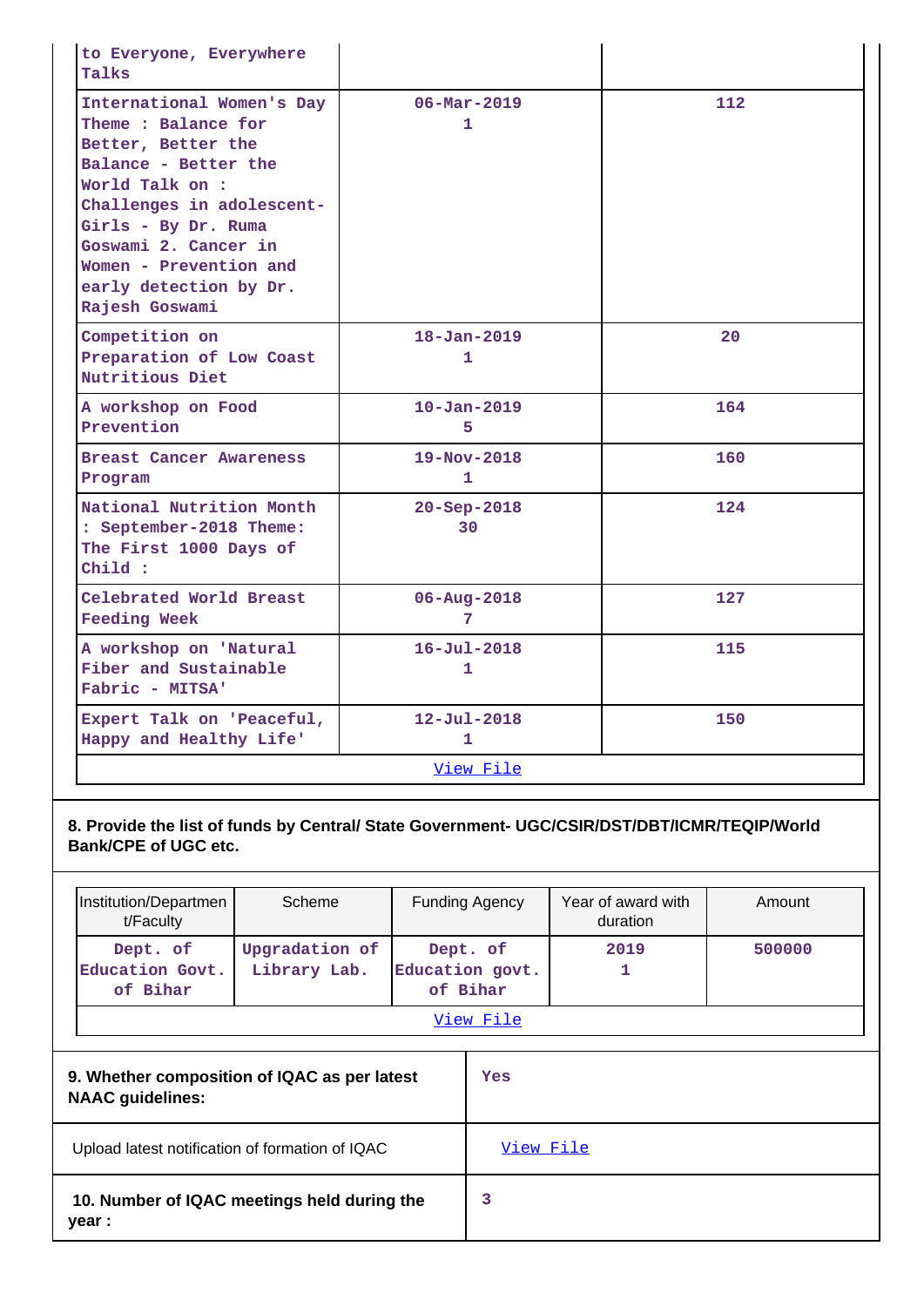| The minutes of IQAC meeting and compliances to the<br>decisions have been uploaded on the institutional<br>website | Yes       |
|--------------------------------------------------------------------------------------------------------------------|-----------|
| Upload the minutes of meeting and action taken report                                                              | View File |
| 11. Whether IQAC received funding from any of<br>the funding agency to support its activities<br>during the year?  | <b>No</b> |

## **12. Significant contributions made by IQAC during the current year(maximum five bullets)**

**? Implemented the practice of one minute silence and a short prayer before any meetings / functions in college. ? Set a trend of participative roles of all IQAC members in preparation of AQAR to implement different quality concerned mechanisms for better Teaching – Learning outcomes. ? Implemented the practice to develop a detailed Academic Calendar, Co Curricular Events Calendar, preserve and display Univ. Exam Calendar Univ. Leave Calendar on Colleges Website in accordance to the examination, result holidays calendar published by our affiliating university (Patliputra University, Patna). ? IQAC encouraged / motivated faculty members to organize more more seminars / symposia / Group Discussions / Expert talks on contemporary issues. Emphasis were also given to yoga and moral teachings. These encouragements/ motivations resulted positively and different department heads organized several small scale (Department seminars) expert views on concurrent issues. ? Important National / International Days' were observed. Birth / Death anniversaries of great National / International personalities were celebrated.**

#### [View File](https://assessmentonline.naac.gov.in/public/Postacc/Contribution/1722_Contribution.xlsx)

**13. Plan of action chalked out by the IQAC in the beginning of the academic year towards Quality Enhancement and outcome achieved by the end of the academic year**

| Plan of Action                                            | Achivements/Outcomes                                                                                                                                                                                                                                                                                                                                                               |
|-----------------------------------------------------------|------------------------------------------------------------------------------------------------------------------------------------------------------------------------------------------------------------------------------------------------------------------------------------------------------------------------------------------------------------------------------------|
| Meditation Workshop for Positive<br>Thinking among youths | A workshop on meditation for enrichment<br>of ethical values and positive thinking<br>organised by Dept. of Sociology in<br>collaboration with Prajapath<br>Brahmakumari Ishwarya Vishwavidyalaya<br>Association, Several Students and<br>faculty members enthusiastically learnt<br>the tips to control mind in the<br>prevaling hectic environment through<br>Rajyog Meditation. |
| Mentoring System                                          | All teachers are advised to implement<br>mentoring system in College. Students<br>of each department have been divided<br>into small groups & one teacher is<br>assigned the task to shortout the<br>difficulties of the group regarding<br>their studies, career plan and mental<br>health. Several Students where                                                                |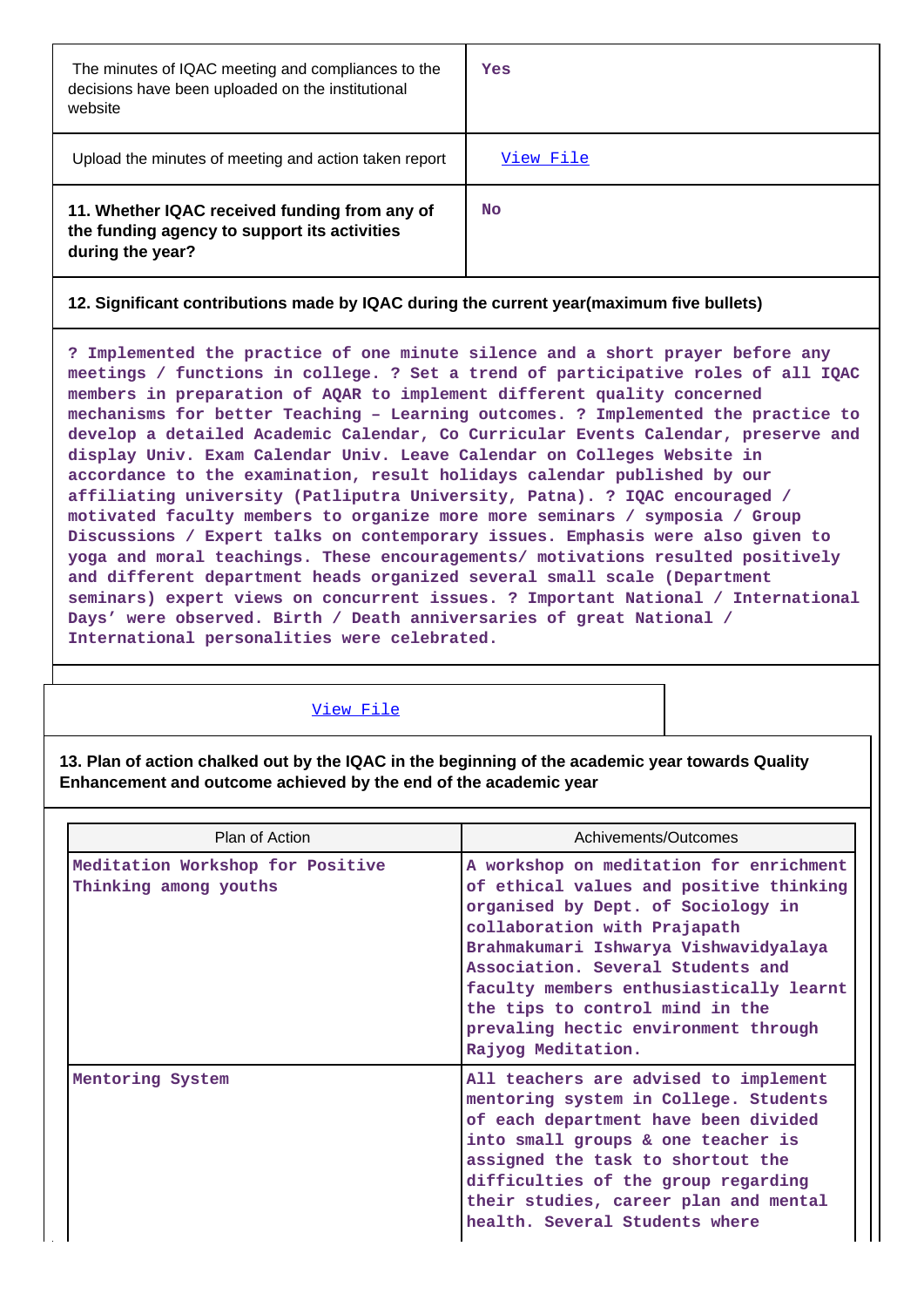|                                                                                                         | benifited with this system. This system<br>prevented several students from dropout<br>from their studies.                                                                                                                                                                                                                                                                                                                                                                                                                         |
|---------------------------------------------------------------------------------------------------------|-----------------------------------------------------------------------------------------------------------------------------------------------------------------------------------------------------------------------------------------------------------------------------------------------------------------------------------------------------------------------------------------------------------------------------------------------------------------------------------------------------------------------------------|
| A programme on mental, physical and<br>Spiritual Health - CALM SUTRA                                    | Dr. Amulya Singh, Deepak Kumar (Yoga)<br>Piyush Kumar, Vikash Kumar, Satyandra<br>Kumar Sinha where speakers in the<br>programme. Students learnt a lot<br>through this programme regarding their<br>physical, mental & spiritual health.                                                                                                                                                                                                                                                                                         |
| "World Breast Feeding Week' 1-7 August<br>- 2018 Theme - Breast Feeding<br>Foundation of life "         | "Dr. Vijay Pratap Singh - Life style<br>and breast feeding Dr. Alka Pandy -<br>Advantage of Breast feeding Dr. Charu<br>Modi - Breast feedking and Women,<br>Advantage of breast feedking in women.<br>This programme developed awareness<br>among students about the advantages of<br>breast feeding during child care."                                                                                                                                                                                                         |
| "National Nutrition Month Sept. 2018<br>Theme - The First 1000 Days of Child -<br>'Better Child Health" | "Dr. Ruma Goswami - Nutrition within<br>Women and first six months of life. Dr.<br>Sameer Kumar - The First 1000 Days<br>Child: Better Child Health. This<br>programme developed awareness among<br>students about healthy nurturing of new<br>born childs. "                                                                                                                                                                                                                                                                     |
| A Workshop on 'Gapshap : Ek Sarthak<br>Samwad'                                                          | This Programme Educated girls on their<br>rights and overcome the gender related<br>discremity.                                                                                                                                                                                                                                                                                                                                                                                                                                   |
| Conference of Writers from North &<br>North East Regions                                                | Studens & faculty members learnt the<br>writing skills from this programes.                                                                                                                                                                                                                                                                                                                                                                                                                                                       |
| Lecture on Metaphysical Poetry                                                                          | A special Lecture session was conducted<br>on 12.10.18 Dr. Pratima Kumari<br>delivered a lecture on Metaphysical<br>Poetry. She highlighted on the chief<br>characteristics of metaphysical poetry<br>by quoting examples of important<br>metaphysical poems.                                                                                                                                                                                                                                                                     |
| Debate                                                                                                  | A debate was conducted on whether Dress<br>code or Uniform should be made<br>compulsory at the college level. This<br>was beneficial for the students as they<br>had the chance of expressing in English<br>language. Most of them spoke against<br>exphasizing that they were crossing a<br>phase of life where class division was<br>not judged on the basis of dress code<br>of uniform. Some of the students spoke<br>for the notion. Thus their hesitation<br>to express in English Language was to<br>some extent lessened. |
| Speech                                                                                                  | The students were asked to speak on The<br>World of Application. The students were<br>very enthusiastic about the topic<br>because it was of their interest and it<br>was wonderful to hear their eloquent<br>speeches filled with numerous data. It                                                                                                                                                                                                                                                                              |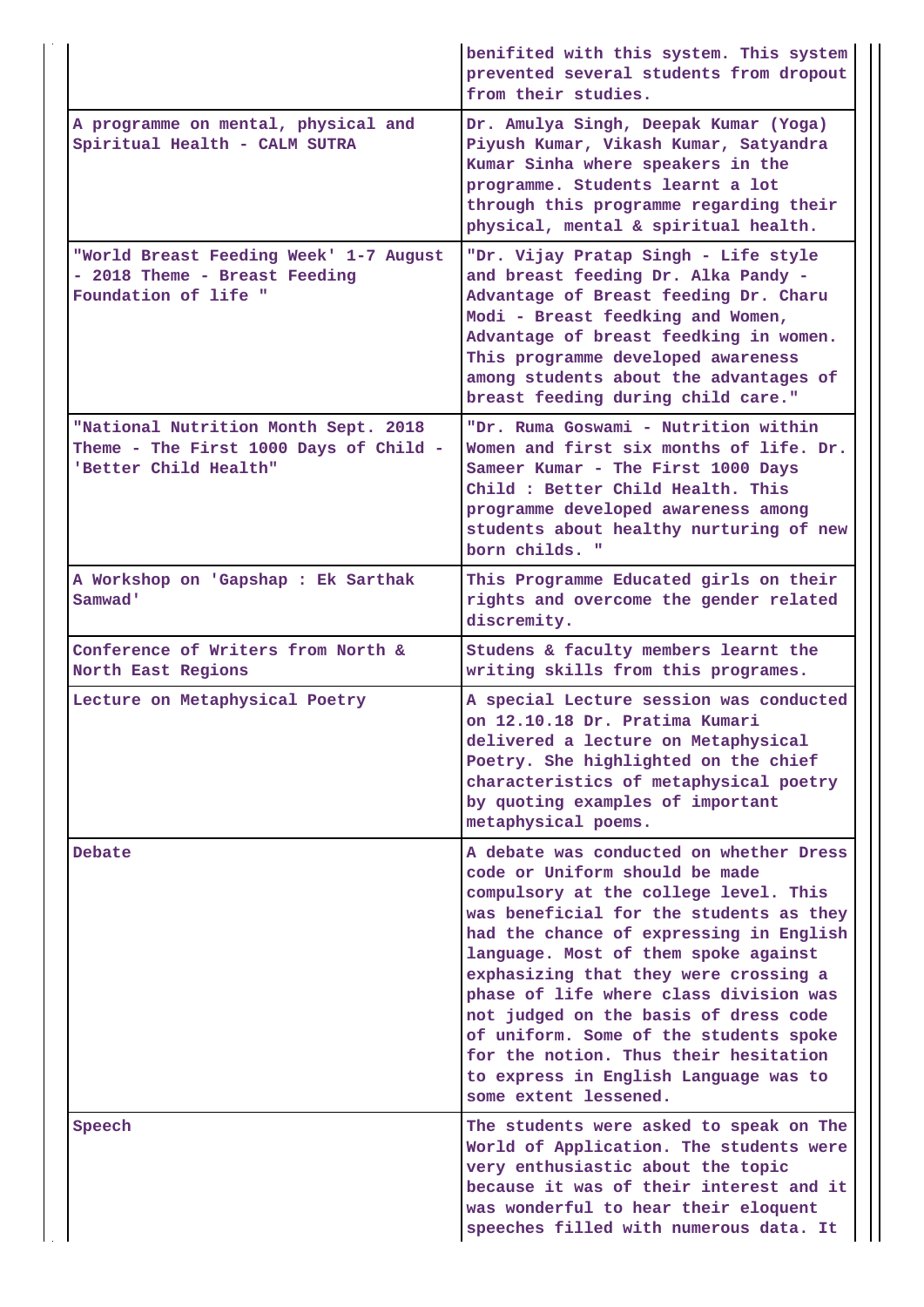| was a great learning forthe teachers of<br>the English Department in particular<br>and the teachers of other language<br>departments (Urdu, Hindi and Sanskrit)<br>in General. |  |  |
|--------------------------------------------------------------------------------------------------------------------------------------------------------------------------------|--|--|
| View File                                                                                                                                                                      |  |  |

| 14. Whether AQAR was placed before statutory<br>body?                                                                | <b>No</b>         |  |  |
|----------------------------------------------------------------------------------------------------------------------|-------------------|--|--|
| 15. Whether NAAC/or any other accredited<br>body(s) visited IQAC or interacted with it to<br>assess the functioning? | <b>No</b>         |  |  |
| 16. Whether institutional data submitted to<br>AISHE:                                                                | Yes               |  |  |
| Year of Submission                                                                                                   | 2018              |  |  |
| Date of Submission                                                                                                   | $15 - Sep - 2018$ |  |  |
| 17. Does the Institution have Management<br><b>Information System?</b>                                               | <b>No</b>         |  |  |
| Part B                                                                                                               |                   |  |  |

# **CRITERION I – CURRICULAR ASPECTS**

**1.1 – Curriculum Planning and Implementation**

 1.1.1 – Institution has the mechanism for well planned curriculum delivery and documentation. Explain in 500 words

 **As curriculum is designed by the University the faculty members first of all divide the portion accordingly for the timely completion of the course. The traditional chalk and board method of teaching is adopted for the teaching purpose. Apart from it the faculty members also try to explain contents beyond the syllabus to widen the knowledge in every subject. Tutorial classes are conducted for slow learners. Departmental council of each department also reviews the progress of the syllabus completion and needs of the students. Further group discussions quiz, surprise test is also taken on regular basis. Internal assessment is done on the basis of home assignments and class tests. For advance teaching the faculty members make use of the smart class and projectors to give the precise knowledge of the subject. Laboratories play an important role in imparters a practical edge to the subject. For documentation of the curriculum in the institution each faculty maintains its progress register in which details of what and when taught is maintained. Apart this HODS of each departments review the progress and completion of the subject with the faculty members. It has been decided that:- 1.Each Teacher of different departments will be assigned topics/chapters of different papers of various courses by HoDs of the concerned department. It will be the responsibilities of HoDs to continuously monitor the progress and draw strategies for effective teaching along with completion of the syllabus. 2.Prior to commencement of teaching Induction programs organized by the departments to make students aware with priorities and requirements. 3.Along with traditional method of teaching,**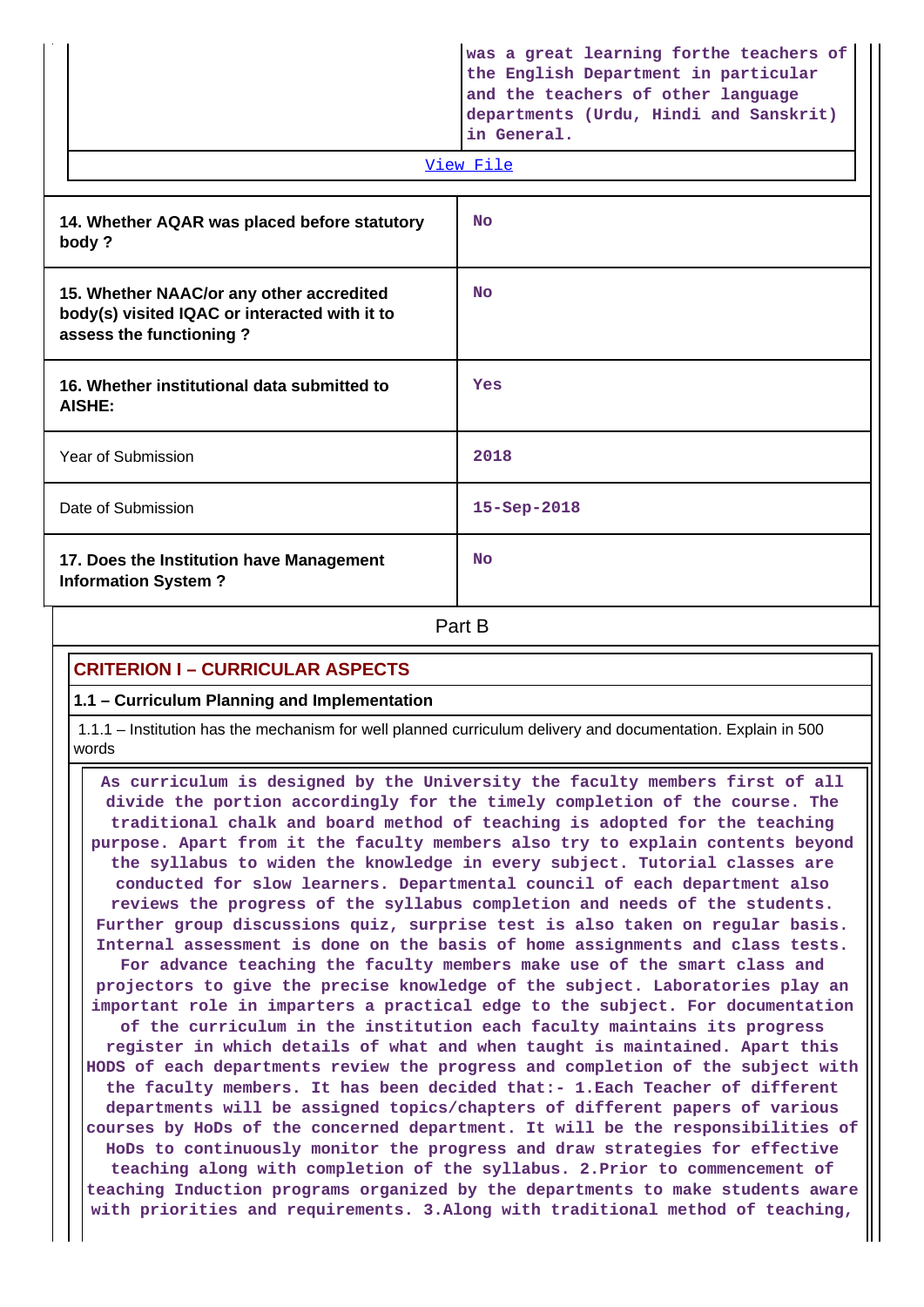**teachers are encouraged and trained to use computer based modem technologies and other teaching methods like participative learning, problem solving methodologies, "hands on learning" etc.. As per requirement teachers may be assigned the duty of mentor to advice students on academic issues and other related things. 4.Tutorials and whenever required bridge courses are conducted by the departments. Special care taken of students in " slow learner" category, special tutorial classes may be arranged for them students of "Advance learner" category are encouraged and guided to explore materials on advanced topics. 5.Each and every department should conduct oral tests, class tests, mock tests and internal tests and internal assessments regularly. Internal Examination be definitely held in each year or semester whichever is applicable. 6.It will be the responsibility of every department to procure feedback on the syllabus, teaching-learning & administrative parts from the students, teachers as well as the students, teachers as well as the other stakeholders. 7.The importance of co curricular and extracurricular activities was discussed and accordingly annual planning was done. It was felt that co curricular and extracurricular activities are extension of formal & informal education. They complement and supplement curricular activities. These activities are necessary for personality development and culture assimilation of students. It was decided to conduct some activities like- a) debate b) science and general knowledge quizzes c) poster exhibitions d) slogan writing & rangoli etc..**

| 1.1.2 - Certificate/ Diploma Courses introduced during the academic year             |                                                                                                         |                                                                                |  |  |
|--------------------------------------------------------------------------------------|---------------------------------------------------------------------------------------------------------|--------------------------------------------------------------------------------|--|--|
| Certificate<br>Diploma Courses                                                       | Dates of<br>Duration<br>Introduction                                                                    | <b>Skill</b><br>Focus on employ<br>ability/entreprene<br>Development<br>urship |  |  |
|                                                                                      | No Data Entered/Not Applicable !!!                                                                      |                                                                                |  |  |
| 1.2 - Academic Flexibility                                                           |                                                                                                         |                                                                                |  |  |
| 1.2.1 - New programmes/courses introduced during the academic year                   |                                                                                                         |                                                                                |  |  |
| Programme/Course                                                                     | Programme Specialization                                                                                | Dates of Introduction                                                          |  |  |
|                                                                                      | No Data Entered/Not Applicable !!!                                                                      |                                                                                |  |  |
|                                                                                      | No file uploaded.                                                                                       |                                                                                |  |  |
| affiliated Colleges (if applicable) during the academic year.                        | 1.2.2 - Programmes in which Choice Based Credit System (CBCS)/Elective course system implemented at the |                                                                                |  |  |
| Name of programmes adopting<br><b>CBCS</b>                                           | Programme Specialization                                                                                | Date of implementation of<br><b>CBCS/Elective Course System</b>                |  |  |
| <b>MA</b>                                                                            | Home Science                                                                                            | 12/06/2018                                                                     |  |  |
| <b>MA</b>                                                                            | Sociology                                                                                               | 12/06/2018                                                                     |  |  |
| <b>MA</b>                                                                            | Economics                                                                                               | 12/06/2018                                                                     |  |  |
| <b>MA</b>                                                                            | Psychology                                                                                              | 12/06/2018                                                                     |  |  |
| <b>MA</b>                                                                            | History                                                                                                 | 12/06/2018                                                                     |  |  |
| <b>MA</b>                                                                            | Hindi                                                                                                   | 12/06/2018                                                                     |  |  |
| <b>MA</b>                                                                            | Music                                                                                                   | 12/06/2018                                                                     |  |  |
| <b>MA</b>                                                                            | Political Science                                                                                       | 12/06/2018                                                                     |  |  |
| Accounts & Finance<br>12/06/2018<br><b>MCom</b>                                      |                                                                                                         |                                                                                |  |  |
| 1.2.3 - Students enrolled in Certificate/ Diploma Courses introduced during the year |                                                                                                         |                                                                                |  |  |
|                                                                                      | Certificate                                                                                             | Diploma Course                                                                 |  |  |

**No Data Entered/Not Applicable !!!**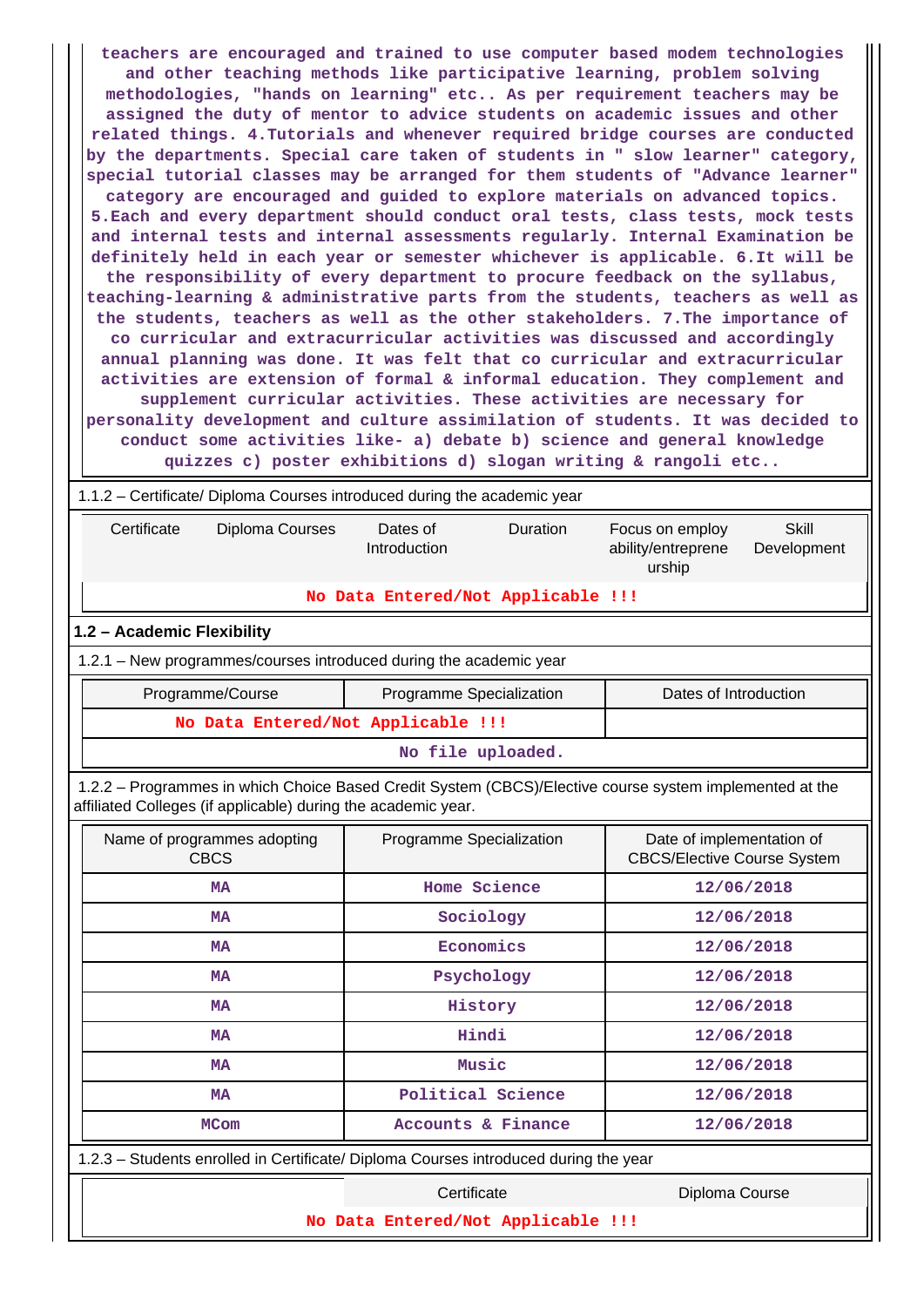| 1.3 - Curriculum Enrichment                                                                                                                                                                                                                                                                                                                                                                                                                                                                                                                                                                                                                                                                                                                                                                                                                                                                                                                                                                                                                                                                                                                                                                                                                                                                                                                                                                                                                                                                                                                                                                                                                                                                                                                                                                                                                                                                                                                                       |                                    |                      |                                                              |
|-------------------------------------------------------------------------------------------------------------------------------------------------------------------------------------------------------------------------------------------------------------------------------------------------------------------------------------------------------------------------------------------------------------------------------------------------------------------------------------------------------------------------------------------------------------------------------------------------------------------------------------------------------------------------------------------------------------------------------------------------------------------------------------------------------------------------------------------------------------------------------------------------------------------------------------------------------------------------------------------------------------------------------------------------------------------------------------------------------------------------------------------------------------------------------------------------------------------------------------------------------------------------------------------------------------------------------------------------------------------------------------------------------------------------------------------------------------------------------------------------------------------------------------------------------------------------------------------------------------------------------------------------------------------------------------------------------------------------------------------------------------------------------------------------------------------------------------------------------------------------------------------------------------------------------------------------------------------|------------------------------------|----------------------|--------------------------------------------------------------|
| 1.3.1 - Value-added courses imparting transferable and life skills offered during the year                                                                                                                                                                                                                                                                                                                                                                                                                                                                                                                                                                                                                                                                                                                                                                                                                                                                                                                                                                                                                                                                                                                                                                                                                                                                                                                                                                                                                                                                                                                                                                                                                                                                                                                                                                                                                                                                        |                                    |                      |                                                              |
| <b>Value Added Courses</b><br>Date of Introduction                                                                                                                                                                                                                                                                                                                                                                                                                                                                                                                                                                                                                                                                                                                                                                                                                                                                                                                                                                                                                                                                                                                                                                                                                                                                                                                                                                                                                                                                                                                                                                                                                                                                                                                                                                                                                                                                                                                |                                    |                      | Number of Students Enrolled                                  |
|                                                                                                                                                                                                                                                                                                                                                                                                                                                                                                                                                                                                                                                                                                                                                                                                                                                                                                                                                                                                                                                                                                                                                                                                                                                                                                                                                                                                                                                                                                                                                                                                                                                                                                                                                                                                                                                                                                                                                                   | No Data Entered/Not Applicable !!! |                      |                                                              |
|                                                                                                                                                                                                                                                                                                                                                                                                                                                                                                                                                                                                                                                                                                                                                                                                                                                                                                                                                                                                                                                                                                                                                                                                                                                                                                                                                                                                                                                                                                                                                                                                                                                                                                                                                                                                                                                                                                                                                                   |                                    | No file uploaded.    |                                                              |
| 1.3.2 - Field Projects / Internships under taken during the year                                                                                                                                                                                                                                                                                                                                                                                                                                                                                                                                                                                                                                                                                                                                                                                                                                                                                                                                                                                                                                                                                                                                                                                                                                                                                                                                                                                                                                                                                                                                                                                                                                                                                                                                                                                                                                                                                                  |                                    |                      |                                                              |
| Project/Programme Title                                                                                                                                                                                                                                                                                                                                                                                                                                                                                                                                                                                                                                                                                                                                                                                                                                                                                                                                                                                                                                                                                                                                                                                                                                                                                                                                                                                                                                                                                                                                                                                                                                                                                                                                                                                                                                                                                                                                           | Programme Specialization           |                      | No. of students enrolled for Field<br>Projects / Internships |
| <b>BCA</b>                                                                                                                                                                                                                                                                                                                                                                                                                                                                                                                                                                                                                                                                                                                                                                                                                                                                                                                                                                                                                                                                                                                                                                                                                                                                                                                                                                                                                                                                                                                                                                                                                                                                                                                                                                                                                                                                                                                                                        |                                    | Software Development | 25                                                           |
| <b>BBM</b>                                                                                                                                                                                                                                                                                                                                                                                                                                                                                                                                                                                                                                                                                                                                                                                                                                                                                                                                                                                                                                                                                                                                                                                                                                                                                                                                                                                                                                                                                                                                                                                                                                                                                                                                                                                                                                                                                                                                                        |                                    | Marketing            | 15                                                           |
| <b>BCom</b>                                                                                                                                                                                                                                                                                                                                                                                                                                                                                                                                                                                                                                                                                                                                                                                                                                                                                                                                                                                                                                                                                                                                                                                                                                                                                                                                                                                                                                                                                                                                                                                                                                                                                                                                                                                                                                                                                                                                                       |                                    | Accounting           | 20                                                           |
| <b>MCom</b>                                                                                                                                                                                                                                                                                                                                                                                                                                                                                                                                                                                                                                                                                                                                                                                                                                                                                                                                                                                                                                                                                                                                                                                                                                                                                                                                                                                                                                                                                                                                                                                                                                                                                                                                                                                                                                                                                                                                                       |                                    | Auditing             | 25                                                           |
|                                                                                                                                                                                                                                                                                                                                                                                                                                                                                                                                                                                                                                                                                                                                                                                                                                                                                                                                                                                                                                                                                                                                                                                                                                                                                                                                                                                                                                                                                                                                                                                                                                                                                                                                                                                                                                                                                                                                                                   |                                    | No file uploaded.    |                                                              |
| 1.4 - Feedback System                                                                                                                                                                                                                                                                                                                                                                                                                                                                                                                                                                                                                                                                                                                                                                                                                                                                                                                                                                                                                                                                                                                                                                                                                                                                                                                                                                                                                                                                                                                                                                                                                                                                                                                                                                                                                                                                                                                                             |                                    |                      |                                                              |
| 1.4.1 – Whether structured feedback received from all the stakeholders.                                                                                                                                                                                                                                                                                                                                                                                                                                                                                                                                                                                                                                                                                                                                                                                                                                                                                                                                                                                                                                                                                                                                                                                                                                                                                                                                                                                                                                                                                                                                                                                                                                                                                                                                                                                                                                                                                           |                                    |                      |                                                              |
| <b>Students</b>                                                                                                                                                                                                                                                                                                                                                                                                                                                                                                                                                                                                                                                                                                                                                                                                                                                                                                                                                                                                                                                                                                                                                                                                                                                                                                                                                                                                                                                                                                                                                                                                                                                                                                                                                                                                                                                                                                                                                   |                                    |                      | Yes                                                          |
| <b>Teachers</b>                                                                                                                                                                                                                                                                                                                                                                                                                                                                                                                                                                                                                                                                                                                                                                                                                                                                                                                                                                                                                                                                                                                                                                                                                                                                                                                                                                                                                                                                                                                                                                                                                                                                                                                                                                                                                                                                                                                                                   |                                    |                      | Yes                                                          |
| Employers                                                                                                                                                                                                                                                                                                                                                                                                                                                                                                                                                                                                                                                                                                                                                                                                                                                                                                                                                                                                                                                                                                                                                                                                                                                                                                                                                                                                                                                                                                                                                                                                                                                                                                                                                                                                                                                                                                                                                         |                                    |                      | <b>Nill</b>                                                  |
| Alumni                                                                                                                                                                                                                                                                                                                                                                                                                                                                                                                                                                                                                                                                                                                                                                                                                                                                                                                                                                                                                                                                                                                                                                                                                                                                                                                                                                                                                                                                                                                                                                                                                                                                                                                                                                                                                                                                                                                                                            |                                    | Yes                  |                                                              |
| Parents                                                                                                                                                                                                                                                                                                                                                                                                                                                                                                                                                                                                                                                                                                                                                                                                                                                                                                                                                                                                                                                                                                                                                                                                                                                                                                                                                                                                                                                                                                                                                                                                                                                                                                                                                                                                                                                                                                                                                           |                                    | Yes                  |                                                              |
| 1.4.2 – How the feedback obtained is being analyzed and utilized for overall development of the institution?<br>(maximum 500 words)                                                                                                                                                                                                                                                                                                                                                                                                                                                                                                                                                                                                                                                                                                                                                                                                                                                                                                                                                                                                                                                                                                                                                                                                                                                                                                                                                                                                                                                                                                                                                                                                                                                                                                                                                                                                                               |                                    |                      |                                                              |
| <b>Feedback Obtained</b>                                                                                                                                                                                                                                                                                                                                                                                                                                                                                                                                                                                                                                                                                                                                                                                                                                                                                                                                                                                                                                                                                                                                                                                                                                                                                                                                                                                                                                                                                                                                                                                                                                                                                                                                                                                                                                                                                                                                          |                                    |                      |                                                              |
| Feedback form different stakeholders is an essential tool for the proper<br>evaluation and upliftment of any institution. For this our institution has<br>proposed feedback forms for each stakeholder. The feedback form are designed in<br>such a manner that emphasis on the different service oriented area of the<br>stakeholder are marked and their opinion collected. Feedback from students,<br>teachers parents and alumni are collected and analyzed manually. The HoDs of<br>all the subjects together analyses the forms and conclusion is drawn on its<br>basis for the further betterment of the institution. Student: The feedback form<br>of the students emphasizes on the infrastructure of the college, overall<br>administrative functioning of the college, extracurricular activities and<br>teaching-learning process. On the basis of the feedback received required<br>changes are made. Faculty, Principal of the institution has made the practice<br>to conduct teacher's meetings from time to time. In this meeting discussions<br>are done on ways and means of enhancing the curriculum, academic discipline and<br>teaching learning process. Research and extension activities are also debated<br>and discussed. Suggestions are put forward to enhance the academic atmosphere<br>of the institution. Feedback of the alumni plays a very vital role in the<br>upliftment of any institution. Alumni are the brand ambassador of the<br>institution, they make the institution aware of the current requirement and<br>situation of the professional world. This shows the scope of improvement and<br>positive performance of our passing out students. Parents are an important<br>stakeholders of our institution. The parents feedback are also analyzed and the<br>important parameters accommodated in parents feedback includes quality of<br>teaching, students discipline, personality development of the students, |                                    |                      |                                                              |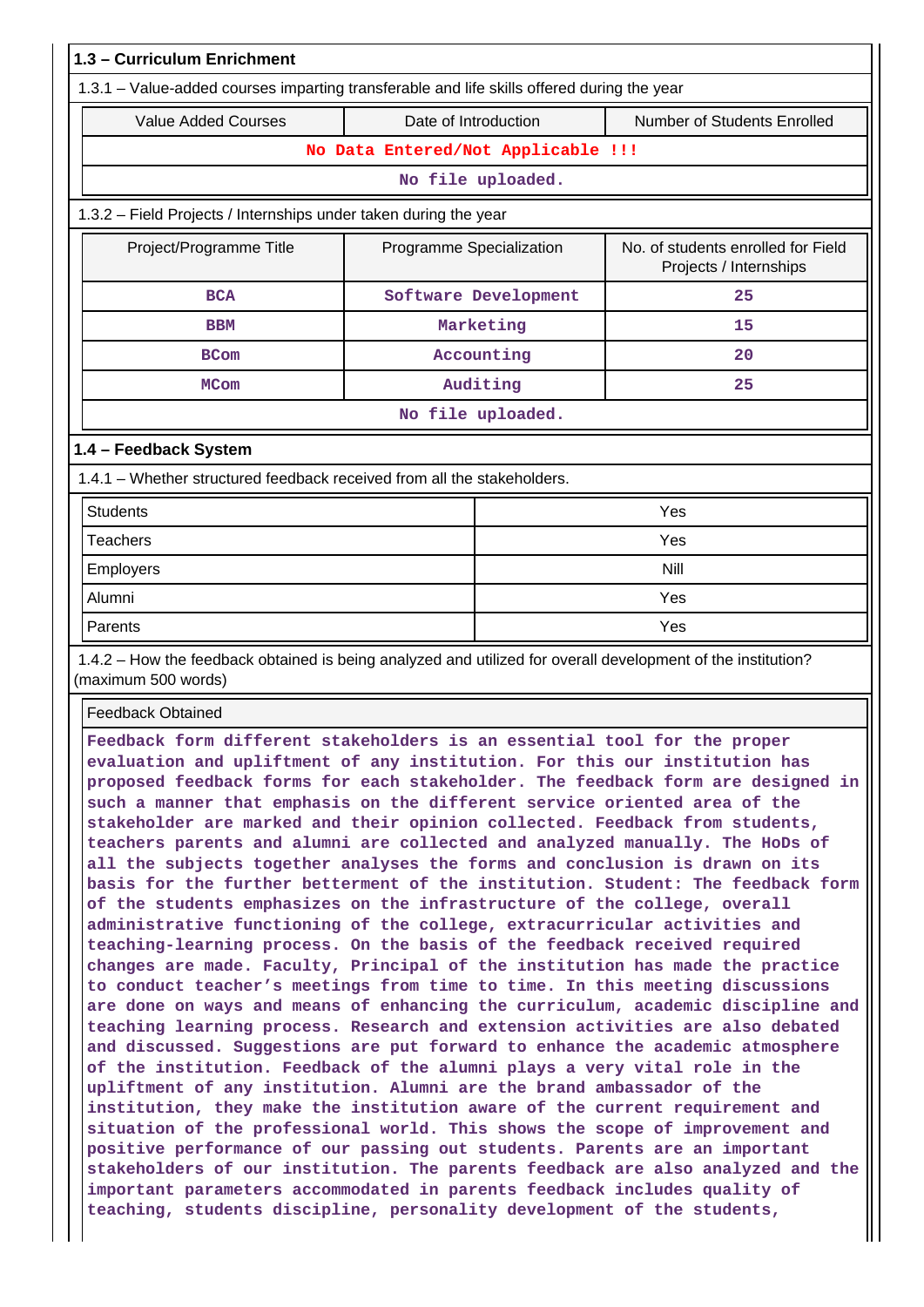**examination system etc. The institution also give the feedback to the parents of the students, whose performance in the internal test is poor they are counselled individually for the improvement of their wards. During the parents teachers meeting, feedback is provided to the parents an the overall personality development and discipline of the students.**

# **CRITERION II – TEACHING- LEARNING AND EVALUATION**

# **2.1 – Student Enrolment and Profile**

## 2.1.1 – Demand Ratio during the year

| Name of the<br>Programme | Programme<br>Specialization | Number of seats<br>Application received<br>available |     | <b>Students Enrolled</b> |
|--------------------------|-----------------------------|------------------------------------------------------|-----|--------------------------|
| <b>BA</b>                | Psychology                  | 62                                                   | 32  | 32                       |
| <b>BA</b>                | Political<br>Science        | 144                                                  | 73  | 73                       |
| <b>BA</b>                | Philosophy                  | 18                                                   | 1   | 1                        |
| <b>BA</b>                | Music                       | 18                                                   | 3   | 3                        |
| <b>BA</b>                | Home Science                | 27                                                   | 15  | 15                       |
| <b>BA</b>                | History                     | 237                                                  | 162 | 162                      |
| <b>BA</b>                | Hindi                       | 48                                                   | 26  | 26                       |
| <b>BA</b>                | Geography                   | 144                                                  | 32  | 32                       |
| <b>BA</b>                | English                     | 68                                                   | 56  | 56                       |
| <b>BA</b>                | Economics                   | 176                                                  | 99  | 99                       |
|                          |                             | View File                                            |     |                          |

# **2.2 – Catering to Student Diversity**

2.2.1 – Student - Full time teacher ratio (current year data)

| Year | Number of          | Number of          | Number of                                    | Number of         | Number of        |
|------|--------------------|--------------------|----------------------------------------------|-------------------|------------------|
|      | students enrolled  | students enrolled  | fulltime teachers                            | fulltime teachers | teachers         |
|      | in the institution | in the institution | available in the                             | available in the  | teaching both UG |
|      | (UG)               | (PG)               | institution                                  | institution       | and PG courses   |
|      |                    |                    | teaching only UG teaching only PG<br>courses | courses           |                  |
| 2018 | 1242               | 49                 | 38                                           | 38                | 38               |

# **2.3 – Teaching - Learning Process**

 2.3.1 – Percentage of teachers using ICT for effective teaching with Learning Management Systems (LMS), Elearning resources etc. (current year data)

| Number of<br>Teachers on Roll                | Number of<br>teachers using<br>ICT (LMS, e-<br>Resources) | <b>ICT Tools and</b><br>resources<br>available | Number of ICT<br>enabled<br>Classrooms | Numberof smart<br>classrooms | E-resources and<br>techniques used |  |  |  |  |  |
|----------------------------------------------|-----------------------------------------------------------|------------------------------------------------|----------------------------------------|------------------------------|------------------------------------|--|--|--|--|--|
| 38                                           | 20                                                        | 10<br>10                                       |                                        | 10                           |                                    |  |  |  |  |  |
|                                              | View File of ICT Tools and resources                      |                                                |                                        |                              |                                    |  |  |  |  |  |
| View File of E-resources and techniques used |                                                           |                                                |                                        |                              |                                    |  |  |  |  |  |

2.3.2 – Students mentoring system available in the institution? Give details. (maximum 500 words)

 Students mentoring system available in the institution mentoring in itself defines the essence of guardianship. This is one strong process which establishes a healthy rapport between the mentor and the mentee. This practice has been very much a part of our institution since long. The amicable environment of teaching and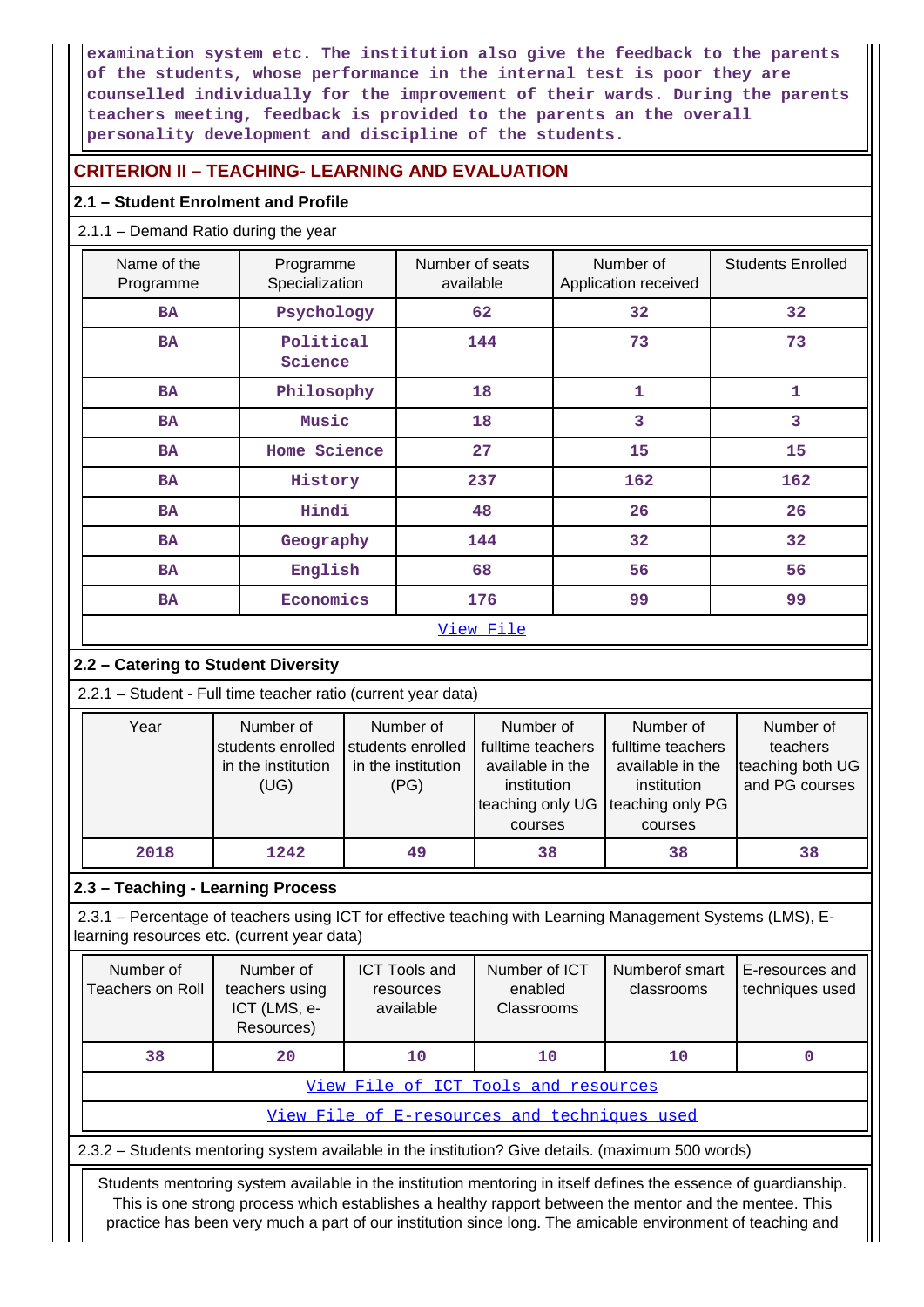learning of our institution proves the fact, that the system of mentorship is strongly followed by one and all. Mentoring is a building block in the process of teaching and learning it strengthens the bond between the two. Every faculty members have embraced this practices religiously for the welfare of the students. The teachers are easily approachable to the stakeholders through this system. Teachers keep a track of their learners by holding series of interactive sessions. Then their details from their postal address i.e personal details, their doubts form strength and weaknesses are charted and are accordingly worked upon. The first session of the mentor and the mentee could be called to be just a kick start. The mentee seems to be like a troubled boat looking for a hangout, and to make them reach the harbor, the mentor plays the role of a propeller. Which consumes his hard work, logical thinking acumen and sincerity transferring all its vestiges into the learner for ones proper development. The amazing qualities of being a mentor has to be exhibited in order to sensitize stakeholders i.e. patience, pursuance, kindness, Tolerance, knack of understanding and resolving the problems, counseling, motivating, showing the right path to reach their Pavilion by being a shaper on. Mentorship is a majorly focused area which helps to keep the right balance between the health and growth of the institution altogether. Thus is the major fabric of our core development area. Every mentor maintains his/her register, holds interview session, document their details, takes them into confidence to make them speak out their shortcomings and problems which of course needs lots of motivation, Ice breaking is the toughest part, once succeeded their needs are identified and simultaneously they are worked upon. Every individual has his own needs, thus one to one interactive sessions are held fortnightly in an amicable environment. The outcomes are jotted down, analyzed and are worked altogether. Subsequently inculcating in them the sense of responsibility, confidence, discipline, passion, positive thinking, relation building all leading to the understanding of personal and social bonding which is essential for the healthy growth of our institution and the community as well.

|                                                                                                                                                             | Number of students enrolled in the<br>institution              |    | Number of fulltime teachers |    |  | Mentor: Mentee Ratio |      |  |
|-------------------------------------------------------------------------------------------------------------------------------------------------------------|----------------------------------------------------------------|----|-----------------------------|----|--|----------------------|------|--|
|                                                                                                                                                             | 3459                                                           |    |                             | 38 |  |                      | 1:91 |  |
|                                                                                                                                                             | 2.4 - Teacher Profile and Quality                              |    |                             |    |  |                      |      |  |
|                                                                                                                                                             | 2.4.1 – Number of full time teachers appointed during the year |    |                             |    |  |                      |      |  |
| No. of sanctioned<br>No. of faculty with<br>No. of filled positions<br>Vacant positions<br>Positions filled during<br>positions<br>the current year<br>Ph.D |                                                                |    |                             |    |  |                      |      |  |
|                                                                                                                                                             | 46                                                             | 38 |                             | 8  |  | 38                   | 38   |  |

 2.4.2 – Honours and recognition received by teachers (received awards, recognition, fellowships at State, National, International level from Government, recognised bodies during the year )

| Name of full time teachers<br>receiving awards from<br>state level, national level,<br>international level | Designation | Name of the award,<br>fellowship, received from<br>Government or recognized<br>bodies |  |  |  |  |  |
|------------------------------------------------------------------------------------------------------------|-------------|---------------------------------------------------------------------------------------|--|--|--|--|--|
| No Data Entered/Not Applicable !!!                                                                         |             |                                                                                       |  |  |  |  |  |
|                                                                                                            |             |                                                                                       |  |  |  |  |  |

**No file uploaded.**

# **2.5 – Evaluation Process and Reforms**

 2.5.1 – Number of days from the date of semester-end/ year- end examination till the declaration of results during the year

| Programme Name | Programme Code | Semester/year | Last date of the last<br>semester-end/year-<br>end examination | Date of declaration of<br>results of semester-<br>end/year-end<br>examination |
|----------------|----------------|---------------|----------------------------------------------------------------|-------------------------------------------------------------------------------|
| MA             | Arts           | Semester IV   | 15/12/2018                                                     | 15/02/2019                                                                    |
| MA             | Arts           | Semester III  | 15/12/2018                                                     | 15/02/2019                                                                    |
| <b>MA</b>      | Arts           | Semester II   | 22/05/2018                                                     | 30/08/2018                                                                    |
| MA             | Arts           | Semester I    | 15/12/2018                                                     | 15/02/2019                                                                    |
| <b>BSC</b>     | Science        | Part III      | 15/05/2018                                                     | 30/08/2018                                                                    |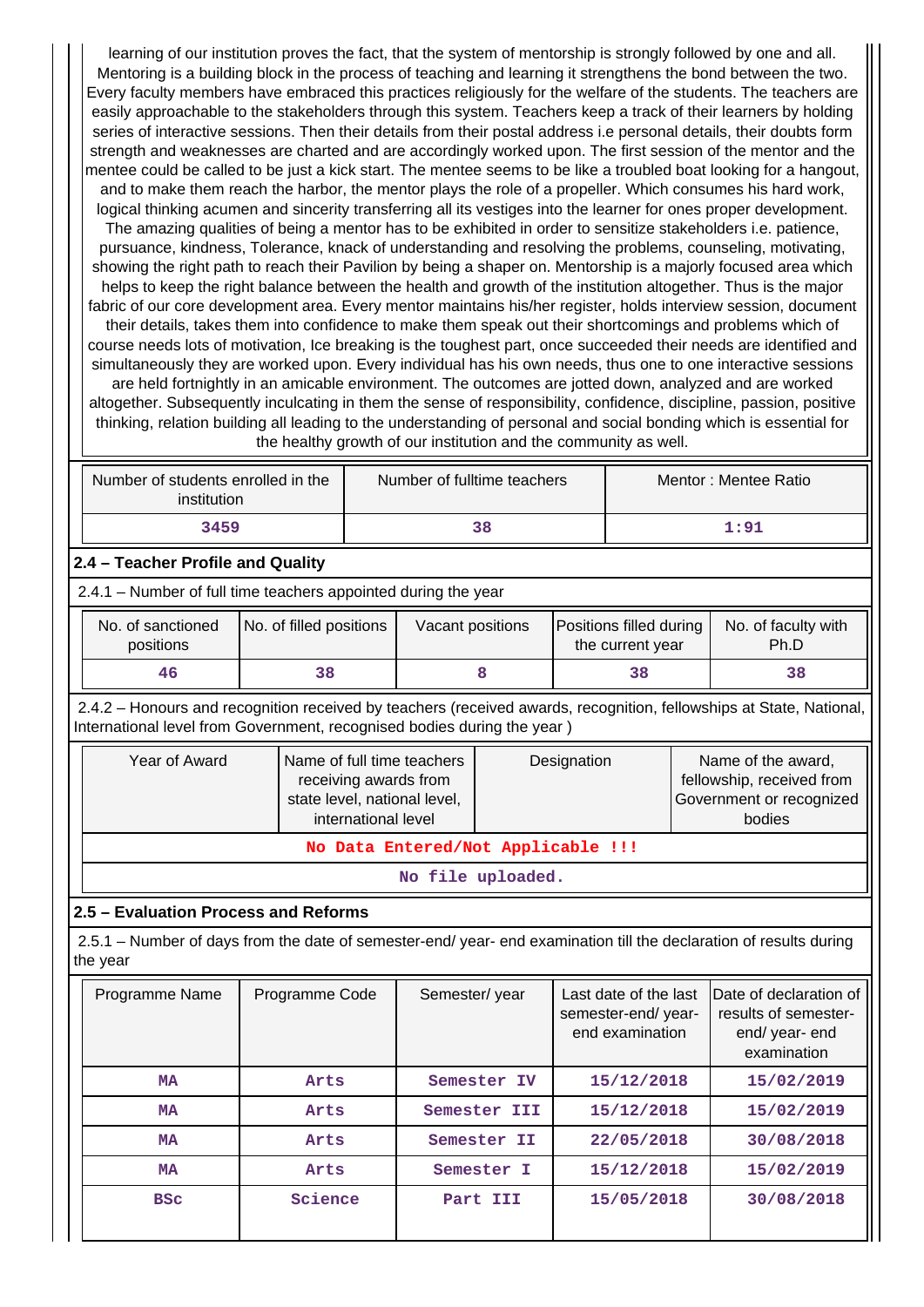| <b>BSC</b> | Science | Part II  | 08/05/2018 | 25/08/2018 |  |  |  |
|------------|---------|----------|------------|------------|--|--|--|
| <b>BSC</b> | Science | Part I   | 05/05/2018 | 20/08/2018 |  |  |  |
| <b>BA</b>  | Arts    | Part III | 15/05/2018 | 30/08/2018 |  |  |  |
| <b>BA</b>  | Arts    | Part II  | 08/05/2018 | 20/08/2018 |  |  |  |
| <b>BA</b>  | Arts    | Part-I   | 05/05/2018 | 20/08/2018 |  |  |  |
| View File  |         |          |            |            |  |  |  |

2.5.2 – Reforms initiated on Continuous Internal Evaluation(CIE) system at the institutional level (250 words)

 **Continuous internal evaluation system and the project works at the institutions level are the best internal modes of assessing are individual's performance and development on a continuous basis throughout the year Evaluating the standard of a student through the classrooms teaching and learning is of utmost importance which enlivens the premises of the institution. One to one interaction and discussion proves to be the integral part of the educational strategy. Group discussion, debate, Quiz competition, class tests, internal departmental seminars speech competitions on relevant days and dates act as a catalyst in the evaluating and assessing their progress. Subsequently their results are analyzed and adhered for conduct of examination organized which is again a great tool which heels in tapping the talent of an individual. On all this basis progress reports caliber and ability. A very sensible strategy abided by us is the review meeting in which the feedback of an individual as given, lacunas and strengths to be marked, followed by parents meeting the faculty members the most healthy practice which helps one to amend and improve**

 2.5.3 – Academic calendar prepared and adhered for conduct of Examination and other related matters (250 words)

 **Our college being a constituent unit of Patliputra university Patna, functions in accordance with the rules regulations and guidelines provided by the university. The university prepares the academic calendar at the beginning of the session mentioning the dates of registration, commencement of classes, publication of sent up list, date of filling of exam. Form, date of practical exam, date of theory paper exam, evaluation of answer books, publication of result for both UG, PG and Vocational course. Along with this a list of holidays it also provided by the university. After preparing its academic and holiday calendar it is further approved by the chancellor of the university, the Governor of Bihar. This calendar is then forwarded to different college of university for its accomplishment. According to the schedule of the university our college also gives not to the students regarding enrollment, class notice registration etc. The commencement of classes in the academic session 2018-2019, for UG and Vocational courses for 16.07.2018 sent up list was published on 25.02.2019 for vocational courses. Date of filling of exam form for UG and Vocational courses 04.03.2019 to 20.03.2019, date of practices examination for UG courses 22.04.2019 to 30.04.2019 and for vocational courses 3.5.2019 to 10.05.2019 date of theory exam for UG courses form 2.5.2019 and for vocational courses 17.05.2019 schedirbed evaluation of answer books for UG courses from 15.05.2019 and for vocational courses 24.05.2019. Results were scheduled to be published for UG and vocational courses on 24.06.2019 The framework of this calendar is such that it gives provision to the college to incorporate important days and weeks, conducting of different fests, seminars, workshops, internal examinations, parents teacher meet alumni meet etc. Thus, following the academic calendar given by the university the college courses out effective planning to stick to the academic calendar. This provides the teachers and students to active the goal of their teaching and learning and their regular assessment. All the be giving of the session for the undergraduate programme each department plans its own ways of teaching and**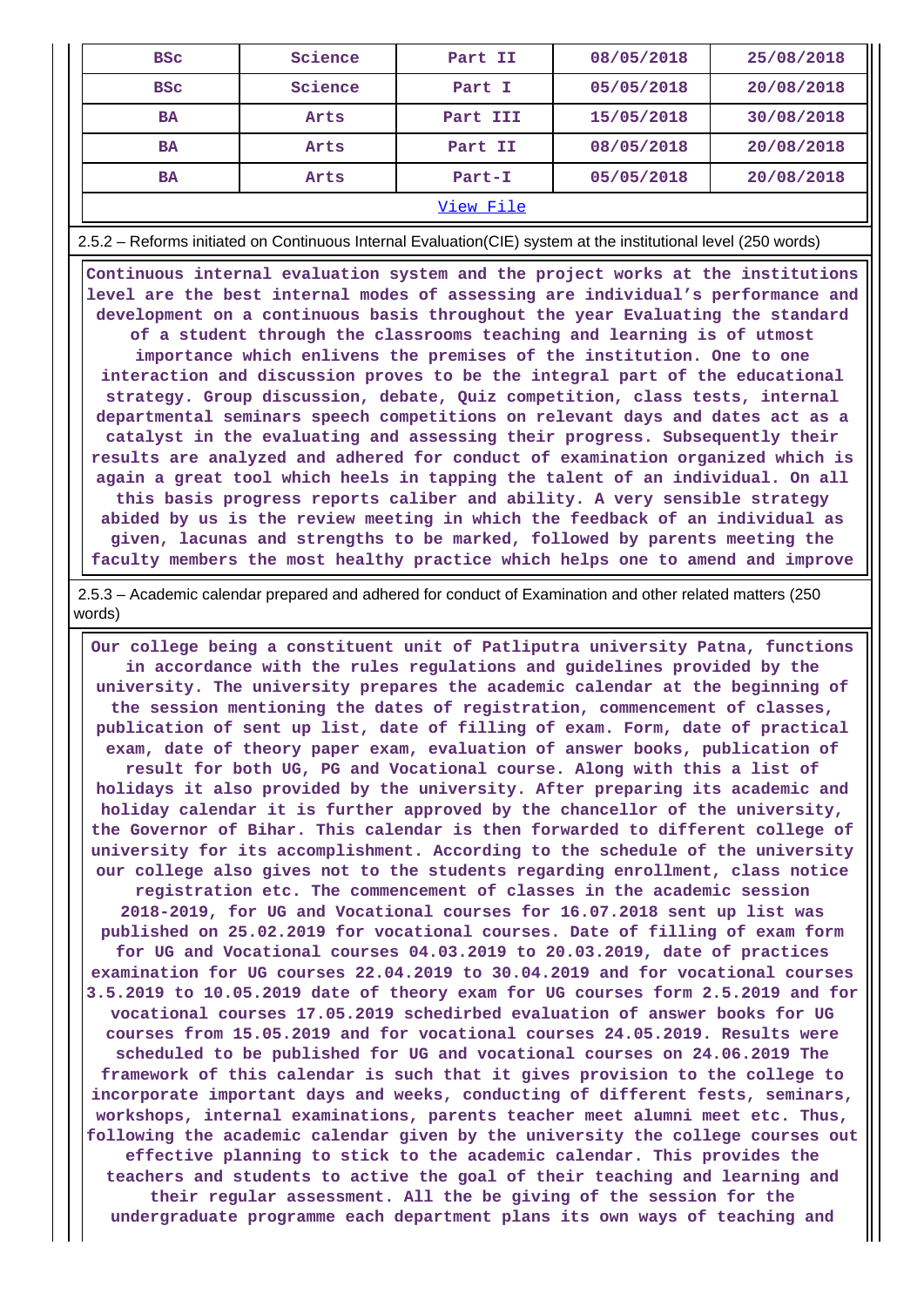**evaluation. The students in there deferent components theory practical and viva voce. The pattern is the marks distribution of all the components is as per the university format. There marks also help to divide the courses of lecture for teaching slow students and improve their performer before the university examination. For the post graduate programme an internal theory viva voce exam is conducted before the end of each semester. There following altering to the academic calendar given by the university is the prime motive of our college. For this the college carries out effective planning to stick to the sever academic calendar.**

### **2.6 – Student Performance and Learning Outcomes**

 2.6.1 – Program outcomes, program specific outcomes and course outcomes for all programs offered by the institution are stated and displayed in website of the institution (to provide the weblink)

#### <https://www.samcpatna.ac.in>

2.6.2 – Pass percentage of students

| Programme<br>Code                | Programme<br>Name | Programme<br>Specialization | Number of<br>students<br>students passed<br>appeared in the<br>final year<br>examination |     | Pass Percentage |  |  |  |  |
|----------------------------------|-------------------|-----------------------------|------------------------------------------------------------------------------------------|-----|-----------------|--|--|--|--|
| B.A. Hons                        | <b>BA</b>         | Economics                   | 138                                                                                      | 137 | 99.28           |  |  |  |  |
| B.A. Hons                        | <b>BA</b>         | Home<br>Science             | 115                                                                                      | 115 | 100             |  |  |  |  |
| B.A. Hons<br><b>BA</b>           |                   | History                     | 90                                                                                       | 90  | 100             |  |  |  |  |
| <b>B.Sc. Hons</b>                | <b>BSC</b>        | Physics<br>143              |                                                                                          | 141 | 98.6            |  |  |  |  |
| <b>B.Sc. Hons</b>                | <b>BSC</b>        | Chemistry                   | 132                                                                                      | 128 | 96.97           |  |  |  |  |
| <b>B.Sc. Hons</b>                | <b>BSC</b>        | Botany                      | 45                                                                                       | 45  | 100             |  |  |  |  |
| <b>MUS</b>                       | <b>MA</b>         | Music                       | 42                                                                                       | 40  | 95.24           |  |  |  |  |
| <b>HIS</b>                       | <b>MA</b>         | History                     | 92                                                                                       | 85  | 94.25           |  |  |  |  |
| <b>ENG</b>                       | <b>MA</b>         | Hindi                       | 28                                                                                       | 28  | 100             |  |  |  |  |
| <b>B.Com Hons</b><br><b>BCom</b> |                   | <b>Accounts</b>             | 172<br>171                                                                               |     | 99.44           |  |  |  |  |
| View File                        |                   |                             |                                                                                          |     |                 |  |  |  |  |

# **2.7 – Student Satisfaction Survey**

 2.7.1 – Student Satisfaction Survey (SSS) on overall institutional performance (Institution may design the questionnaire) (results and details be provided as weblink)

 [https://docs.google.com/forms/d/e/1FAIpQLSe5wXeq2Yi9aJnAqiu8CK9KHT87cBFFJ8AN](https://docs.google.com/forms/d/e/1FAIpQLSe5wXeq2Yi9aJnAqiu8CK9KHT87cBFFJ8ANMVYmF4wGlWodjQ/viewform) [MVYmF4wGlWodjQ/viewform](https://docs.google.com/forms/d/e/1FAIpQLSe5wXeq2Yi9aJnAqiu8CK9KHT87cBFFJ8ANMVYmF4wGlWodjQ/viewform) 

# **CRITERION III – RESEARCH, INNOVATIONS AND EXTENSION**

#### **3.1 – Resource Mobilization for Research**

3.1.1 – Research funds sanctioned and received from various agencies, industry and other organisations

| Nature of the Project | Duration | Name of the funding<br>agency | Total grant<br>sanctioned | Amount received<br>during the year |
|-----------------------|----------|-------------------------------|---------------------------|------------------------------------|
| Minor<br>Projects     | 730      | <b>UGC</b>                    | 220000                    | 220000                             |
| Nill                  | 730      | <b>UGC</b>                    | 200000                    | 120000                             |
|                       |          | View File                     |                           |                                    |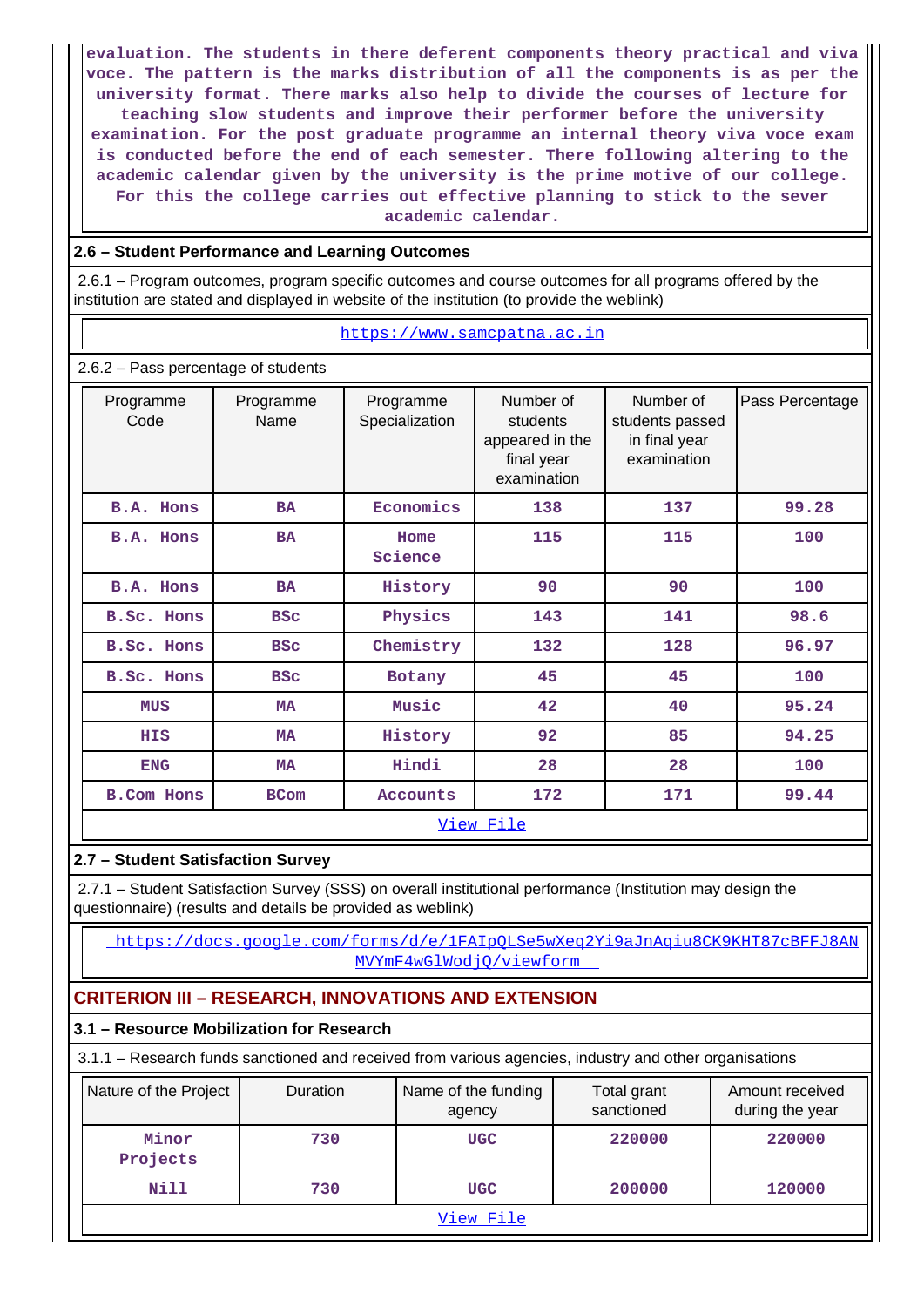| 3.2 - Innovation Ecosystem                                                                                                                                 |                                                               |                                    |         |                        |                |                         |               |                                   |
|------------------------------------------------------------------------------------------------------------------------------------------------------------|---------------------------------------------------------------|------------------------------------|---------|------------------------|----------------|-------------------------|---------------|-----------------------------------|
| 3.2.1 – Workshops/Seminars Conducted on Intellectual Property Rights (IPR) and Industry-Academia Innovative<br>practices during the year                   |                                                               |                                    |         |                        |                |                         |               |                                   |
| Title of workshop/seminar                                                                                                                                  |                                                               |                                    |         | Name of the Dept.      |                |                         | Date          |                                   |
| Exhibition/Poster/Model<br>on topic steps for better<br>environment protection                                                                             |                                                               |                                    | Physics |                        |                |                         | 22/09/2018    |                                   |
| National Science<br>Celebrated                                                                                                                             | Physics                                                       |                                    |         |                        | 28/02/2019     |                         |               |                                   |
| 3.2.2 - Awards for Innovation won by Institution/Teachers/Research scholars/Students during the year                                                       |                                                               |                                    |         |                        |                |                         |               |                                   |
|                                                                                                                                                            | Name of Awardee<br>Title of the innovation<br>Awarding Agency |                                    |         |                        |                | Date of award           |               | Category                          |
|                                                                                                                                                            |                                                               | No Data Entered/Not Applicable !!! |         |                        |                |                         |               |                                   |
|                                                                                                                                                            |                                                               |                                    |         | No file uploaded.      |                |                         |               |                                   |
| 3.2.3 – No. of Incubation centre created, start-ups incubated on campus during the year                                                                    |                                                               |                                    |         |                        |                |                         |               |                                   |
| Incubation<br>Center                                                                                                                                       | Sponsered By                                                  | Name of the<br>Start-up            |         | Nature of Start-<br>up |                | Date of<br>Commencement |               |                                   |
| No Data Entered/Not Applicable !!!                                                                                                                         |                                                               |                                    |         |                        |                |                         |               |                                   |
| No file uploaded.                                                                                                                                          |                                                               |                                    |         |                        |                |                         |               |                                   |
| 3.3 - Research Publications and Awards                                                                                                                     |                                                               |                                    |         |                        |                |                         |               |                                   |
| 3.3.1 - Incentive to the teachers who receive recognition/awards                                                                                           |                                                               |                                    |         |                        |                |                         |               |                                   |
| <b>State</b><br><b>National</b>                                                                                                                            |                                                               |                                    |         |                        |                |                         | International |                                   |
|                                                                                                                                                            |                                                               | No Data Entered/Not Applicable !!! |         |                        |                |                         |               |                                   |
| 3.3.2 - Ph. Ds awarded during the year (applicable for PG College, Research Center)                                                                        |                                                               |                                    |         |                        |                |                         |               |                                   |
|                                                                                                                                                            | Name of the Department                                        |                                    |         |                        |                | Number of PhD's Awarded |               |                                   |
|                                                                                                                                                            | Sociology                                                     |                                    |         |                        |                |                         | 1             |                                   |
|                                                                                                                                                            | Economics                                                     |                                    |         |                        |                |                         | 2             |                                   |
| 3.3.3 - Research Publications in the Journals notified on UGC website during the year                                                                      |                                                               |                                    |         |                        |                |                         |               |                                   |
| <b>Type</b>                                                                                                                                                |                                                               | Department                         |         | Number of Publication  |                |                         |               | Average Impact Factor (if<br>any) |
| National                                                                                                                                                   |                                                               | Economics                          |         |                        | $\overline{a}$ |                         |               | Nill                              |
| National                                                                                                                                                   |                                                               | Hindi                              |         |                        | 3              |                         |               | Nill                              |
| National                                                                                                                                                   |                                                               | History                            |         |                        | 4              |                         |               | <b>Nill</b>                       |
| National                                                                                                                                                   |                                                               | Political Science                  |         |                        | 3              |                         |               | Nill                              |
| National                                                                                                                                                   |                                                               | Commerce                           |         |                        | 1              |                         |               | Nill                              |
|                                                                                                                                                            |                                                               |                                    |         | No file uploaded.      |                |                         |               |                                   |
| 3.3.4 - Books and Chapters in edited Volumes / Books published, and papers in National/International Conference<br>Proceedings per Teacher during the year |                                                               |                                    |         |                        |                |                         |               |                                   |
|                                                                                                                                                            | Department                                                    |                                    |         |                        |                | Number of Publication   |               |                                   |
|                                                                                                                                                            | Economics                                                     |                                    |         |                        |                |                         | 1             |                                   |
|                                                                                                                                                            | Hindi                                                         |                                    |         |                        |                |                         | 1             |                                   |
|                                                                                                                                                            | No file uploaded.                                             |                                    |         |                        |                |                         |               |                                   |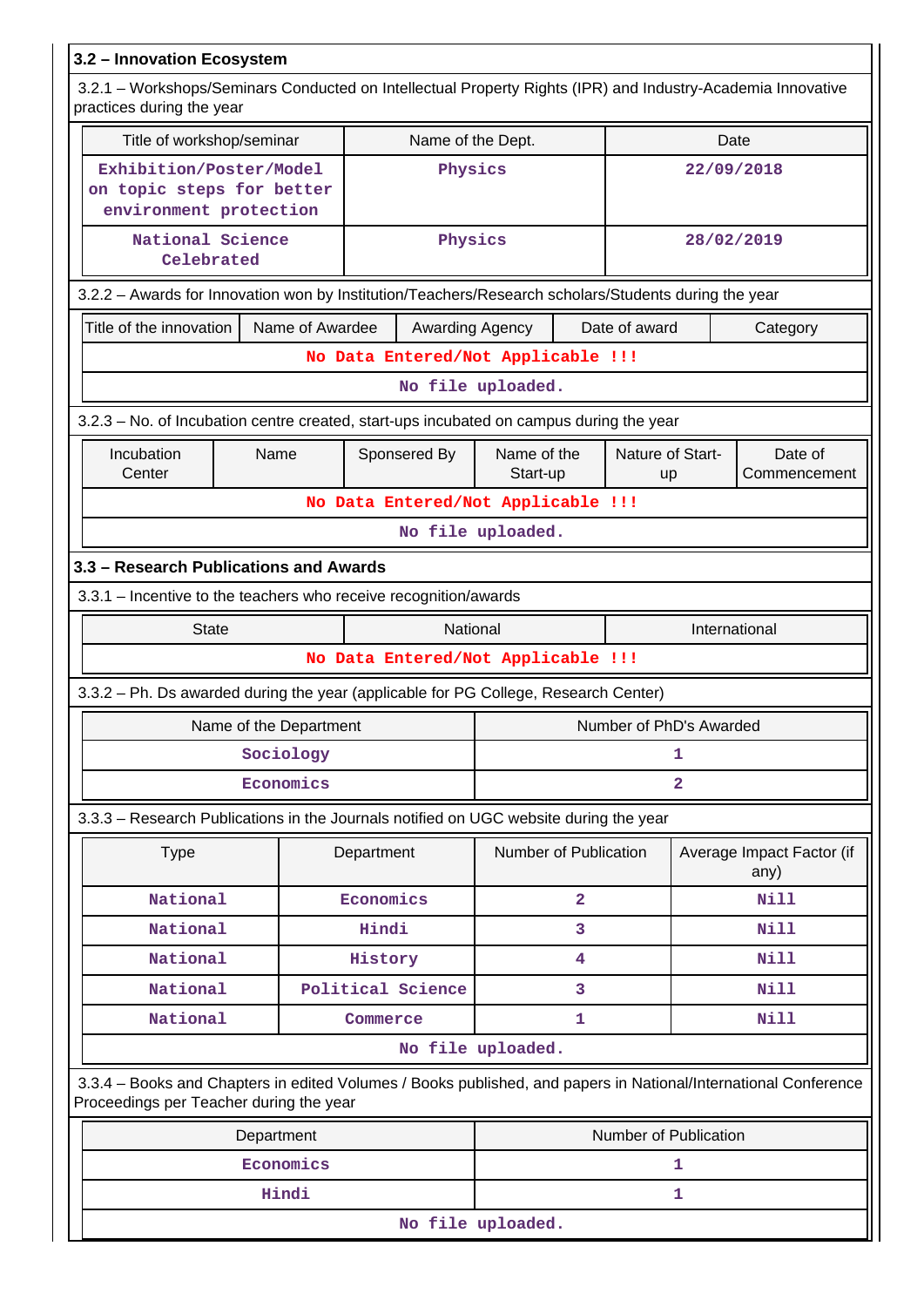| 3.3.5 – Bibliometrics of the publications during the last Academic year based on average citation index in Scopus/<br>Web of Science or PubMed/ Indian Citation Index                                              |                   |  |                                                                                                |                                                 |                        |                                                          |                       |                                                                    |                                                          |                                                                    |
|--------------------------------------------------------------------------------------------------------------------------------------------------------------------------------------------------------------------|-------------------|--|------------------------------------------------------------------------------------------------|-------------------------------------------------|------------------------|----------------------------------------------------------|-----------------------|--------------------------------------------------------------------|----------------------------------------------------------|--------------------------------------------------------------------|
| Title of the<br>Paper                                                                                                                                                                                              | Name of<br>Author |  | Title of journal                                                                               |                                                 | Year of<br>publication |                                                          | <b>Citation Index</b> | Institutional<br>affiliation as<br>mentioned in<br>the publication |                                                          | Number of<br>citations<br>excluding self<br>citation               |
| N/A                                                                                                                                                                                                                | <b>Nill</b>       |  | <b>Nill</b>                                                                                    |                                                 | <b>Nill</b>            |                                                          | <b>Nill</b>           |                                                                    | <b>Nill</b><br>Nill                                      |                                                                    |
|                                                                                                                                                                                                                    |                   |  |                                                                                                | No file uploaded.                               |                        |                                                          |                       |                                                                    |                                                          |                                                                    |
| 3.3.6 - h-Index of the Institutional Publications during the year. (based on Scopus/ Web of science)                                                                                                               |                   |  |                                                                                                |                                                 |                        |                                                          |                       |                                                                    |                                                          |                                                                    |
| Title of the<br>Paper                                                                                                                                                                                              | Name of<br>Author |  |                                                                                                | Title of journal<br>Year of<br>publication      |                        |                                                          | h-index               | Number of<br>citations<br>excluding self<br>citation               |                                                          | Institutional<br>affiliation as<br>mentioned in<br>the publication |
| N/A                                                                                                                                                                                                                | <b>Nill</b>       |  | <b>Nill</b>                                                                                    |                                                 | <b>Nill</b>            |                                                          | Nill                  | Nill                                                               |                                                          | <b>Nill</b>                                                        |
|                                                                                                                                                                                                                    |                   |  |                                                                                                | No file uploaded.                               |                        |                                                          |                       |                                                                    |                                                          |                                                                    |
| 3.3.7 - Faculty participation in Seminars/Conferences and Symposia during the year:                                                                                                                                |                   |  |                                                                                                |                                                 |                        |                                                          |                       |                                                                    |                                                          |                                                                    |
| Number of Faculty                                                                                                                                                                                                  |                   |  | International                                                                                  |                                                 | National               |                                                          | <b>State</b>          |                                                                    |                                                          | Local                                                              |
| Attended/Semi<br>nars/Workshops                                                                                                                                                                                    |                   |  | 1                                                                                              |                                                 | 18                     |                                                          | <b>Nill</b>           |                                                                    |                                                          | <b>Nill</b>                                                        |
| Presented<br>papers                                                                                                                                                                                                |                   |  | 1                                                                                              |                                                 | <b>Nill</b>            |                                                          | <b>Nill</b>           |                                                                    | <b>Nill</b>                                              |                                                                    |
| Presented<br>papers                                                                                                                                                                                                |                   |  | <b>Nill</b>                                                                                    | <b>Nill</b>                                     |                        |                                                          | 9                     |                                                                    | <b>Nill</b>                                              |                                                                    |
|                                                                                                                                                                                                                    |                   |  |                                                                                                | No file uploaded.                               |                        |                                                          |                       |                                                                    |                                                          |                                                                    |
| 3.4 - Extension Activities                                                                                                                                                                                         |                   |  |                                                                                                |                                                 |                        |                                                          |                       |                                                                    |                                                          |                                                                    |
| 3.4.1 – Number of extension and outreach programmes conducted in collaboration with industry, community and<br>Non- Government Organisations through NSS/NCC/Red cross/Youth Red Cross (YRC) etc., during the year |                   |  |                                                                                                |                                                 |                        |                                                          |                       |                                                                    |                                                          |                                                                    |
| Title of the activities                                                                                                                                                                                            |                   |  |                                                                                                | Organising unit/agency/<br>collaborating agency |                        | Number of teachers<br>participated in such<br>activities |                       |                                                                    | Number of students<br>participated in such<br>activities |                                                                    |
| Saksham A Seminar<br>on importance<br>energy efficiency<br>and fuel<br>conservation                                                                                                                                |                   |  | NSS Unit in<br>Association with<br>Petroleum<br>Ponservation<br>Research<br>Association (PCRA) |                                                 |                        | $\overline{2}$                                           |                       |                                                                    | 200                                                      |                                                                    |
| Opening of Sports<br>NSS Unit<br>day function with<br>scooter raily                                                                                                                                                |                   |  |                                                                                                |                                                 | 30                     |                                                          | 1000                  |                                                                    |                                                          |                                                                    |
| Poster Making<br>NSS Unit<br>Competition on<br>themes save Girl<br>Childs Enviromental<br>Awareness                                                                                                                |                   |  |                                                                                                |                                                 |                        | 10                                                       |                       |                                                                    | 55                                                       |                                                                    |
| Railly campaign<br>on Swatch Bharat<br>Abhiyaan<br>highlighting the                                                                                                                                                |                   |  | NSS Unit of SAMC<br>in accociation with<br>other patna based<br>colleges                       |                                                 |                        |                                                          | 10                    |                                                                    |                                                          | 300                                                                |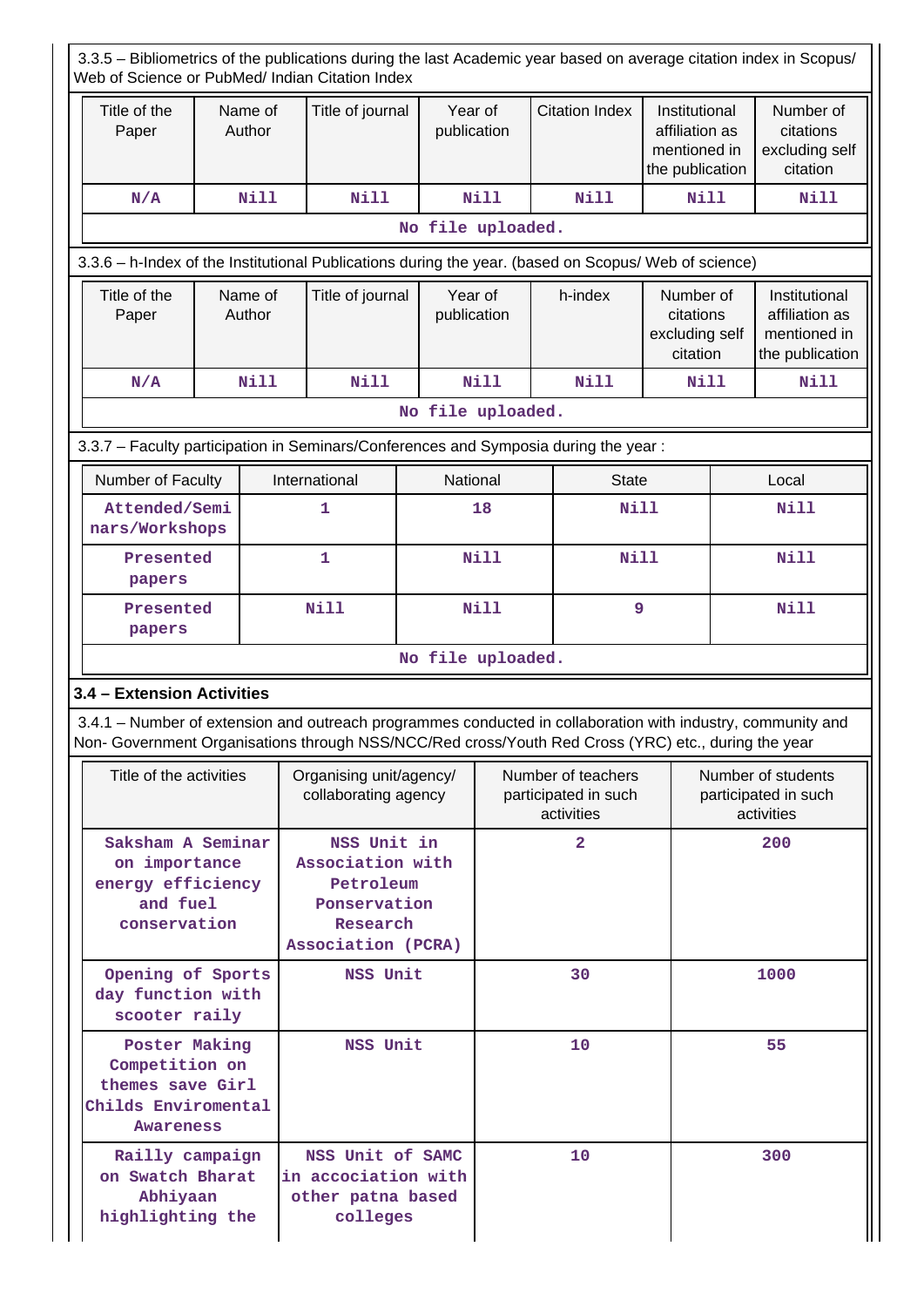| importance of<br>Cleanliness and<br>Sanitation to<br>citizens.                                                                                                                                                 |  |                                                                           |                      |           |                                                         |  |                                                         |  |
|----------------------------------------------------------------------------------------------------------------------------------------------------------------------------------------------------------------|--|---------------------------------------------------------------------------|----------------------|-----------|---------------------------------------------------------|--|---------------------------------------------------------|--|
| Training cum Mock<br>Drill on Fire<br>Emergency.                                                                                                                                                               |  | NSS Unit of SAMC<br>in accociation with<br>the Bihar Red Cross<br>Society |                      |           | 8                                                       |  | 268                                                     |  |
| A training<br>programme for<br>student on Medical<br><b>Emergency First</b><br>Aid. Techniques on<br>respiratory<br>assistance,<br>artificial heart<br>pumping etc                                             |  | NSS Unit of SAMC<br>in accociation with<br>the Bihar Red Cross<br>Society |                      |           | 10                                                      |  | 250                                                     |  |
| Independence Day<br>Celebrated with<br>Marched Past Parade<br>and homage to Param<br>Vir Chakra awardees<br>by planting<br>saplings in their<br>memory                                                         |  | NSS Unit                                                                  |                      |           | 28                                                      |  | 500                                                     |  |
| Yoga day observed<br>in college campus                                                                                                                                                                         |  | NSS Unit                                                                  |                      |           | 18                                                      |  | 300                                                     |  |
| Enviromental day<br>observed by<br>planting saplings<br>at karbhighiya<br>power station and<br>SAMC college campus                                                                                             |  | NSS Unit                                                                  |                      | 15        |                                                         |  | 225                                                     |  |
| Socio economic<br>survey<br>.Demographic,<br>economic and social<br>priofile of the<br>slum dwellers                                                                                                           |  | NSS Unit                                                                  |                      |           | 5                                                       |  | 125                                                     |  |
|                                                                                                                                                                                                                |  |                                                                           |                      | View File |                                                         |  |                                                         |  |
| 3.4.2 - Awards and recognition received for extension activities from Government and other recognized bodies<br>during the year                                                                                |  |                                                                           |                      |           |                                                         |  |                                                         |  |
| Name of the activity                                                                                                                                                                                           |  | Award/Recognition                                                         |                      |           | <b>Awarding Bodies</b>                                  |  | Number of students<br><b>Benefited</b>                  |  |
| <b>Nill</b>                                                                                                                                                                                                    |  | N / A                                                                     |                      |           | <b>Nill</b>                                             |  | Nill                                                    |  |
|                                                                                                                                                                                                                |  |                                                                           | No file uploaded.    |           |                                                         |  |                                                         |  |
| 3.4.3 - Students participating in extension activities with Government Organisations, Non-Government<br>Organisations and programmes such as Swachh Bharat, Aids Awareness, Gender Issue, etc. during the year |  |                                                                           |                      |           |                                                         |  |                                                         |  |
| Name of the scheme                                                                                                                                                                                             |  | Organising unit/Agen<br>cy/collaborating<br>agency                        | Name of the activity |           | Number of teachers<br>participated in such<br>activites |  | Number of students<br>participated in such<br>activites |  |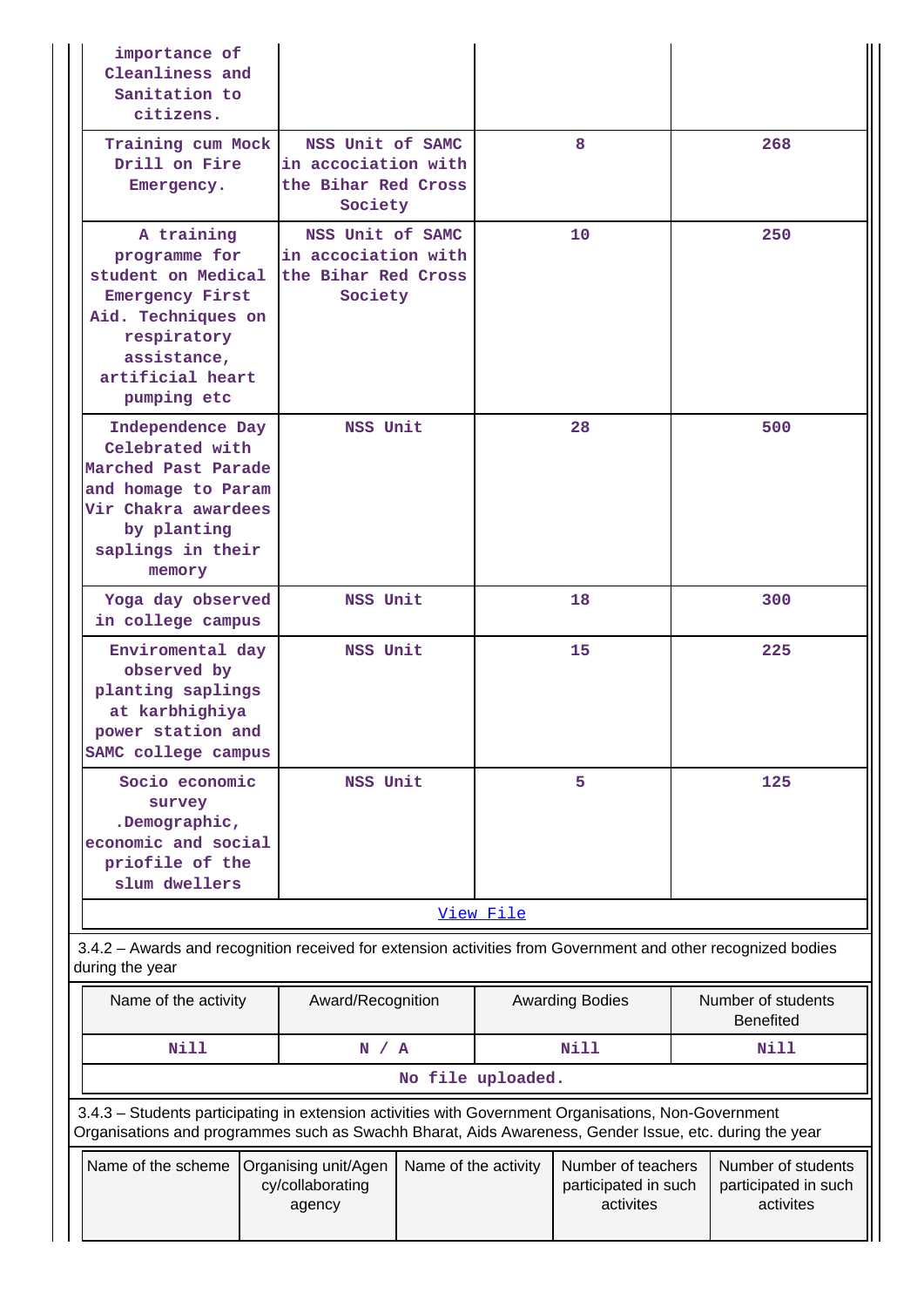| Swachhata<br>Abhiyan                                                                                                                                     |  | <b>NSS</b> |                    | cleanliness                                                                                       | Campus                                                                |             | 20                 |             | 200                                                       |  |  |
|----------------------------------------------------------------------------------------------------------------------------------------------------------|--|------------|--------------------|---------------------------------------------------------------------------------------------------|-----------------------------------------------------------------------|-------------|--------------------|-------------|-----------------------------------------------------------|--|--|
| Aids<br>Awareness                                                                                                                                        |  | <b>NSS</b> |                    |                                                                                                   | Seminar                                                               |             | 25                 |             | 300                                                       |  |  |
| <b>Gender Issues</b>                                                                                                                                     |  | <b>NSS</b> |                    |                                                                                                   | Seminar                                                               |             | 21                 |             | 214                                                       |  |  |
|                                                                                                                                                          |  |            |                    |                                                                                                   | No file uploaded.                                                     |             |                    |             |                                                           |  |  |
| 3.5 - Collaborations                                                                                                                                     |  |            |                    |                                                                                                   |                                                                       |             |                    |             |                                                           |  |  |
| 3.5.1 – Number of Collaborative activities for research, faculty exchange, student exchange during the year                                              |  |            |                    |                                                                                                   |                                                                       |             |                    |             |                                                           |  |  |
| Nature of activity                                                                                                                                       |  |            | Participant        |                                                                                                   | Source of financial support                                           |             |                    |             | Duration                                                  |  |  |
| N//A                                                                                                                                                     |  |            | Nill               |                                                                                                   |                                                                       | <b>Nill</b> |                    |             | Nill                                                      |  |  |
|                                                                                                                                                          |  |            |                    |                                                                                                   | No file uploaded.                                                     |             |                    |             |                                                           |  |  |
| 3.5.2 - Linkages with institutions/industries for internship, on-the- job training, project work, sharing of research<br>facilities etc. during the year |  |            |                    |                                                                                                   |                                                                       |             |                    |             |                                                           |  |  |
| Nature of linkage<br>Title of the<br>linkage                                                                                                             |  |            |                    | Name of the<br>partnering<br>institution/<br>industry<br>/research lab<br>with contact<br>details | <b>Duration From</b>                                                  |             | <b>Duration To</b> |             | Participant                                               |  |  |
| N/A                                                                                                                                                      |  | Nill       |                    | <b>Nill</b>                                                                                       | Nill                                                                  |             |                    | <b>Nill</b> | <b>Nill</b>                                               |  |  |
|                                                                                                                                                          |  |            |                    |                                                                                                   | No file uploaded.                                                     |             |                    |             |                                                           |  |  |
| 3.5.3 – MoUs signed with institutions of national, international importance, other universities, industries, corporate<br>houses etc. during the year    |  |            |                    |                                                                                                   |                                                                       |             |                    |             |                                                           |  |  |
| Organisation                                                                                                                                             |  |            | Date of MoU signed |                                                                                                   | Purpose/Activities                                                    |             |                    |             | Number of<br>students/teachers<br>participated under MoUs |  |  |
| N/A                                                                                                                                                      |  |            | <b>Nill</b>        |                                                                                                   | N/A                                                                   |             | Nill               |             |                                                           |  |  |
|                                                                                                                                                          |  |            |                    |                                                                                                   | No file uploaded.                                                     |             |                    |             |                                                           |  |  |
| <b>CRITERION IV - INFRASTRUCTURE AND LEARNING RESOURCES</b>                                                                                              |  |            |                    |                                                                                                   |                                                                       |             |                    |             |                                                           |  |  |
| 4.1 - Physical Facilities                                                                                                                                |  |            |                    |                                                                                                   |                                                                       |             |                    |             |                                                           |  |  |
| 4.1.1 - Budget allocation, excluding salary for infrastructure augmentation during the year                                                              |  |            |                    |                                                                                                   |                                                                       |             |                    |             |                                                           |  |  |
| Budget allocated for infrastructure augmentation                                                                                                         |  |            |                    |                                                                                                   | Budget utilized for infrastructure development                        |             |                    |             |                                                           |  |  |
|                                                                                                                                                          |  |            |                    |                                                                                                   | No Data Entered/Not Applicable !!!                                    |             |                    |             |                                                           |  |  |
| 4.1.2 - Details of augmentation in infrastructure facilities during the year                                                                             |  |            |                    |                                                                                                   |                                                                       |             |                    |             |                                                           |  |  |
|                                                                                                                                                          |  |            |                    |                                                                                                   |                                                                       |             |                    |             |                                                           |  |  |
| Campus Area                                                                                                                                              |  |            |                    |                                                                                                   |                                                                       |             |                    |             |                                                           |  |  |
| Class rooms                                                                                                                                              |  |            |                    | Existing                                                                                          |                                                                       |             |                    |             |                                                           |  |  |
| Laboratories                                                                                                                                             |  |            |                    |                                                                                                   | Newly Added                                                           |             |                    |             |                                                           |  |  |
|                                                                                                                                                          |  |            |                    |                                                                                                   |                                                                       |             |                    |             |                                                           |  |  |
| Classrooms with Wi-Fi OR LAN                                                                                                                             |  |            |                    |                                                                                                   | Existing                                                              |             |                    |             |                                                           |  |  |
|                                                                                                                                                          |  |            |                    |                                                                                                   |                                                                       |             |                    |             |                                                           |  |  |
| <b>Facilities</b><br>Seminar Halls<br>Classrooms with LCD facilities                                                                                     |  |            |                    |                                                                                                   | <b>Existing or Newly Added</b><br>Existing<br>Existing<br>Newly Added |             |                    |             |                                                           |  |  |
| Seminar halls with ICT facilities                                                                                                                        |  |            |                    |                                                                                                   | Existing                                                              |             |                    |             |                                                           |  |  |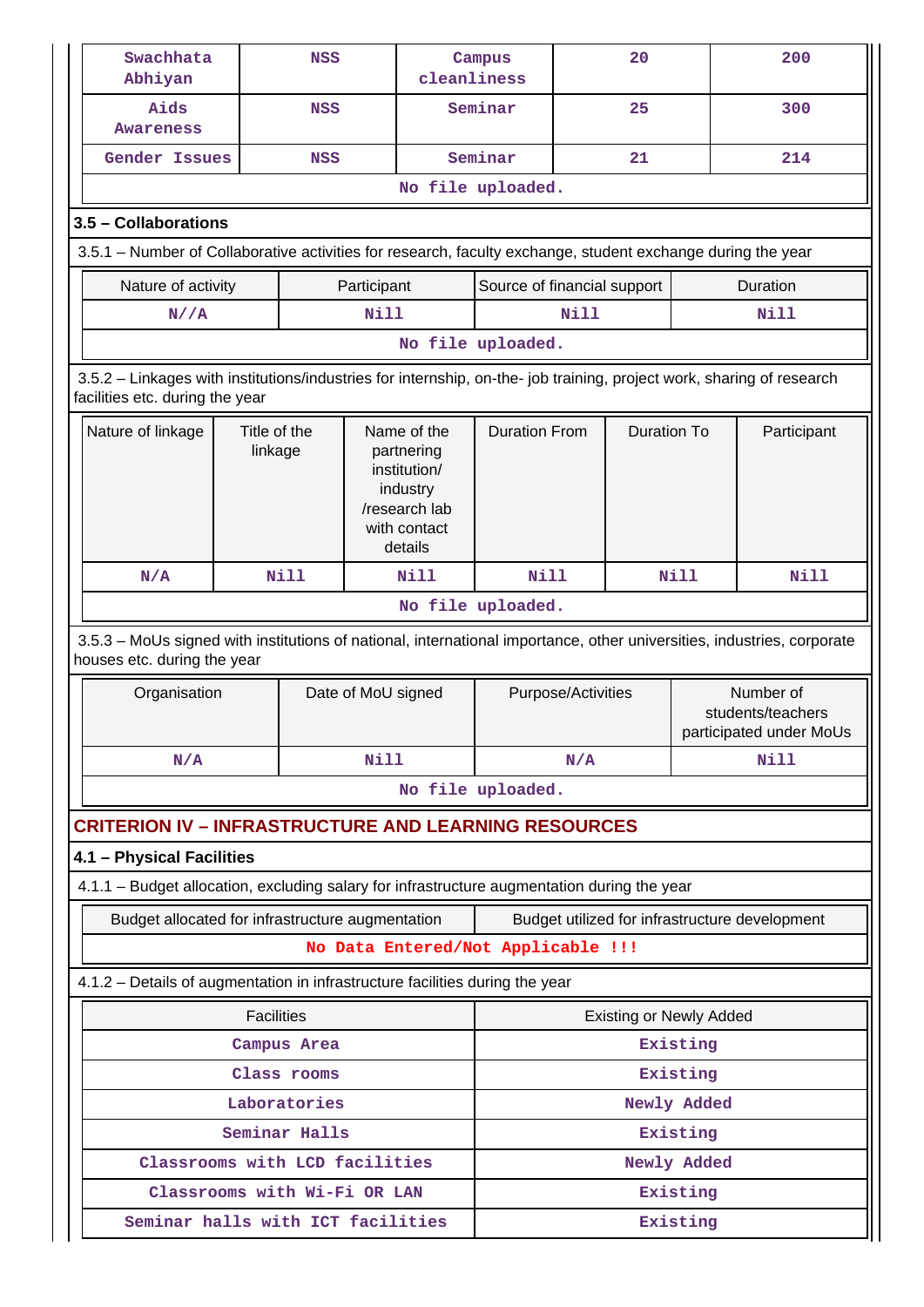|                                                                                                                         |                              |                         |          |                                             |                            | View File               |                                                                                                                      |                 |                                 |                                                   |             |  |
|-------------------------------------------------------------------------------------------------------------------------|------------------------------|-------------------------|----------|---------------------------------------------|----------------------------|-------------------------|----------------------------------------------------------------------------------------------------------------------|-----------------|---------------------------------|---------------------------------------------------|-------------|--|
| 4.2 - Library as a Learning Resource<br>4.2.1 - Library is automated {Integrated Library Management System (ILMS)}      |                              |                         |          |                                             |                            |                         |                                                                                                                      |                 |                                 |                                                   |             |  |
|                                                                                                                         |                              |                         |          |                                             |                            |                         |                                                                                                                      |                 |                                 |                                                   |             |  |
|                                                                                                                         | Name of the ILMS<br>software |                         |          | Nature of automation (fully<br>or patially) |                            | Version                 |                                                                                                                      |                 | Year of automation              |                                                   |             |  |
|                                                                                                                         | Auto Lib                     |                         |          | Partially                                   |                            |                         | 1.2                                                                                                                  |                 | 2017                            |                                                   |             |  |
| 4.2.2 - Library Services                                                                                                |                              |                         |          |                                             |                            |                         |                                                                                                                      |                 |                                 |                                                   |             |  |
| Library<br>Service Type                                                                                                 |                              |                         | Existing |                                             |                            | Newly Added             |                                                                                                                      |                 |                                 | Total                                             |             |  |
| Text<br><b>Books</b>                                                                                                    |                              | 27000                   |          | <b>Nill</b>                                 |                            | Nill                    | <b>Nill</b>                                                                                                          |                 | 27000                           |                                                   | Nill        |  |
| 250<br>Reference<br><b>Books</b>                                                                                        |                              |                         |          | Nill                                        |                            | Nill<br>Nill            |                                                                                                                      |                 | 250                             |                                                   | N11         |  |
| Journals                                                                                                                |                              | 300                     |          | Nill                                        |                            | Nill                    | Nill                                                                                                                 |                 | 300                             |                                                   | Nill        |  |
| Library<br>Automation                                                                                                   |                              | Nill                    |          | Nill                                        |                            | N11                     | N11                                                                                                                  |                 | 0                               |                                                   | Nill        |  |
|                                                                                                                         |                              |                         |          |                                             | No file uploaded.          |                         |                                                                                                                      |                 |                                 |                                                   |             |  |
| (Learning Management System (LMS) etc<br>Name of the Teacher                                                            |                              |                         |          | Name of the Module                          |                            |                         | Platform on which module<br>is developed                                                                             |                 | Date of launching e-<br>content |                                                   |             |  |
| N/A<br>N/A                                                                                                              |                              |                         |          |                                             |                            | Nill                    |                                                                                                                      |                 |                                 | <b>Nill</b>                                       |             |  |
|                                                                                                                         |                              |                         |          |                                             | No file uploaded.          |                         |                                                                                                                      |                 |                                 |                                                   |             |  |
| 4.3 – IT Infrastructure                                                                                                 |                              |                         |          |                                             |                            |                         |                                                                                                                      |                 |                                 |                                                   |             |  |
| 4.3.1 - Technology Upgradation (overall)                                                                                |                              |                         |          |                                             |                            |                         |                                                                                                                      |                 |                                 |                                                   |             |  |
| <b>Type</b>                                                                                                             | <b>Total Co</b><br>mputers   | Computer<br>Lab         |          | Internet                                    | <b>Browsing</b><br>centers | Computer<br>Centers     | Office                                                                                                               | Departme<br>nts |                                 | Available<br><b>Bandwidt</b><br>h (MBPS/<br>GBPS) | Others      |  |
| Existin<br>g                                                                                                            | 80                           | $\overline{2}$          |          | $\overline{\mathbf{2}}$                     | $\mathbf{1}$               | $\mathbf{1}$            | 10                                                                                                                   | 68              |                                 | 50                                                | $\mathbf 0$ |  |
| Added                                                                                                                   | 28                           | $\overline{\mathbf{2}}$ |          | $\mathbf 0$                                 | $\mathbf 0$                | $\mathbf{1}$            | $\mathbf 0$                                                                                                          | $\mathbf 0$     |                                 | $\mathbf 0$                                       | 0           |  |
| Total                                                                                                                   | 108                          | 4                       |          | $\overline{\mathbf{2}}$                     | 1                          | $\overline{\mathbf{2}}$ | 10                                                                                                                   | 68              |                                 | 50                                                | 0           |  |
|                                                                                                                         |                              |                         |          |                                             |                            |                         | 4.3.2 – Bandwidth available of internet connection in the Institution (Leased line)                                  |                 |                                 |                                                   |             |  |
|                                                                                                                         |                              |                         |          |                                             |                            | 60 MBPS/ GBPS           |                                                                                                                      |                 |                                 |                                                   |             |  |
| 4.3.3 - Facility for e-content                                                                                          |                              |                         |          |                                             |                            |                         |                                                                                                                      |                 |                                 |                                                   |             |  |
| Provide the link of the videos and media centre and<br>Name of the e-content development facility<br>recording facility |                              |                         |          |                                             |                            |                         |                                                                                                                      |                 |                                 |                                                   |             |  |
|                                                                                                                         |                              |                         | N/A      |                                             |                            |                         |                                                                                                                      |                 | Nill                            |                                                   |             |  |
| 4.4 - Maintenance of Campus Infrastructure                                                                              |                              |                         |          |                                             |                            |                         |                                                                                                                      |                 |                                 |                                                   |             |  |
|                                                                                                                         |                              |                         |          |                                             |                            |                         | 4.4.1 - Expenditure incurred on maintenance of physical facilities and academic support facilities, excluding salary |                 |                                 |                                                   |             |  |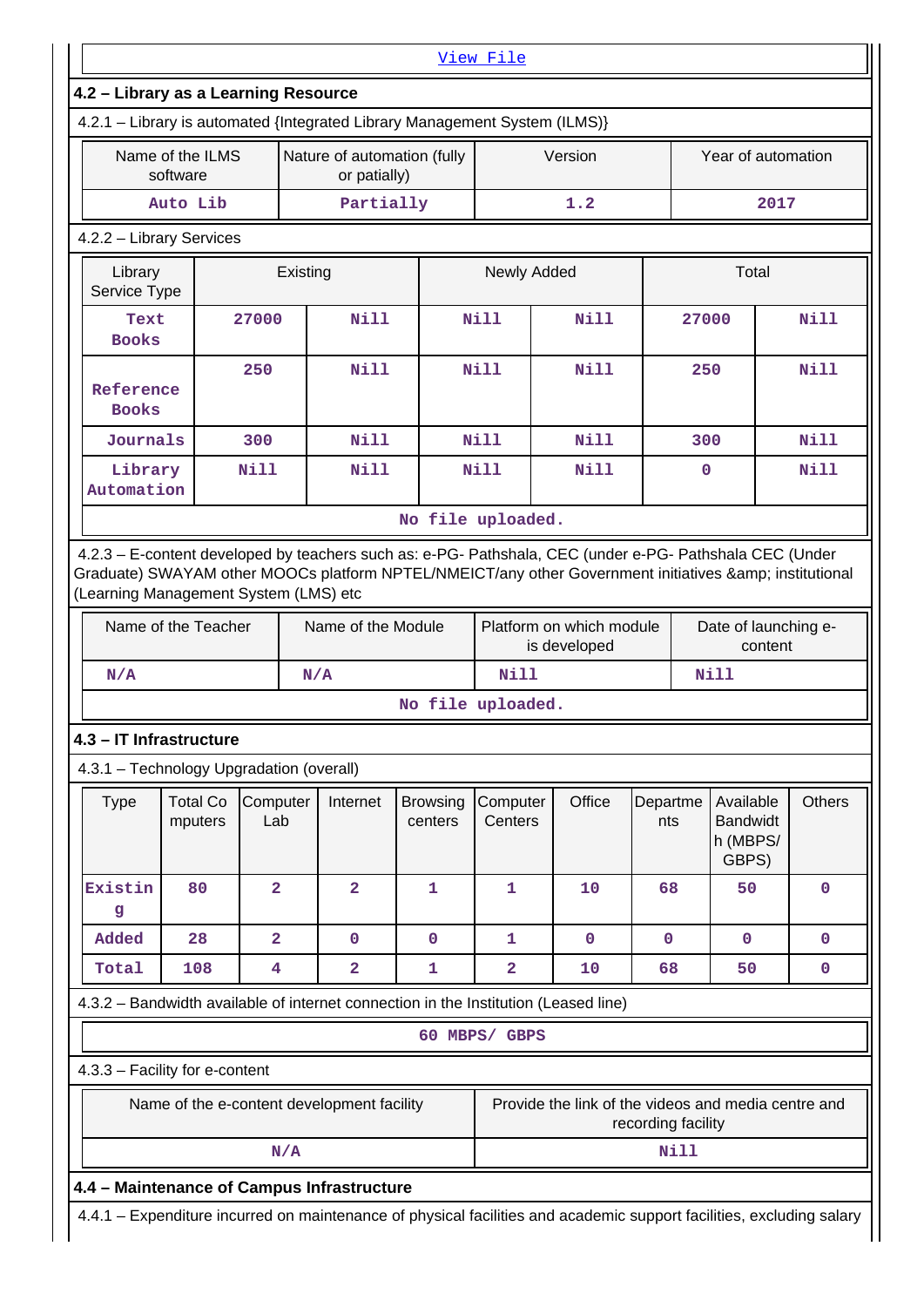component, during the year

| Assigned Budget on<br>academic facilities | Expenditure incurred on<br>maintenance of academic<br><b>facilities</b> | Assigned budget on<br>physical facilities | Expenditure incurredon<br>maintenance of physical<br>facilites |
|-------------------------------------------|-------------------------------------------------------------------------|-------------------------------------------|----------------------------------------------------------------|
| 99351400                                  | 4312858                                                                 | 525000                                    | 4312858                                                        |

 4.4.2 – Procedures and policies for maintaining and utilizing physical, academic and support facilities - laboratory, library, sports complex, computers, classrooms etc. (maximum 500 words) (information to be available in institutional Website, provide link)

 **1.There are established system and procedures to ensure effectiveness and efficiency while utilizing various facilities – laboratory, library, sports complex, classrooms etc. 2.Various staff committee have been constituted for the same. Initiating with the advisory committee – most important committee with principal as chairman. 3.This committee monitors activities of different committees in taking decision regarding development of the college. 4.The purchase committee headed by the principal discusses the purchase of required items for college use. After that a unanimous decision is taken for the same. 5.Laboratory equipment's are also purchased after prior approval and scrutiny by the purchase committee. 6.The garden committee constituting of faculty members from Botany background is responsible for the fauna and flora of college. The college has herbal garden and various potted plants. 7.The library committee decided about purchase issue and up gradation of library facilities. Private companies are hired for maintenance of science laboratories. 8.The BBM and BCA teachers are well equipped to take care of their computers not requiring outside hands. 9.There are separate set works for maintaining for buying chemicals and other equipment.**

# **CRITERION V – STUDENT SUPPORT AND PROGRESSION**

# **5.1 – Student Support**

5.1.1 – Scholarships and Financial Support

|                                         | Name/Title of the scheme | Number of students | Amount in Rupees |  |  |  |  |
|-----------------------------------------|--------------------------|--------------------|------------------|--|--|--|--|
| Financial Support<br>from institution   | PMS / NSP                | 8                  | 120000           |  |  |  |  |
| Financial Support<br>from Other Sources |                          |                    |                  |  |  |  |  |
| a) National                             | <b>NSP</b>               | 250                | 3000000          |  |  |  |  |
| b) International                        | Nill                     | Nill               | Nill             |  |  |  |  |
| No file uploaded.                       |                          |                    |                  |  |  |  |  |

 5.1.2 – Number of capability enhancement and development schemes such as Soft skill development, Remedial coaching, Language lab, Bridge courses, Yoga, Meditation, Personal Counselling and Mentoring etc.,

| Name of the capability<br>enhancement scheme | Date of implemetation | Number of students<br>enrolled | Agencies involved                                  |
|----------------------------------------------|-----------------------|--------------------------------|----------------------------------------------------|
| Personal<br>Counselling                      | 16/07/2018            | 367                            | NSS Unit of Sri<br>Arvind Mahila<br>College, Patna |
| Meditation<br>$Y$ oqa /                      | 23/07/2018            | 107                            | NSS Unit of Sri<br>Arvind Mahila<br>College, Patna |
| Physical Fitness<br>Health Care              | 22/08/2018            | 217                            | NSS Unit of Sri<br>Arvind Mahila                   |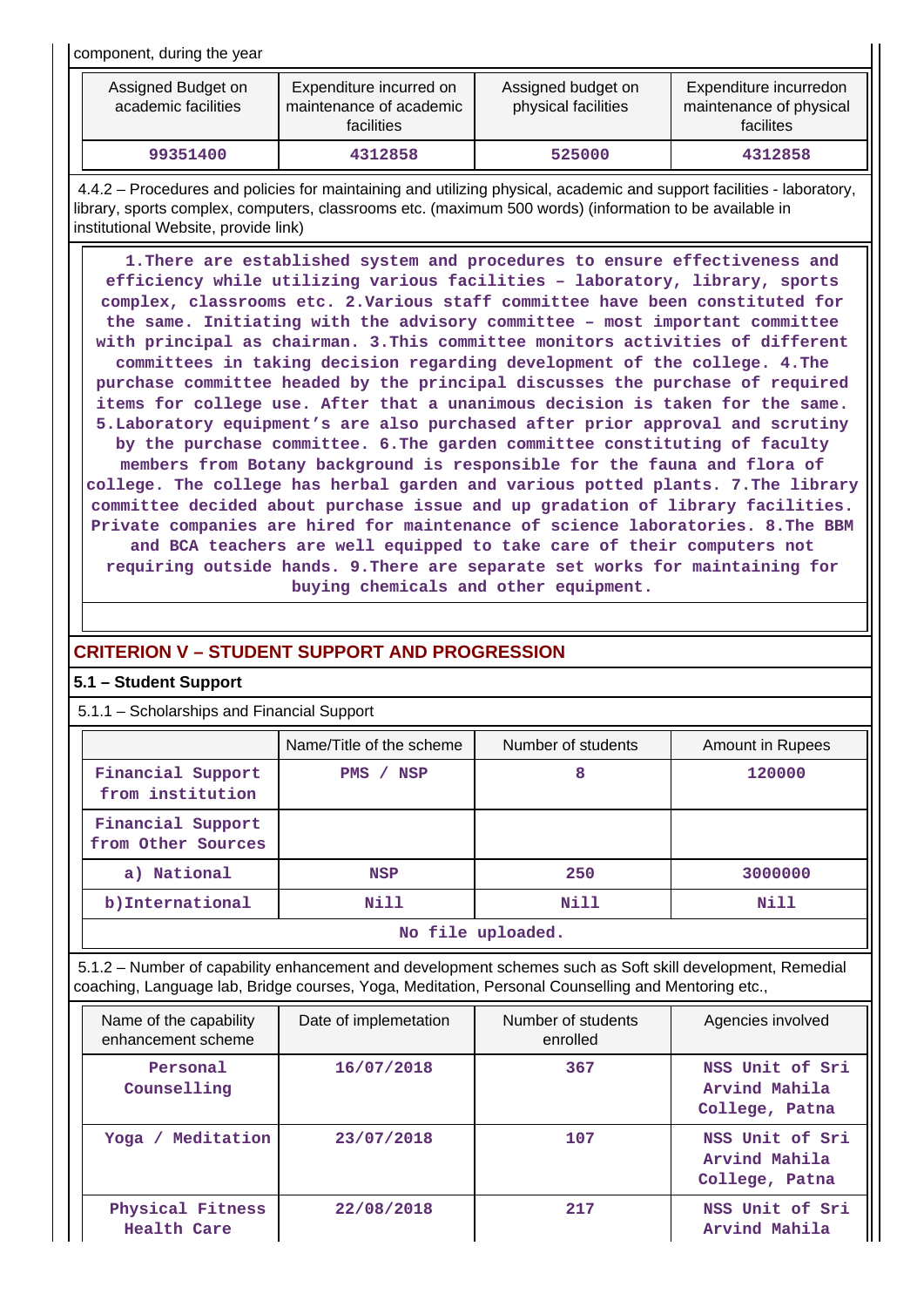**College, Patna No file uploaded.** 5.1.3 – Students benefited by guidance for competitive examinations and career counselling offered by the institution during the year Year | Name of the scheme Number of benefited students for competitive examination Number of benefited students by career counseling activities Number of students who have passedin the comp. exam Number of studentsp placed  **2018 Career Counselling 35** 35 30 30 **No file uploaded.** 5.1.4 – Institutional mechanism for transparency, timely redressal of student grievances, Prevention of sexual harassment and ragging cases during the year Total grievances received | Number of grievances redressed | Avg. number of days for grievance redressal **38 10 10 35 10 5.2 – Student Progression** 5.2.1 – Details of campus placement during the year **On campus On campus On campus Deficiency Off campus** Nameof organizations visited Number of students participated Number of stduents placed Nameof organizations visited Number of students participated Number of stduents placed **No Data Entered/Not Applicable !!! No file uploaded.** 5.2.2 – Student progression to higher education in percentage during the year Year | Number of students enrolling into higher education Programme graduated from **Depratment** graduated from Name of institution joined Name of programme admitted to **No Data Entered/Not Applicable !!! No file uploaded.** 5.2.3 – Students qualifying in state/ national/ international level examinations during the year (eg:NET/SET/SLET/GATE/GMAT/CAT/GRE/TOFEL/Civil Services/State Government Services) Items **Number of students selected/ qualifying No Data Entered/Not Applicable !!! No file uploaded.** 5.2.4 – Sports and cultural activities / competitions organised at the institution level during the year Activity **Activity Level** Level **Number of Participants Presentation of Classical song at youth Festival at premchand Rangshala, Patna Institutional Level 15 Saraswati vanadana at | Institutional Level | 10**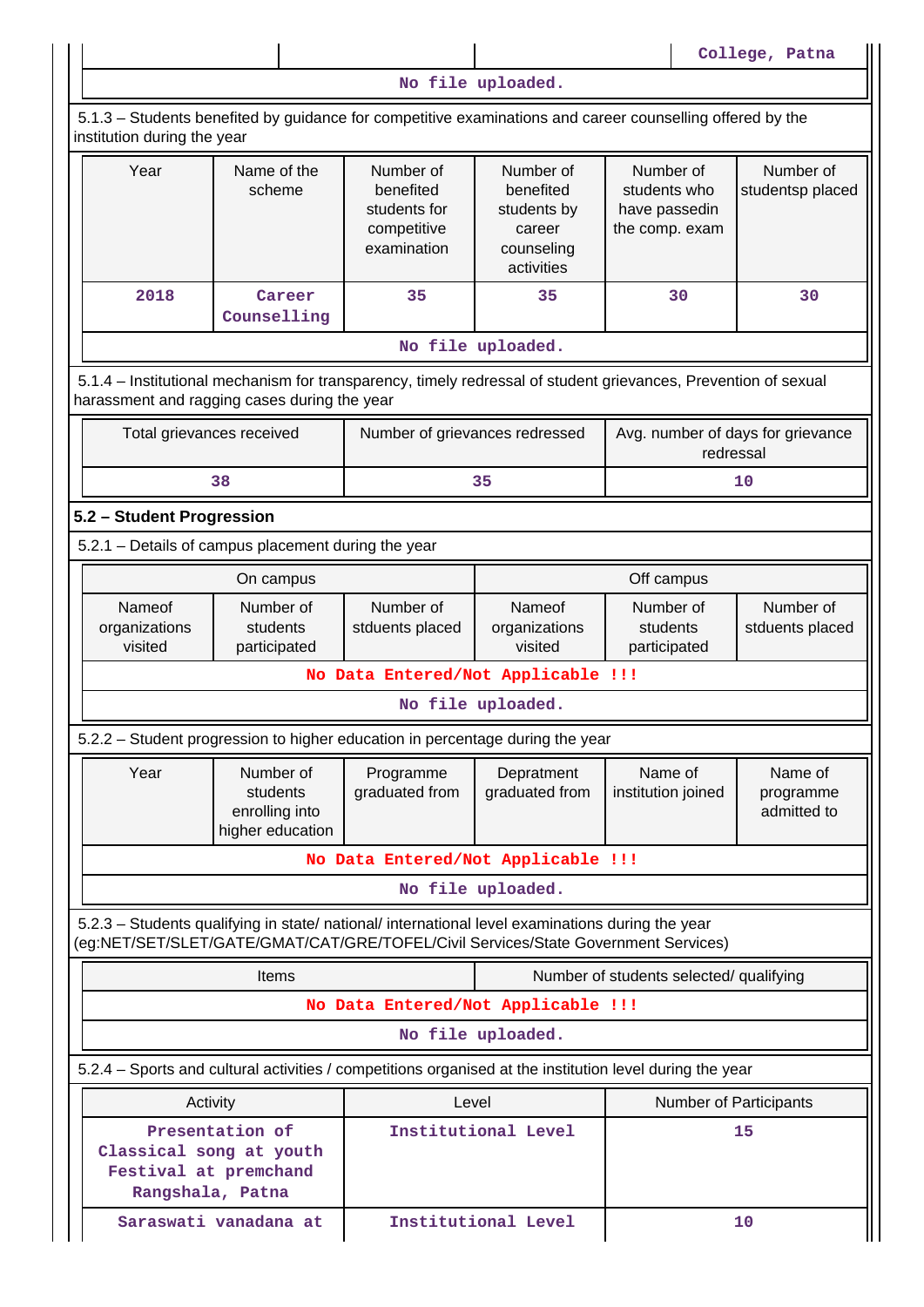| Annual Convocation of<br>Nalanda Open University,<br>held at Bapu Sabhagar,<br>Patna                                                                                                                                                                                                                                                                                                                                                                                                                                                                                                                                                                                                                                                             |                                       |                      |                           |                                   |                                     |    |                      |                        |  |
|--------------------------------------------------------------------------------------------------------------------------------------------------------------------------------------------------------------------------------------------------------------------------------------------------------------------------------------------------------------------------------------------------------------------------------------------------------------------------------------------------------------------------------------------------------------------------------------------------------------------------------------------------------------------------------------------------------------------------------------------------|---------------------------------------|----------------------|---------------------------|-----------------------------------|-------------------------------------|----|----------------------|------------------------|--|
| Song (Kul Geet) and<br>dance presentation at<br>sports meet of patliputra<br>University                                                                                                                                                                                                                                                                                                                                                                                                                                                                                                                                                                                                                                                          |                                       | Institutional Level  |                           |                                   | 20                                  |    |                      |                        |  |
| Cultural Programme at<br>international Conference                                                                                                                                                                                                                                                                                                                                                                                                                                                                                                                                                                                                                                                                                                |                                       |                      |                           | Institutional Level               |                                     |    | 10                   |                        |  |
| Cutural Programme on<br>Independence Day                                                                                                                                                                                                                                                                                                                                                                                                                                                                                                                                                                                                                                                                                                         |                                       |                      |                           | Institutional Level               |                                     |    | 25                   |                        |  |
| Presented cultural<br>programme at North and<br>North Eastern writer<br>Regional workshop<br>organized at Sri Arvind<br>Mahila College in<br>association with sahitya<br>Academy, New Delhi                                                                                                                                                                                                                                                                                                                                                                                                                                                                                                                                                      |                                       | Institutioanal Level |                           |                                   | 20                                  |    |                      |                        |  |
| Lecture by Dr. Shanti<br>jain on popular folk and<br>Seasonal songs of Bihar                                                                                                                                                                                                                                                                                                                                                                                                                                                                                                                                                                                                                                                                     |                                       |                      | Institutioanal Level      |                                   |                                     | 15 |                      |                        |  |
|                                                                                                                                                                                                                                                                                                                                                                                                                                                                                                                                                                                                                                                                                                                                                  | Inter College Kho-Kho<br>Championship |                      |                           | P.P.U University                  |                                     | 24 |                      |                        |  |
| Inter College Kho-Kho<br>Championship                                                                                                                                                                                                                                                                                                                                                                                                                                                                                                                                                                                                                                                                                                            |                                       |                      |                           | P.P.U University<br>24            |                                     |    |                      |                        |  |
|                                                                                                                                                                                                                                                                                                                                                                                                                                                                                                                                                                                                                                                                                                                                                  |                                       |                      |                           | View File                         |                                     |    |                      |                        |  |
| 5.3 - Student Participation and Activities                                                                                                                                                                                                                                                                                                                                                                                                                                                                                                                                                                                                                                                                                                       |                                       |                      |                           |                                   |                                     |    |                      |                        |  |
| 5.3.1 – Number of awards/medals for outstanding performance in sports/cultural activities at national/international<br>level (award for a team event should be counted as one)                                                                                                                                                                                                                                                                                                                                                                                                                                                                                                                                                                   |                                       |                      |                           |                                   |                                     |    |                      |                        |  |
| Year                                                                                                                                                                                                                                                                                                                                                                                                                                                                                                                                                                                                                                                                                                                                             | Name of the<br>award/medal            |                      | National/<br>Internaional | Number of<br>awards for<br>Sports | Number of<br>awards for<br>Cultural |    | Student ID<br>number | Name of the<br>student |  |
|                                                                                                                                                                                                                                                                                                                                                                                                                                                                                                                                                                                                                                                                                                                                                  | No Data Entered/Not Applicable !!!    |                      |                           |                                   |                                     |    |                      |                        |  |
|                                                                                                                                                                                                                                                                                                                                                                                                                                                                                                                                                                                                                                                                                                                                                  | No file uploaded.                     |                      |                           |                                   |                                     |    |                      |                        |  |
| 5.3.2 - Activity of Student Council & amp; representation of students on academic & amp; administrative<br>bodies/committees of the institution (maximum 500 words)                                                                                                                                                                                                                                                                                                                                                                                                                                                                                                                                                                              |                                       |                      |                           |                                   |                                     |    |                      |                        |  |
| Activity of students council and the representative of students of academic<br>bodies play a key role in the growth of an institution, holistically they are<br>once who shoulder the responsivities of the college affairs in partnership with<br>the college management teaching and so firth in field of the welfare of their<br>fellow students and the development of the college as a whole. It is very much<br>instrumental in enhancing the capacity of the functioning of the institution is<br>a healthier and proper way. The efficient and dynamic cell, headed by the<br>general secretary who is a student representative under whore leadership. The<br>dodicated wing works for their follow students. Activity looks into their |                                       |                      |                           |                                   |                                     |    |                      |                        |  |

**dedicated wing works for their fellow students. Activity looks into their various issuers academic, social interfolding, intra problems religious issuer medical needs and various other demands are all worked upon and resolve it on their front with the help of the officials of the university and college, the proctors play are important role in helping them too. All together a healthy**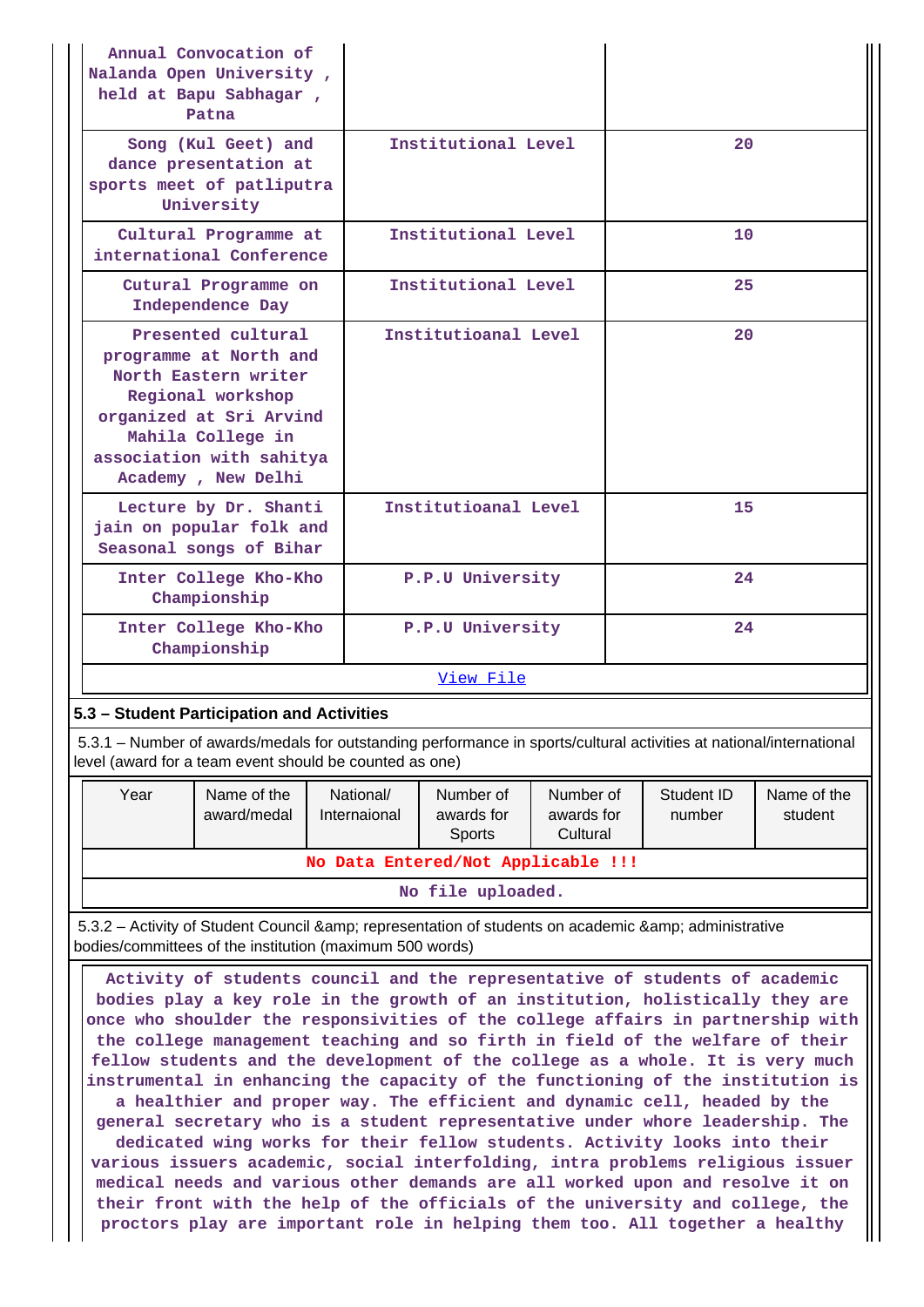**relation among each other, hence an environment of harmony and peace. The representatives are of graduate and post graduate level, matured and sensible enough to handle their jobs at their test. It is multifunctional cell in the field of academics it is very also in making it sure that the classes are running smoothly, any problem related to it they discuss and deal with it in a proper way. They have the feedback all out the teachers work culture their behavior any problems regarding classes co-curricular activity sports, media publicity are well dealt by them. Emphasis on discipline in the campus and soft skills are given in various awareness programmer they activity participate and represent sharing their interests concerns and behavioral nuances with the head of the different committees. Counseling cells of the students orient their thought processing in respect to the present scenario, C.V. writing spell development awareness programme regarding health and basic accessories of life save water save energy programmes, projects slogans , all help them in educating them authentically integrated activities are part and parcel of the students might form of development. The cultural bonding on an equal platform is the beauty of the youth. Weaker students are uplifted through various responsible people forming SC/ST cell, weaker section would get the incentive in cash and kind like stipend/scholarship free education for girls especially. Secretary drives practicing door to door tutoring in slums. Tour to orphanage and old homes is a extra mile travelled by them sit and spend time with them. They volunteer the show very well. And coordinator with the concerned heads gracefully proudly are say the are the soul of our institute.**

#### **5.4 – Alumni Engagement**

5.4.1 – Whether the institution has registered Alumni Association?

 **No**

5.4.2 – No. of enrolled Alumni:

**40**

5.4.3 – Alumni contribution during the year (in Rupees) :

**0**

5.4.4 – Meetings/activities organized by Alumni Association :

**03**

#### **CRITERION VI – GOVERNANCE, LEADERSHIP AND MANAGEMENT**

#### **6.1 – Institutional Vision and Leadership**

 6.1.1 – Mention two practices of decentralization and participative management during the last year (maximum 500 words)

 **One can see the better practice of decentralization of power and use of participative management style at Sri Arvind Mahila College, Patna. This has resulted in enhancing effectiveness and efficiency of different operations relating to,day to day management of college All the stakeholders such as principal,teachers,non teachers staff and students discharge,their responsibilities in such a way to in-charge overall prestige of college . 1. various committees has been formed for example:- a. Academic committee b. Cultural committee c. Library committee d. Purchase committee e. Examination committee f. Advisory committee All these committees has been delegated powers to perform in these respective ares. There recommendation on the basis of consensus are implemented. This is the reason Sri Arvind Mahila College, Patna. has achieved academic excellence and leadership in girls education in Bihar in a short span of time. There is regular interaction of committee members along**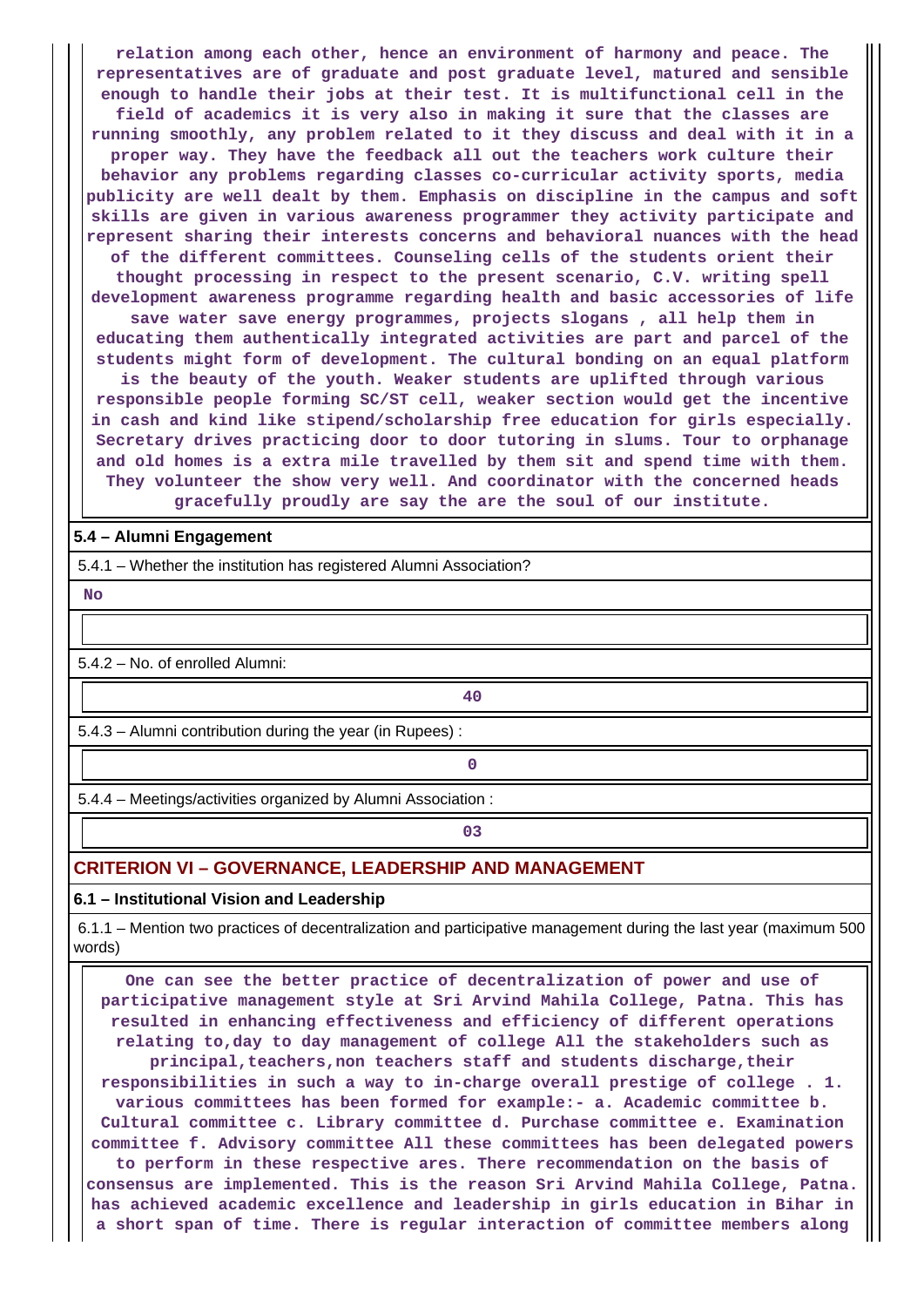**with H.O.D with principal. Everything is discussed in high level meeting and consensus decision taken. 2.student representative, staff representative and teachers representative play vital role in day to day governance and smooth operation of college they suggest principal for creating and retaining conducive academic environment . Different provisions has been taken by the college such as, a.Complain box. b.Suggestion box. c.Grievance cell . d.Parents – teachers meetings. Thus one can see the best provision of decentralization of power and participative management style of Sri Arvind Mahila College, Patna . 2. Academic Council, Advisory Committee, Library Committee, Sports Committee, Purchase Committee and Cultural Committee etc. There committees are free to advise college management for its all round development. There is regular interactions of committee members and H.O.D with principal and others authority of college. Everything is discussed in the meeting and consensus decision is taken. Elected college representative and others council members suggest principal for creating and sustaining conclusive academic environment in the college campus. Thus one can see the best practice of participative management and decentralization of power in this college. Statutory and non-statutory committees of our college, in which committee members play active role in the day to day managements in our Institution. Regular meetings and discussions are held. 3. Not only this, weekly meetings of H.O.D of different department under the chairperson are held. In the meetings current accessories relating to day to day management of institution and achieving excellence are thoroughly discussed and views from different stakeholders are solicited. Specific duties has been assigned to committee members power has also been delegated to them for the discharge of their responsibility that the concept of accountability and responsibility always leads to efficiency in the college. The two examples that are evident and visible in the college are 2019-2020 1. Sports committee 2. Cultural committee**

| 6.1.2 – Does the institution have a Management Information System (MIS)?                                              |                                                                                                                                                                                                                                                                                                                                                                                                                                                                                                                                                                                                                                                  |  |  |  |  |  |  |  |  |
|-----------------------------------------------------------------------------------------------------------------------|--------------------------------------------------------------------------------------------------------------------------------------------------------------------------------------------------------------------------------------------------------------------------------------------------------------------------------------------------------------------------------------------------------------------------------------------------------------------------------------------------------------------------------------------------------------------------------------------------------------------------------------------------|--|--|--|--|--|--|--|--|
|                                                                                                                       | <b>No</b>                                                                                                                                                                                                                                                                                                                                                                                                                                                                                                                                                                                                                                        |  |  |  |  |  |  |  |  |
| 6.2 - Strategy Development and Deployment                                                                             |                                                                                                                                                                                                                                                                                                                                                                                                                                                                                                                                                                                                                                                  |  |  |  |  |  |  |  |  |
| 6.2.1 – Quality improvement strategies adopted by the institution for each of the following (with in 100 words each): |                                                                                                                                                                                                                                                                                                                                                                                                                                                                                                                                                                                                                                                  |  |  |  |  |  |  |  |  |
| <b>Strategy Type</b>                                                                                                  | <b>Details</b>                                                                                                                                                                                                                                                                                                                                                                                                                                                                                                                                                                                                                                   |  |  |  |  |  |  |  |  |
| Curriculum Development                                                                                                | As far as the development and<br>designing of the curriculum is<br>concerned it is within the preview of<br>the concerned board of studies of the<br>affiliating university. Number of<br>teachers of our college as members of<br>UG and PG boards of studies in<br>different subjects play decisive roles<br>in the formulation and implementation<br>of the syllabi. The curriculum of all<br>the courses thus developed by the<br>university also undergoes for revision<br>time to time. As per the course design,<br>at the college level efforts are made<br>to arrange for proper c lass plans,<br>assignments and internal examination. |  |  |  |  |  |  |  |  |
| Industry Interaction / Collaboration                                                                                  | The college gives due emphasis on<br>practical aspect of education and tries<br>to under take measures as would create<br>employability of the students. The<br>career counseling cell in collaboration                                                                                                                                                                                                                                                                                                                                                                                                                                          |  |  |  |  |  |  |  |  |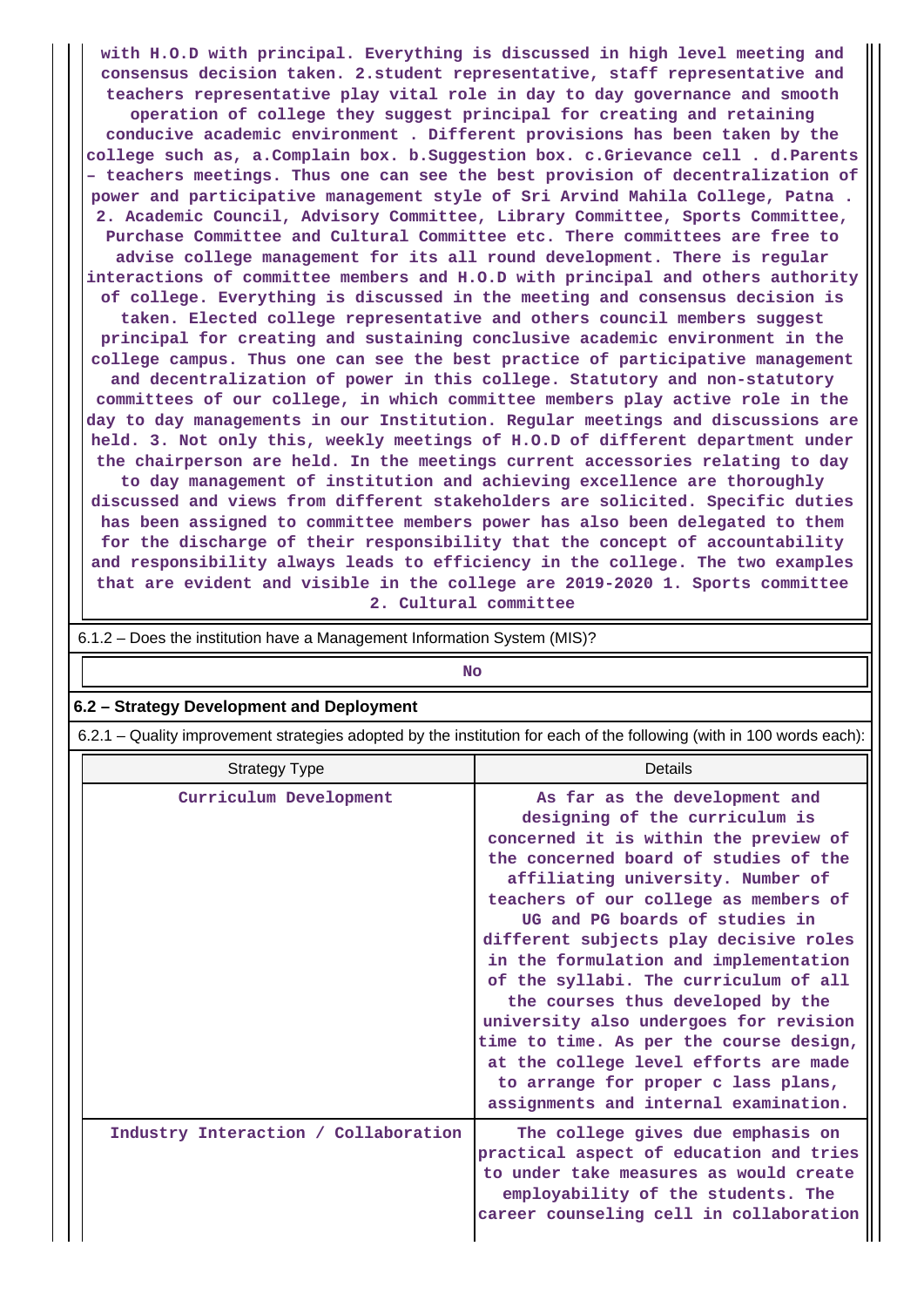|                       | with various agencies working in the<br>field of skill development conduct<br>awareness campaigns and workshops in<br>the college. All this is done to<br>increase the awareness among students<br>about their employability skills and in<br>there polish them up for the current<br>industry needs. Different departments<br>of the college send the students for<br>internships programme.                                                                                                                                                                                                                                                                                                                                                                                                                                                                                                                                                                                     |
|-----------------------|-----------------------------------------------------------------------------------------------------------------------------------------------------------------------------------------------------------------------------------------------------------------------------------------------------------------------------------------------------------------------------------------------------------------------------------------------------------------------------------------------------------------------------------------------------------------------------------------------------------------------------------------------------------------------------------------------------------------------------------------------------------------------------------------------------------------------------------------------------------------------------------------------------------------------------------------------------------------------------------|
| Admission of Students | Admission of the students in the<br>college is conducted totally through<br>online college process. All necessary<br>informations regarding students are<br>uploaded on the university website.<br>Application forms for admission are<br>uploaded on the university website The<br>students are suppose to give their<br>preference for the college. Then and<br>there students user ID and password is<br>generated. On acceptance of their form<br>a confidential number is sent on<br>students user ID mobile phone. From<br>there they downloaded their<br>confidential letter in which the name<br>of the college which they are selected<br>is mentioned. Along with that<br>confidential letter the student comes<br>to our college where after opening the<br>students portal his/her name is checked<br>and verified. The students is then<br>admitted in the college on payment of<br>the admission fee by Chalan in the bank<br>admission and admission is confirmed. |
| Teaching and Learning | The college adopts both the<br>conventional and information and<br>technology method with the beginning of<br>the session a review of the course<br>content is done by the department heads<br>and the teaching learning programme<br>thus chalked out. Each member of the<br>department is assigned the portion of<br>the syllabus which he/she is supposed<br>to plan for the entire session. This<br>process is adopted by each department<br>to make the learning process more<br>effective and interactive. The portion<br>of the syllabus is divided among the<br>faculty members of the department<br>according to their specialization. With<br>the completion or each topic class<br>discussion are organized, assignments<br>are given to the students. In between<br>the academic year quiz, debates, group<br>discussion/panel discussions are<br>organized at the departmental level. In<br>order to mark out the slow learners,                                     |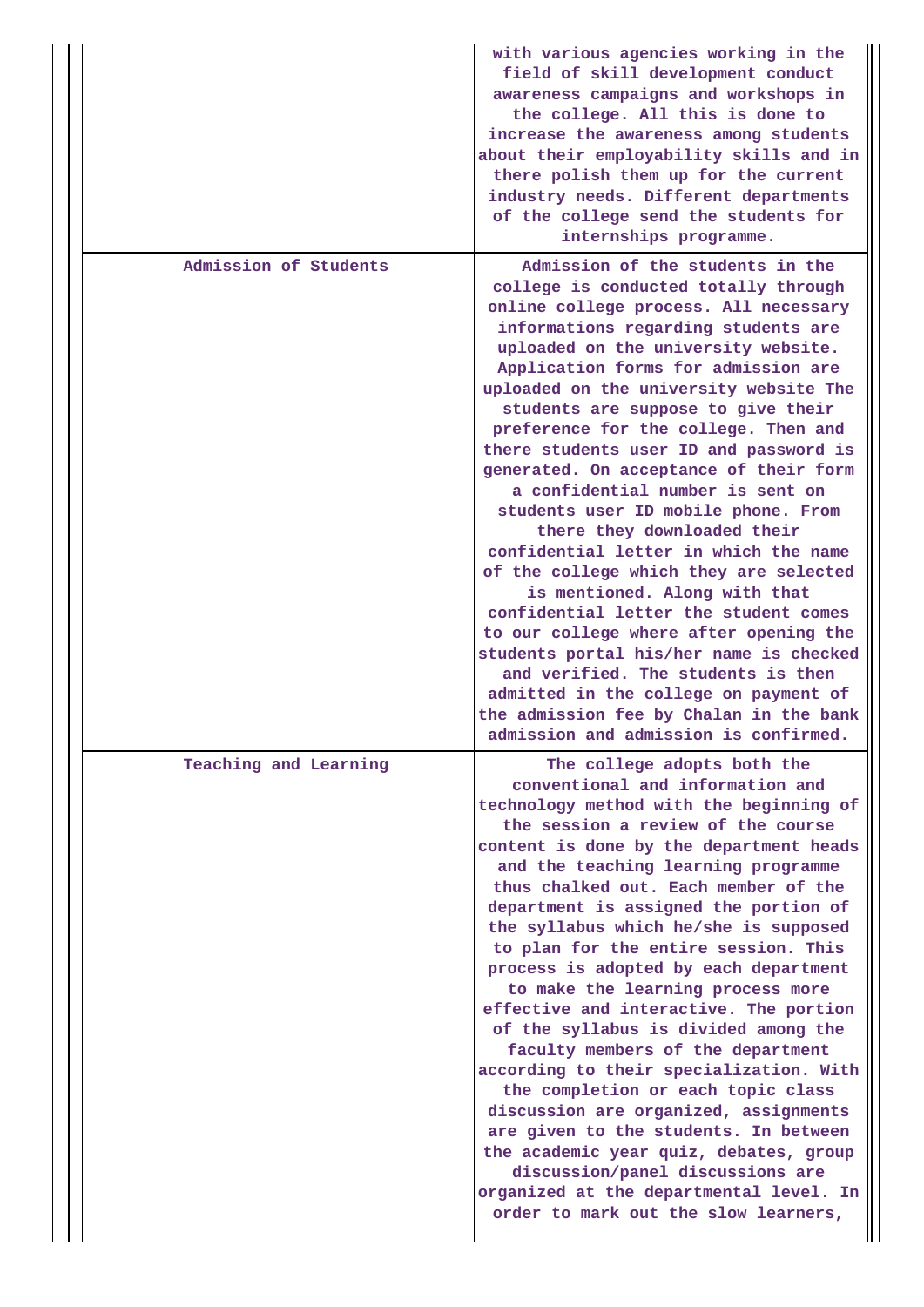|                            | internal exams are taken. On the basis<br>of their performance one to one<br>discussion is done with the slow<br>learners so that they can perform<br>better in their final exams. Apart from<br>this great emphasis is also laid on the<br>practical classes of the department<br>concerned. Practical classes provides a<br>clear working knowledge of the topic<br>which is complimented by the<br>theoretical knowledge of the subject.<br>Further to make the students aware of<br>the modern professional world students<br>are sent on for internships. On the<br>basis of which they submit their<br>project reports. There project reports<br>are evaluated by conducting viva voce<br>exams as per the norms of the<br>university. In order to make the<br>lecture more interactive and<br>informative ICT enable teaching methods<br>are also adopted by our faculty<br>members. Teachers directs the students<br>after explaining the context to visit<br>the defect weblinks to get indepth<br>knowledge of the topic. As our students<br>belong form different sections of the<br>society bilingual method of teaching is<br>adopted by all the faculty members.<br>This makes the class more interactive.<br>Occasionally study materials are also<br>provided by the teachers cornered. Time<br>to time departmental seminars are<br>organized by different departments as<br>per their convenience. Further efforts<br>are made to conduct special lectures by<br>visiting faculties. Apart from the<br>academic development effort is also<br>made by our college to organize talk or<br>lectures regarding general awareness<br>and personality development of the |
|----------------------------|---------------------------------------------------------------------------------------------------------------------------------------------------------------------------------------------------------------------------------------------------------------------------------------------------------------------------------------------------------------------------------------------------------------------------------------------------------------------------------------------------------------------------------------------------------------------------------------------------------------------------------------------------------------------------------------------------------------------------------------------------------------------------------------------------------------------------------------------------------------------------------------------------------------------------------------------------------------------------------------------------------------------------------------------------------------------------------------------------------------------------------------------------------------------------------------------------------------------------------------------------------------------------------------------------------------------------------------------------------------------------------------------------------------------------------------------------------------------------------------------------------------------------------------------------------------------------------------------------------------------------------------------------------------------------------------|
|                            | students                                                                                                                                                                                                                                                                                                                                                                                                                                                                                                                                                                                                                                                                                                                                                                                                                                                                                                                                                                                                                                                                                                                                                                                                                                                                                                                                                                                                                                                                                                                                                                                                                                                                              |
| Examination and Evaluation | Our college follows the examination<br>pattern as directed by the university.<br>Apart from the yearly examination<br>conducted by the university the college<br>has evolved its own pattern of<br>examination and evaluation. To get a<br>better insight in the growth pattern of<br>the students academic record the<br>college conducts regular class tests as<br>and when required by each department.<br>On the basis of the classtests weak<br>students are identified and then they<br>are taught on one to one basis. The<br>tutorial and remedial classes are also<br>regular features of the college's<br>evaluation system. These tutorial                                                                                                                                                                                                                                                                                                                                                                                                                                                                                                                                                                                                                                                                                                                                                                                                                                                                                                                                                                                                                                 |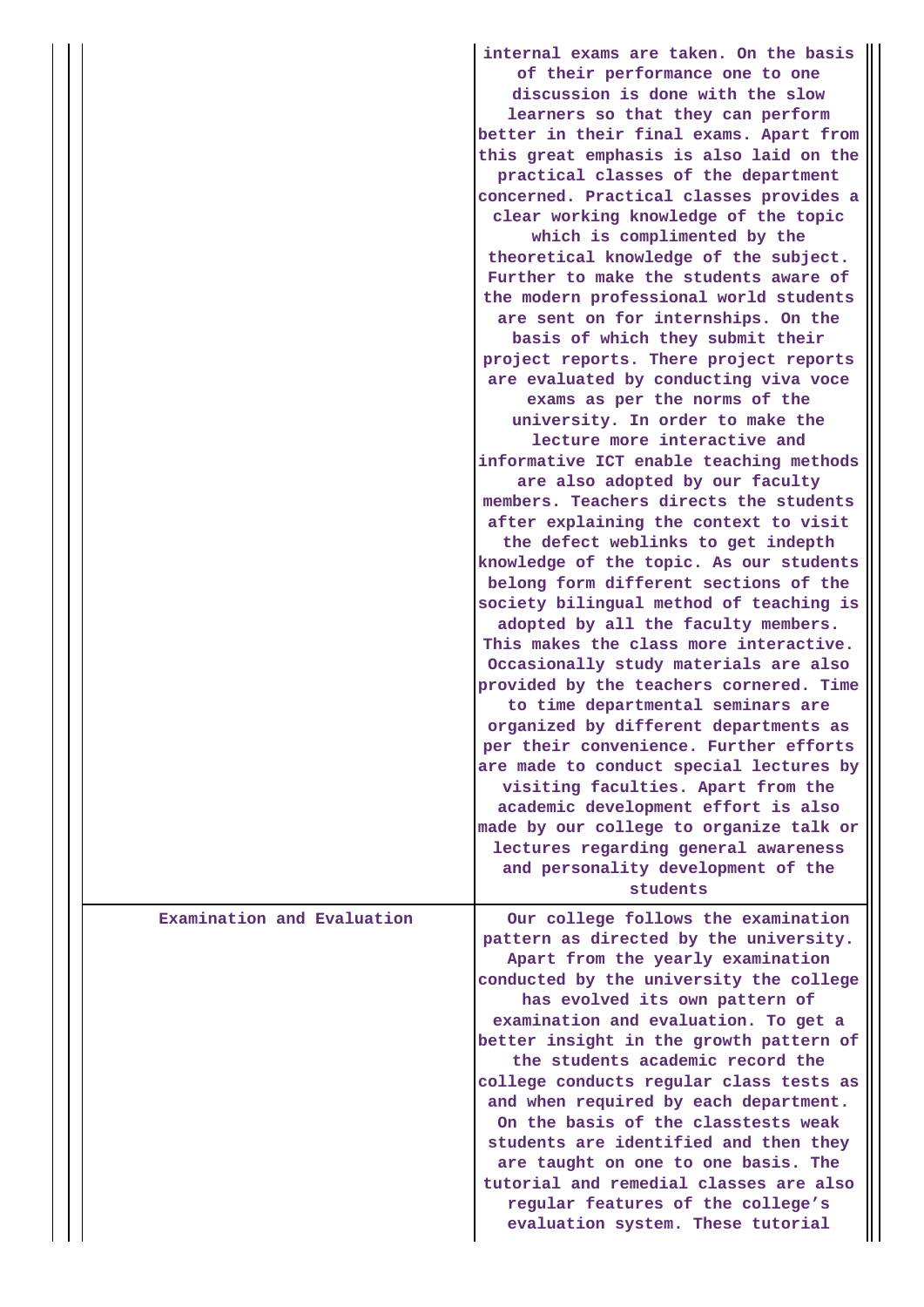|  |                                                               | classes help the students in clarifying<br>their doubts. In an effort to prepare<br>the students for their final<br>examination after completion of each<br>topic questions are given by the<br>teachers and the students are suppose<br>to submit their assignment. The college<br>also conducts an internal examination<br>twice a year. The internal examination<br>is conducted by each department. A<br>record of internal assessment and<br>evaluation is kept by the department<br>concerned. Apart from these written<br>ways of evaluation and examination<br>practical classes also play very<br>impartment role in assessing the<br>knowledge and concept clarity of the<br>students. From time to time at the<br>departmental level oral tests are also<br>conducted. To develop a competitive<br>edge in the students quiz, debate and<br>elocutions are also organized at<br>departmental level. All these efforts<br>help in understanding the problems of<br>the students on a regular basis.<br>Constant communication with the<br>students helps in Solving the problems<br>of the students. Suggestion and advice<br>are given to the students for their<br>betterment. |  |  |  |  |  |
|--|---------------------------------------------------------------|--------------------------------------------------------------------------------------------------------------------------------------------------------------------------------------------------------------------------------------------------------------------------------------------------------------------------------------------------------------------------------------------------------------------------------------------------------------------------------------------------------------------------------------------------------------------------------------------------------------------------------------------------------------------------------------------------------------------------------------------------------------------------------------------------------------------------------------------------------------------------------------------------------------------------------------------------------------------------------------------------------------------------------------------------------------------------------------------------------------------------------------------------------------------------------------------|--|--|--|--|--|
|  | Research and Development                                      | The institution has research and<br>development cell for promoting research<br>work among the students and faculty<br>members. The cell consists three<br>members Dr. Ram Chandra Prasad,<br>Department of Economics, Dr. M I H Khan<br>Department of Commerce and Dr. Norah<br>Nivedita Shaw, Department of English. R<br>D Cell also facilitate faculty members<br>in participating and presenting papers<br>in national and international level. It<br>motivates faculty members also to write<br>research papers for peer reviewed<br>journals. College also provide various<br>facilities in this regards like WiFi<br>connectivity, good library well<br>equipped laboratory etc.                                                                                                                                                                                                                                                                                                                                                                                                                                                                                                    |  |  |  |  |  |
|  | Library, ICT and Physical<br>Infrastructure / Instrumentation | A library is a curetted collection of<br>some of information's and similar<br>resources selected by experts and made<br>accessible to a defined community for<br>reframe and borrowing. It provider<br>physical and digital access to<br>materials keeping with this out college<br>library caters the needs of the<br>students and the teachers. A library's<br>collections ineuder books, periodicals,                                                                                                                                                                                                                                                                                                                                                                                                                                                                                                                                                                                                                                                                                                                                                                                   |  |  |  |  |  |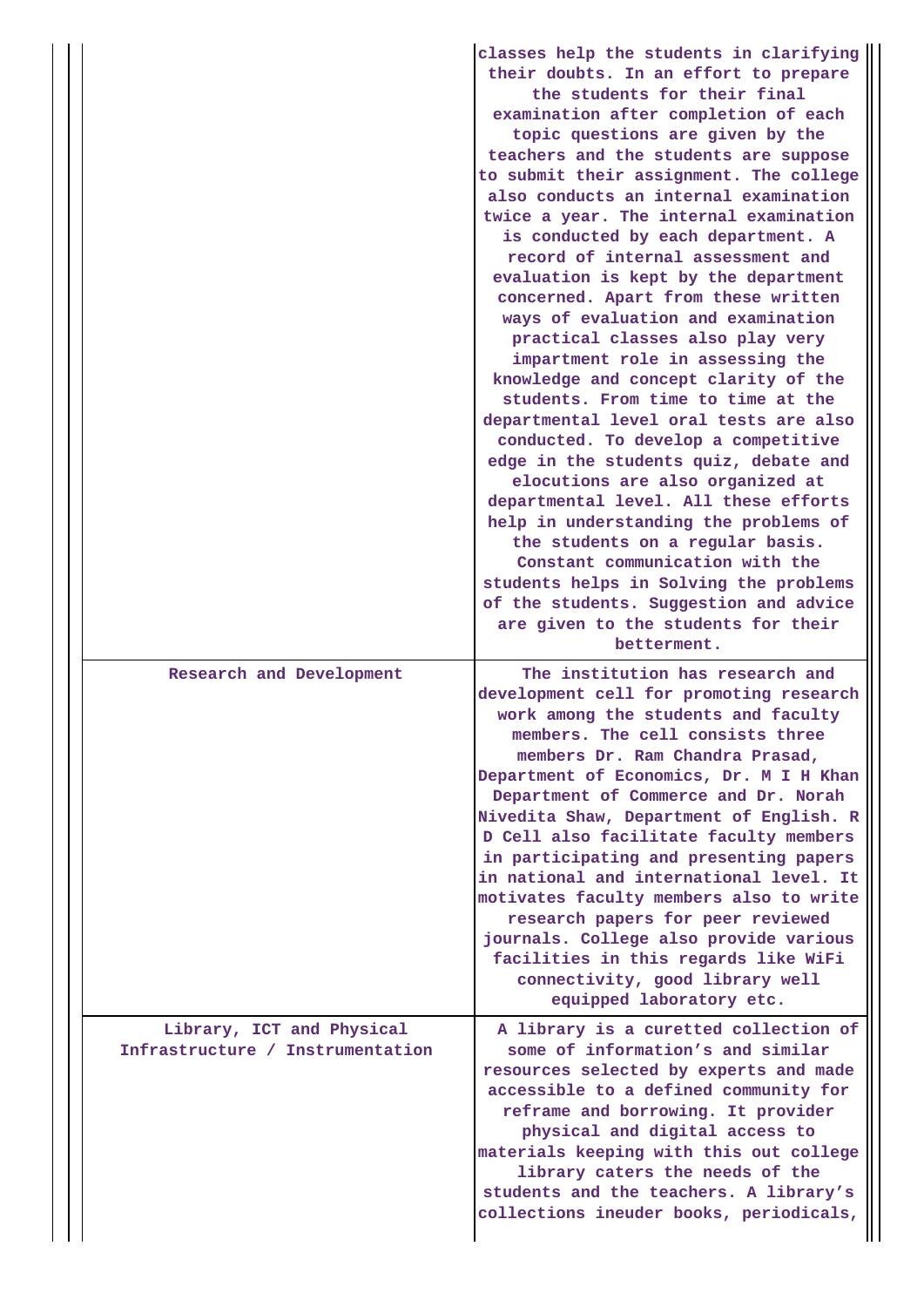|                           | newspapers, magazines, journals and<br>poject repots. In order to maintain the<br>proper functioning and discipline of<br>the library, there are men advisory        |
|---------------------------|----------------------------------------------------------------------------------------------------------------------------------------------------------------------|
|                           | committee for the library. It is the<br>duty of the committee to maintain<br>smooth functioning of the library. Our<br>library consists of large member of           |
|                           | text books and reference books of each<br>subject giving an insight into various<br>topics and chapters. To enrich and<br>update out library new books are           |
|                           | purchased as and when required. To keep<br>a record of the member of visits to the<br>liberary by the students to the library<br>by the students a separate students |
|                           | visiting register in maintained.<br>Teachers visits are registered<br>digitally. Library of the college as a<br>well furnished reading room separately               |
|                           | for students and teachers. There are<br>number of books an all the subjects<br>available in the reading room for<br>reference purpose. Students can sit and          |
|                           | study in the library during the working<br>home. Apart from the text books and<br>reference books, other reading<br>materials like newspapers, journal,              |
|                           | magazines subject related and general<br>awareness magazines are available to<br>the students. The reading room for the<br>faculty members gives them space where    |
|                           | they can sit and refer to the books as<br>and when needed. The college is spread<br>over in the area of 3.3 acre with three<br>blocks with WiFi campus.              |
| Human Resource Management | In order to ensure a healthy work<br>environment in the institution the<br>college management strives to develop<br>the professional skills of both its              |
|                           | teaching and nonteaching staff. For<br>this the college has been a back bone<br>of many all round activities to insure<br>a granth of professional skills of its     |
|                           | staff members. For this purpose the<br>permanent teaching members are<br>encouraged to go for various refresher<br>courses, orientation courses and short            |
|                           | term courses as and when required. For<br>this duty leave is give for the<br>required number of days. To upgrade and<br>enhance the standard of academic             |
|                           | environment the teaching faculties are<br>also given duty leave to participate in<br>national and international level<br>seminars and conferences. Cultural          |
|                           |                                                                                                                                                                      |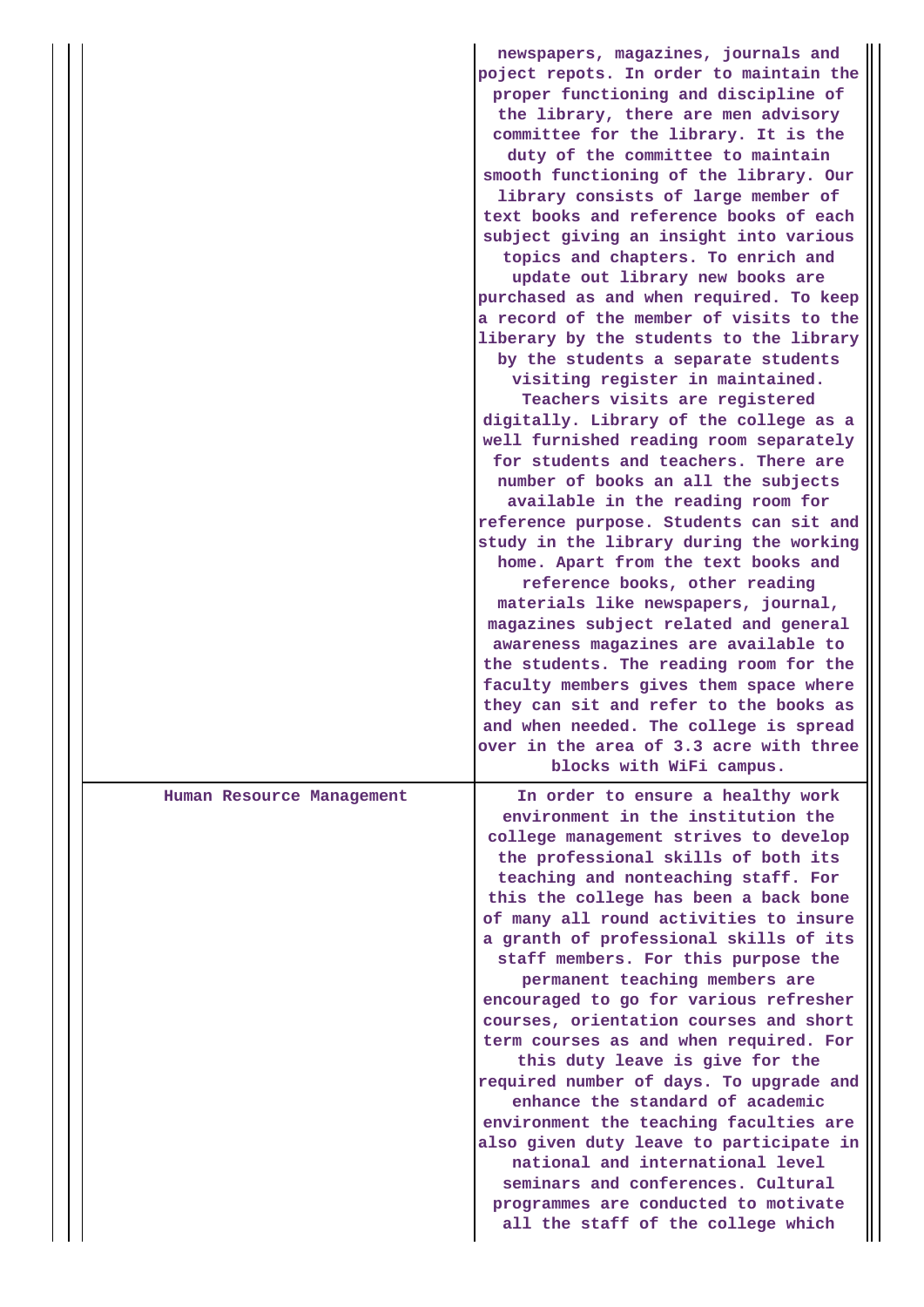**spread positive energies in the campus. Programmes like yoga day, environment day, Human Rights Day, Makar Sankrant celebration, Holi meet, teachers day celebration. Science day etc are organized. Further to develop the intellectual and competitive skills of the students science fest was organized in the college. Apart from these all the national days like independence day, Republic day are also observed with full enthusiasm among the students and the staff members. The college also organized national youth week, N.S.S day, blood donation camp, Traffic control week etc. All these activities together contributes towards a holistic development of the teaching faculties, nonteaching staff, support staffs and the students of the college.**

 6.2.2 – Implementation of e-governance in areas of operations: E-governace area **Details** Planning and Development The college maintains fully **transparency and egovernance in the field of academic and administrative functioning.The college accounts and office system have taken steps towards implementing governance, in addition, admission process is being carried out online. Administration The college maintains better administrative system in the sense that each department and office including teachers and students body have been given. Finance and Accounts Finance and Accounts are maintained separately under the guidance of institution head . The college gets internal and external audit every year to maintain transparency in the system. Student Admission and Support The college strictly follows university and state government guidelines with regard to student admission and support system . Besides, the college also maintains transparency in the admission process by making online admission. Examination The college conducts examinations as per academic and university guidelines every year. Examinations are held as per the schedule. In addition to it , the college holds internal examinations as well as weekly tests to make satisfactory progress.**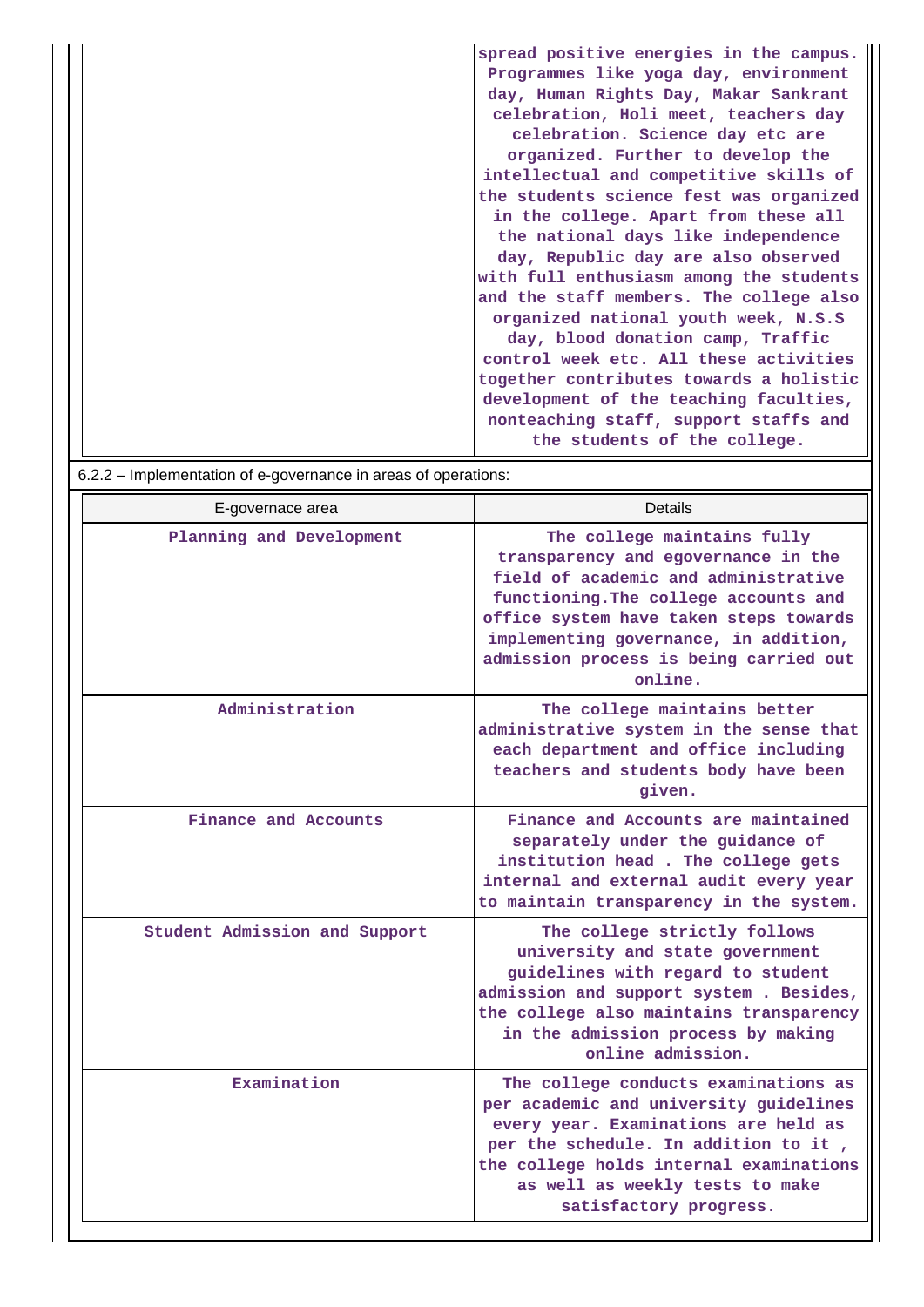| 6.3 - Faculty Empowerment Strategies                                                                                                                                                                                                                                                                                                                                                                                                                                                       |                                                                                                                                                                                            |          |                                                                                                   |                                                                                     |                                                 |                                                                             |                                                                                                                      |              |                   |                                                      |
|--------------------------------------------------------------------------------------------------------------------------------------------------------------------------------------------------------------------------------------------------------------------------------------------------------------------------------------------------------------------------------------------------------------------------------------------------------------------------------------------|--------------------------------------------------------------------------------------------------------------------------------------------------------------------------------------------|----------|---------------------------------------------------------------------------------------------------|-------------------------------------------------------------------------------------|-------------------------------------------------|-----------------------------------------------------------------------------|----------------------------------------------------------------------------------------------------------------------|--------------|-------------------|------------------------------------------------------|
| 6.3.1 – Teachers provided with financial support to attend conferences / workshops and towards membership fee<br>of professional bodies during the year                                                                                                                                                                                                                                                                                                                                    |                                                                                                                                                                                            |          |                                                                                                   |                                                                                     |                                                 |                                                                             |                                                                                                                      |              |                   |                                                      |
| Year                                                                                                                                                                                                                                                                                                                                                                                                                                                                                       | Name of Teacher                                                                                                                                                                            |          |                                                                                                   | Name of conference/<br>workshop attended<br>for which financial<br>support provided |                                                 | Name of the<br>professional body for<br>which membership<br>fee is provided |                                                                                                                      |              | Amount of support |                                                      |
|                                                                                                                                                                                                                                                                                                                                                                                                                                                                                            | No Data Entered/Not Applicable !!!                                                                                                                                                         |          |                                                                                                   |                                                                                     |                                                 |                                                                             |                                                                                                                      |              |                   |                                                      |
|                                                                                                                                                                                                                                                                                                                                                                                                                                                                                            |                                                                                                                                                                                            |          |                                                                                                   | No file uploaded.                                                                   |                                                 |                                                                             |                                                                                                                      |              |                   |                                                      |
| 6.3.2 – Number of professional development / administrative training programmes organized by the College for<br>teaching and non teaching staff during the year                                                                                                                                                                                                                                                                                                                            |                                                                                                                                                                                            |          |                                                                                                   |                                                                                     |                                                 |                                                                             |                                                                                                                      |              |                   |                                                      |
| Year                                                                                                                                                                                                                                                                                                                                                                                                                                                                                       | Title of the<br>professional<br>development<br>programme<br>organised for<br>teaching staff                                                                                                |          | Title of the<br>administrative<br>training<br>programme<br>organised for<br>non-teaching<br>staff | From date                                                                           |                                                 | To Date                                                                     | Number of<br>participants<br>(Teaching<br>staff)                                                                     |              |                   | Number of<br>participants<br>(non-teaching<br>staff) |
|                                                                                                                                                                                                                                                                                                                                                                                                                                                                                            |                                                                                                                                                                                            |          |                                                                                                   | No Data Entered/Not Applicable !!!                                                  |                                                 |                                                                             |                                                                                                                      |              |                   |                                                      |
|                                                                                                                                                                                                                                                                                                                                                                                                                                                                                            |                                                                                                                                                                                            |          |                                                                                                   | No file uploaded.                                                                   |                                                 |                                                                             |                                                                                                                      |              |                   |                                                      |
|                                                                                                                                                                                                                                                                                                                                                                                                                                                                                            | 6.3.3 - No. of teachers attending professional development programmes, viz., Orientation Programme, Refresher<br>Course, Short Term Course, Faculty Development Programmes during the year |          |                                                                                                   |                                                                                     |                                                 |                                                                             |                                                                                                                      |              |                   |                                                      |
| Title of the<br>professional<br>development<br>programme                                                                                                                                                                                                                                                                                                                                                                                                                                   |                                                                                                                                                                                            |          | Number of teachers<br>who attended                                                                | From Date                                                                           |                                                 |                                                                             | To date                                                                                                              |              | Duration          |                                                      |
|                                                                                                                                                                                                                                                                                                                                                                                                                                                                                            |                                                                                                                                                                                            |          |                                                                                                   | No Data Entered/Not Applicable !!!                                                  |                                                 |                                                                             |                                                                                                                      |              |                   |                                                      |
|                                                                                                                                                                                                                                                                                                                                                                                                                                                                                            |                                                                                                                                                                                            |          |                                                                                                   | No file uploaded.                                                                   |                                                 |                                                                             |                                                                                                                      |              |                   |                                                      |
| 6.3.4 – Faculty and Staff recruitment (no. for permanent recruitment):                                                                                                                                                                                                                                                                                                                                                                                                                     |                                                                                                                                                                                            |          |                                                                                                   |                                                                                     |                                                 |                                                                             |                                                                                                                      |              |                   |                                                      |
|                                                                                                                                                                                                                                                                                                                                                                                                                                                                                            |                                                                                                                                                                                            | Teaching |                                                                                                   |                                                                                     |                                                 |                                                                             |                                                                                                                      | Non-teaching |                   |                                                      |
| Permanent                                                                                                                                                                                                                                                                                                                                                                                                                                                                                  |                                                                                                                                                                                            |          | <b>Full Time</b>                                                                                  | Permanent                                                                           |                                                 |                                                                             | <b>Full Time</b>                                                                                                     |              |                   |                                                      |
|                                                                                                                                                                                                                                                                                                                                                                                                                                                                                            |                                                                                                                                                                                            |          |                                                                                                   | No Data Entered/Not Applicable !!!                                                  |                                                 |                                                                             |                                                                                                                      |              |                   |                                                      |
| $6.3.5$ – Welfare schemes for                                                                                                                                                                                                                                                                                                                                                                                                                                                              |                                                                                                                                                                                            |          |                                                                                                   |                                                                                     |                                                 |                                                                             |                                                                                                                      |              |                   |                                                      |
|                                                                                                                                                                                                                                                                                                                                                                                                                                                                                            | Teaching                                                                                                                                                                                   |          |                                                                                                   | Non-teaching                                                                        |                                                 |                                                                             |                                                                                                                      |              | <b>Students</b>   |                                                      |
| General Provident fund<br>and Group Insurance                                                                                                                                                                                                                                                                                                                                                                                                                                              |                                                                                                                                                                                            |          |                                                                                                   |                                                                                     | General Provident fund<br>and General Insurance |                                                                             | Poor Boys Fund, Full<br>and half free ship to<br>Students, Full Exemption<br>of fee to SC, ST, and<br>Girls students |              |                   |                                                      |
| 6.4 - Financial Management and Resource Mobilization                                                                                                                                                                                                                                                                                                                                                                                                                                       |                                                                                                                                                                                            |          |                                                                                                   |                                                                                     |                                                 |                                                                             |                                                                                                                      |              |                   |                                                      |
| 6.4.1 – Institution conducts internal and external financial audits regularly (with in 100 words each)                                                                                                                                                                                                                                                                                                                                                                                     |                                                                                                                                                                                            |          |                                                                                                   |                                                                                     |                                                 |                                                                             |                                                                                                                      |              |                   |                                                      |
| The income and expenditure are closely monitored by (Bursar-income) bursar<br>(expenditure) and the accountant head by the principal. Proposal for college<br>are approved by development cum building committee and proposal pertaining to<br>purchases are approved by the purchases committee of the college. All the<br>financial rules and regulations are properly followed. Audits of all accounts<br>including Vocational/Professional departments are carried out. In addition to |                                                                                                                                                                                            |          |                                                                                                   |                                                                                     |                                                 |                                                                             |                                                                                                                      |              |                   |                                                      |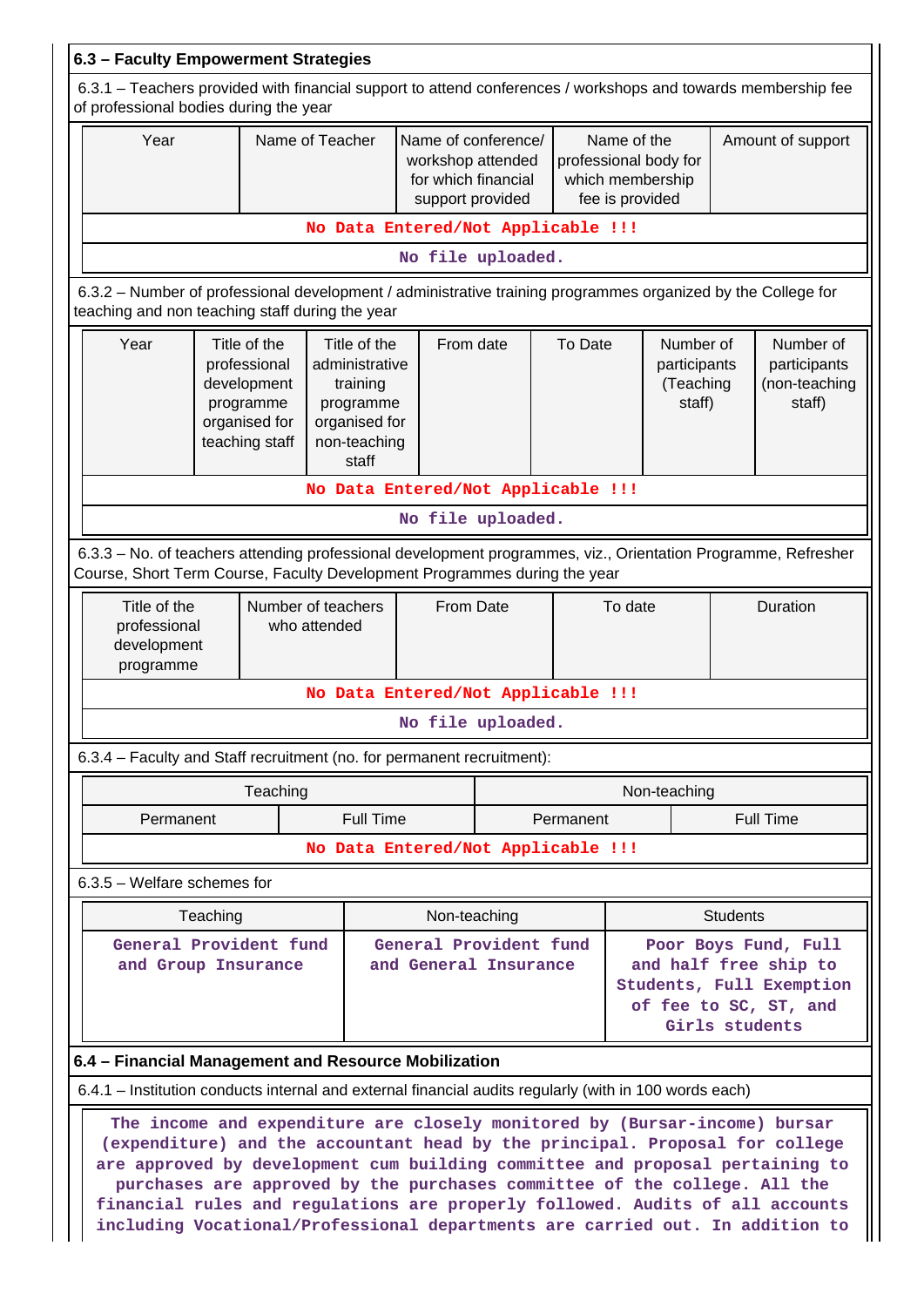**it, external audit by the university has been done comprehensively. In case of salary and development grants, the college prepares budget for the forthcoming year and sends it to the university. It is duty approved by the syndicate at the university level and sent to the Education Dept. of Bihar Govt. The state government after scrutiny and approved sends the budget of all Universities of Bihar to the Bihar Legislative Assembly, where it is passed and thereafter, grants are released by the state government.**

 6.4.2 – Funds / Grants received from management, non-government bodies, individuals, philanthropies during the year(not covered in Criterion III)

| Name of the non government<br>funding agencies /individuals                                                                                                                                                                                                                         |     | Funds/ Grnats received in Rs. |                      |  | Purpose                          |                           |  |  |  |
|-------------------------------------------------------------------------------------------------------------------------------------------------------------------------------------------------------------------------------------------------------------------------------------|-----|-------------------------------|----------------------|--|----------------------------------|---------------------------|--|--|--|
| N/A                                                                                                                                                                                                                                                                                 |     |                               | Nill                 |  |                                  | Nill                      |  |  |  |
| No file uploaded.                                                                                                                                                                                                                                                                   |     |                               |                      |  |                                  |                           |  |  |  |
| 6.4.3 - Total corpus fund generated                                                                                                                                                                                                                                                 |     |                               |                      |  |                                  |                           |  |  |  |
|                                                                                                                                                                                                                                                                                     |     | $\mathbf 0$                   |                      |  |                                  |                           |  |  |  |
| 6.5 - Internal Quality Assurance System                                                                                                                                                                                                                                             |     |                               |                      |  |                                  |                           |  |  |  |
| 6.5.1 - Whether Academic and Administrative Audit (AAA) has been done?                                                                                                                                                                                                              |     |                               |                      |  |                                  |                           |  |  |  |
| External<br>Internal<br><b>Audit Type</b>                                                                                                                                                                                                                                           |     |                               |                      |  |                                  |                           |  |  |  |
| Yes/No                                                                                                                                                                                                                                                                              |     | Agency                        |                      |  | Yes/No                           | Authority                 |  |  |  |
| Academic                                                                                                                                                                                                                                                                            | No  |                               | Nill                 |  | Yes                              | College<br>Administration |  |  |  |
| Administrative                                                                                                                                                                                                                                                                      | No  |                               | <b>Nill</b>          |  | College<br>Yes<br>Administration |                           |  |  |  |
| 6.5.2 – Activities and support from the Parent – Teacher Association (at least three)                                                                                                                                                                                               |     |                               |                      |  |                                  |                           |  |  |  |
| 1. Parent-teacher meet at regular interval. 2. Parents counselling for better<br>up-bringing of their girls child. 3. Association always advises for better<br>development of college faculties and students.                                                                       |     |                               |                      |  |                                  |                           |  |  |  |
| 6.5.3 – Development programmes for support staff (at least three)                                                                                                                                                                                                                   |     |                               |                      |  |                                  |                           |  |  |  |
| 1. Computer training for offices purposes. 2. Administrative Skills. 3.<br>Conductive environment for self up gradation. 4. Stress Management program<br>(yoga)                                                                                                                     |     |                               |                      |  |                                  |                           |  |  |  |
| 6.5.4 – Post Accreditation initiative(s) (mention at least three)                                                                                                                                                                                                                   |     |                               |                      |  |                                  |                           |  |  |  |
| 1. Implementation of CBCS in post graduate courses . 2. Development of software<br>for obtaining online feedback form students, teachers, alumni, parents etc. 3.<br>Awareness and training to faculties and supporting staff for better<br>implementation of new education policy. |     |                               |                      |  |                                  |                           |  |  |  |
| 6.5.5 - Internal Quality Assurance System Details                                                                                                                                                                                                                                   |     |                               |                      |  |                                  |                           |  |  |  |
| a) Submission of Data for AISHE portal                                                                                                                                                                                                                                              | Yes |                               |                      |  |                                  |                           |  |  |  |
| b) Participation in NIRF                                                                                                                                                                                                                                                            | No  |                               |                      |  |                                  |                           |  |  |  |
| c)ISO certification                                                                                                                                                                                                                                                                 | No  |                               |                      |  |                                  |                           |  |  |  |
| d)NBA or any other quality audit<br>No                                                                                                                                                                                                                                              |     |                               |                      |  |                                  |                           |  |  |  |
| 6.5.6 – Number of Quality Initiatives undertaken during the year                                                                                                                                                                                                                    |     |                               |                      |  |                                  |                           |  |  |  |
| Year<br>Name of quality<br>initiative by IQAC                                                                                                                                                                                                                                       |     | Date of<br>conducting IQAC    | <b>Duration From</b> |  | <b>Duration To</b>               | Number of<br>participants |  |  |  |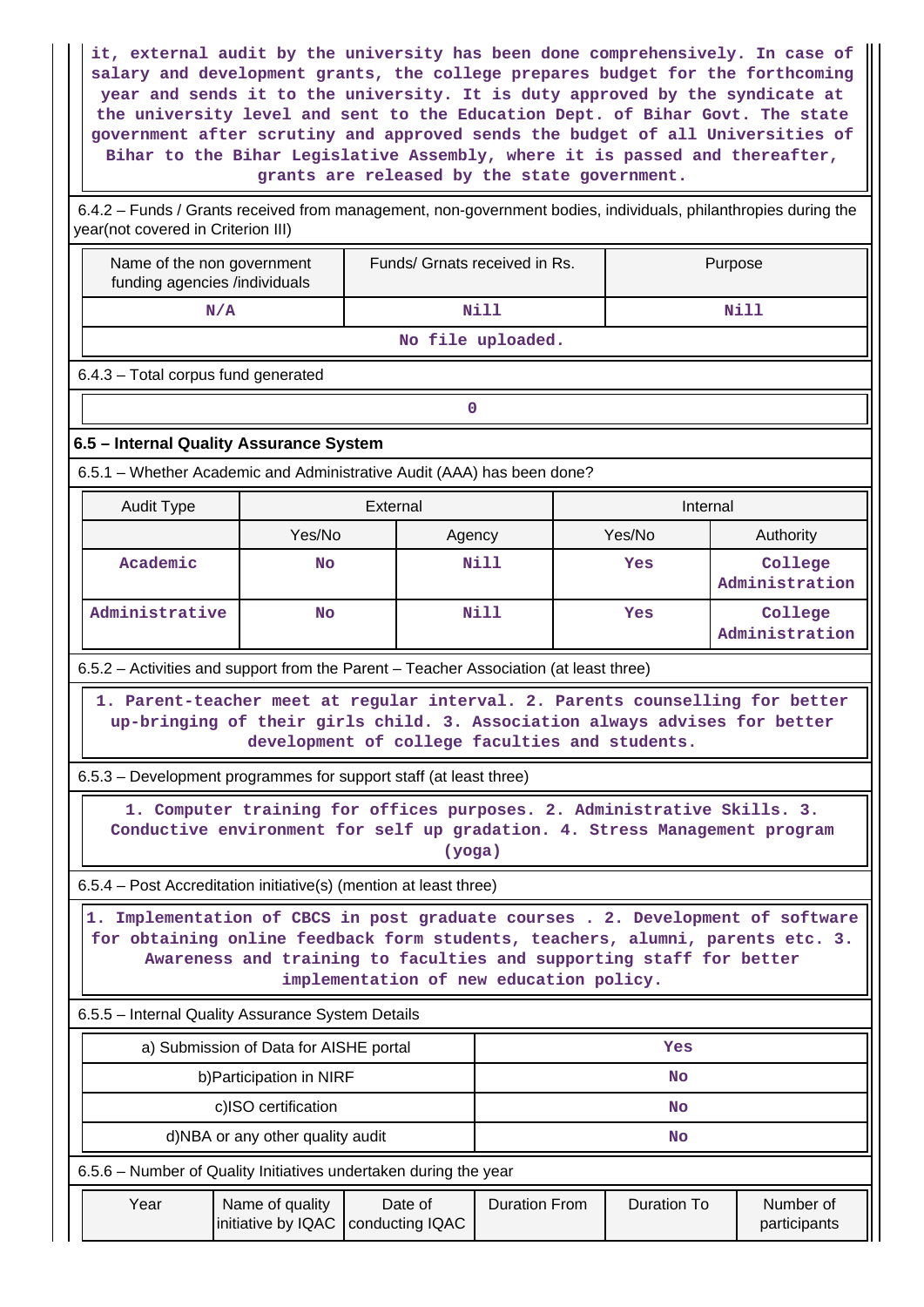| 2018                                                                                                                 | Guest<br>Lecture<br>Programme                                                               | Special                                                                                           |     | 16/11/2018     | 26/11/2018                         |  |                                                                                    | 26/11/2018                   | 25                                                  |  |  |
|----------------------------------------------------------------------------------------------------------------------|---------------------------------------------------------------------------------------------|---------------------------------------------------------------------------------------------------|-----|----------------|------------------------------------|--|------------------------------------------------------------------------------------|------------------------------|-----------------------------------------------------|--|--|
| No file uploaded.<br><b>CRITERION VII - INSTITUTIONAL VALUES AND BEST PRACTICES</b>                                  |                                                                                             |                                                                                                   |     |                |                                    |  |                                                                                    |                              |                                                     |  |  |
| 7.1 - Institutional Values and Social Responsibilities                                                               |                                                                                             |                                                                                                   |     |                |                                    |  |                                                                                    |                              |                                                     |  |  |
| 7.1.1 - Gender Equity (Number of gender equity promotion programmes organized by the institution during the<br>year) |                                                                                             |                                                                                                   |     |                |                                    |  |                                                                                    |                              |                                                     |  |  |
|                                                                                                                      | Title of the<br>Period from<br>Period To<br>Number of Participants<br>programme             |                                                                                                   |     |                |                                    |  |                                                                                    |                              |                                                     |  |  |
|                                                                                                                      |                                                                                             |                                                                                                   |     |                |                                    |  | Female                                                                             |                              | Male                                                |  |  |
| Self Defense<br>Method                                                                                               |                                                                                             | 13/09/2018                                                                                        |     |                | 13/09/2018                         |  | 211                                                                                |                              | 0                                                   |  |  |
| Women Safety                                                                                                         |                                                                                             | 06/09/2019                                                                                        |     |                | 06/09/2019                         |  | 250                                                                                |                              | 0                                                   |  |  |
| 7.1.2 - Environmental Consciousness and Sustainability/Alternate Energy initiatives such as:                         |                                                                                             |                                                                                                   |     |                |                                    |  |                                                                                    |                              |                                                     |  |  |
| Percentage of power requirement of the University met by the renewable energy sources                                |                                                                                             |                                                                                                   |     |                |                                    |  |                                                                                    |                              |                                                     |  |  |
|                                                                                                                      |                                                                                             |                                                                                                   |     |                | No Data Entered/Not Applicable !!! |  |                                                                                    |                              |                                                     |  |  |
| 7.1.3 - Differently abled (Divyangjan) friendliness                                                                  |                                                                                             |                                                                                                   |     |                |                                    |  |                                                                                    |                              |                                                     |  |  |
|                                                                                                                      | Item facilities                                                                             |                                                                                                   |     |                | Yes/No                             |  |                                                                                    | Number of beneficiaries      |                                                     |  |  |
|                                                                                                                      | Ramp/Rails<br>5<br>Yes                                                                      |                                                                                                   |     |                |                                    |  |                                                                                    |                              |                                                     |  |  |
| Rest Rooms                                                                                                           |                                                                                             |                                                                                                   |     | Yes            |                                    |  |                                                                                    | 1                            |                                                     |  |  |
| Scribes for examination                                                                                              |                                                                                             |                                                                                                   | Yes |                |                                    |  | 1                                                                                  |                              |                                                     |  |  |
|                                                                                                                      | Provision for lift<br>1<br>Yes                                                              |                                                                                                   |     |                |                                    |  |                                                                                    |                              |                                                     |  |  |
| 7.1.4 - Inclusion and Situatedness                                                                                   |                                                                                             |                                                                                                   |     |                |                                    |  |                                                                                    |                              |                                                     |  |  |
| Year                                                                                                                 | Number of<br>initiatives to<br>address<br>locational<br>advantages<br>and disadva<br>ntages | Number of<br>initiatives<br>taken to<br>engage with<br>and<br>contribute to<br>local<br>community |     | Date           | Duration                           |  | Name of<br>initiative                                                              | <b>Issues</b><br>addressed   | Number of<br>participating<br>students<br>and staff |  |  |
| 2018                                                                                                                 | $\mathbf{1}$                                                                                | $\mathbf{1}$                                                                                      |     | 24/07/2<br>018 | $\overline{7}$                     |  | Plantat<br>ion (Har<br>parisar<br>Hara<br>Parisar)                                 | Environ<br>mental<br>Problem | 155                                                 |  |  |
| 2018                                                                                                                 | $\mathbf{1}$                                                                                | 1                                                                                                 |     | 14/08/2<br>018 | 7                                  |  | Swachhta<br>Pakhwara                                                               | Garbage<br>Collectio<br>n    | 250                                                 |  |  |
| 2018                                                                                                                 | $\mathbf{1}$                                                                                | $\mathbf{1}$                                                                                      |     | 13/10/2<br>018 | $\mathbf{1}$                       |  | Inaugur<br>ation of<br>Electoral<br>Electoral<br><b>Issues</b><br>Literacy<br>C1ub |                              | 150                                                 |  |  |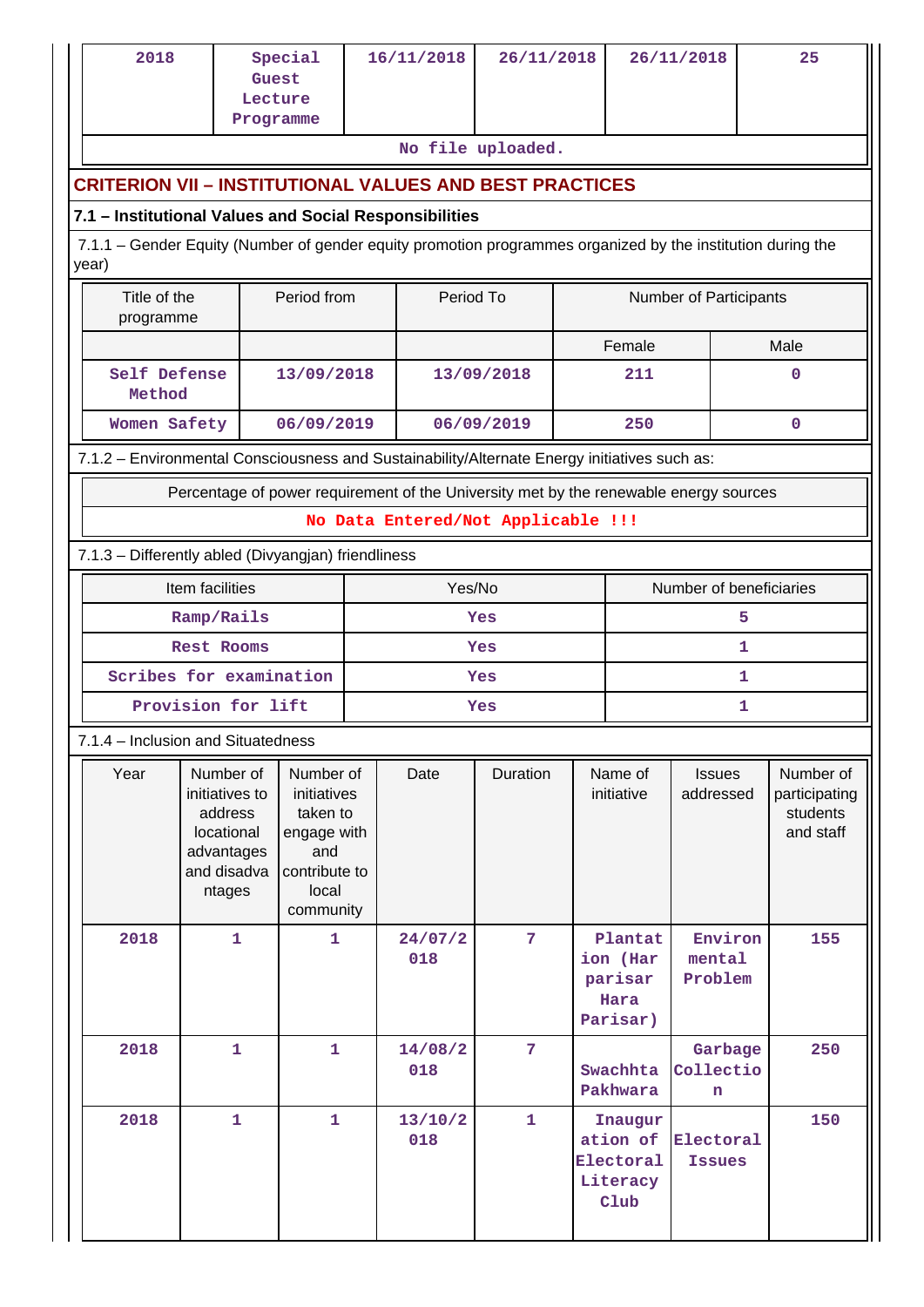| 2019                                                                                              | 1                                                                                                                                                                                                                                                                                                                                                                                                                                                                                                                                                                                                                                                                                                                                                                                                                 | 1                    | 05/06/2<br>019                     | 1                 | World E<br>environme<br>nt t Day | Environ<br>mental<br><b>Issues</b> | 125 |  |  |  |
|---------------------------------------------------------------------------------------------------|-------------------------------------------------------------------------------------------------------------------------------------------------------------------------------------------------------------------------------------------------------------------------------------------------------------------------------------------------------------------------------------------------------------------------------------------------------------------------------------------------------------------------------------------------------------------------------------------------------------------------------------------------------------------------------------------------------------------------------------------------------------------------------------------------------------------|----------------------|------------------------------------|-------------------|----------------------------------|------------------------------------|-----|--|--|--|
| 2019                                                                                              | $\mathbf{1}$                                                                                                                                                                                                                                                                                                                                                                                                                                                                                                                                                                                                                                                                                                                                                                                                      | $\mathbf{1}$         | 28/01/2<br>019                     | $\mathbf{1}$      | Yuva<br>Sansad<br><b>Event</b>   | Political<br><b>Issues</b>         | 225 |  |  |  |
|                                                                                                   |                                                                                                                                                                                                                                                                                                                                                                                                                                                                                                                                                                                                                                                                                                                                                                                                                   |                      |                                    | No file uploaded. |                                  |                                    |     |  |  |  |
| 7.1.5 - Human Values and Professional Ethics Code of conduct (handbooks) for various stakeholders |                                                                                                                                                                                                                                                                                                                                                                                                                                                                                                                                                                                                                                                                                                                                                                                                                   |                      |                                    |                   |                                  |                                    |     |  |  |  |
| <b>Title</b><br>Date of publication<br>Follow up(max 100 words)                                   |                                                                                                                                                                                                                                                                                                                                                                                                                                                                                                                                                                                                                                                                                                                                                                                                                   |                      |                                    |                   |                                  |                                    |     |  |  |  |
|                                                                                                   |                                                                                                                                                                                                                                                                                                                                                                                                                                                                                                                                                                                                                                                                                                                                                                                                                   |                      | No Data Entered/Not Applicable !!! |                   |                                  |                                    |     |  |  |  |
|                                                                                                   | 7.1.6 - Activities conducted for promotion of universal Values and Ethics                                                                                                                                                                                                                                                                                                                                                                                                                                                                                                                                                                                                                                                                                                                                         |                      |                                    |                   |                                  |                                    |     |  |  |  |
|                                                                                                   | Activity                                                                                                                                                                                                                                                                                                                                                                                                                                                                                                                                                                                                                                                                                                                                                                                                          | <b>Duration From</b> |                                    | Duration To       |                                  | Number of participants             |     |  |  |  |
|                                                                                                   | Expert Talk on<br>Peaceful, Happy and<br><b>Healthy Life</b>                                                                                                                                                                                                                                                                                                                                                                                                                                                                                                                                                                                                                                                                                                                                                      |                      | 12/07/2018                         |                   | 12/07/2018                       | 150                                |     |  |  |  |
| Womens Day Theme :<br>Talk on :                                                                   | International<br>Balance for Better,<br>Better the Balance<br>- Better the World<br>Challenges in<br>adolescent-Girls -<br>By Dr. Ruma Goswami<br>2. Cancer in Women<br>- Prevention and<br>early detection by<br>Dr. Rajesh Goswami                                                                                                                                                                                                                                                                                                                                                                                                                                                                                                                                                                              |                      | 06/03/2019                         |                   | 06/03/2019                       | 112                                |     |  |  |  |
|                                                                                                   | Prof. Usha Singh<br>Memorial Lecture on<br><b>Womens Expowerment</b><br>: Health and<br>Technique                                                                                                                                                                                                                                                                                                                                                                                                                                                                                                                                                                                                                                                                                                                 |                      | 27/11/2018                         | 27/11/2018        |                                  | 150                                |     |  |  |  |
|                                                                                                   |                                                                                                                                                                                                                                                                                                                                                                                                                                                                                                                                                                                                                                                                                                                                                                                                                   |                      |                                    | No file uploaded. |                                  |                                    |     |  |  |  |
|                                                                                                   | 7.1.7 – Initiatives taken by the institution to make the campus eco-friendly (at least five)                                                                                                                                                                                                                                                                                                                                                                                                                                                                                                                                                                                                                                                                                                                      |                      |                                    |                   |                                  |                                    |     |  |  |  |
|                                                                                                   | 1. Green Audit 2. Plantation 3. Say no to poly bags and plastic bottles 4.<br>Switch to cotton / Khadi 5. Preserve Rail Waters in Well and Ponds.                                                                                                                                                                                                                                                                                                                                                                                                                                                                                                                                                                                                                                                                 |                      |                                    |                   |                                  |                                    |     |  |  |  |
| 7.2 - Best Practices                                                                              |                                                                                                                                                                                                                                                                                                                                                                                                                                                                                                                                                                                                                                                                                                                                                                                                                   |                      |                                    |                   |                                  |                                    |     |  |  |  |
|                                                                                                   | 7.2.1 – Describe at least two institutional best practices                                                                                                                                                                                                                                                                                                                                                                                                                                                                                                                                                                                                                                                                                                                                                        |                      |                                    |                   |                                  |                                    |     |  |  |  |
|                                                                                                   | BEST PRACTICE - I Title of the Practice: Towards greenery and eco-friendlier<br>campus of Sri Arvind Mahila College Goal: a. To keep the campus green and<br>Clean. b. Implement and manage green sustainable initiatives in campus. c.<br>Monitor reduce waste of campus operation activities. d. Practice what we teach<br>learn in class rooms. 0 e. Sustainable awareness action in the campus and local<br>community. The Context: The faculty members, IQAC members and students have<br>realized that the campus of Sri Arvind Mahila College should be green<br>ecofriendly. Then they started to work upon it after forming a good team called<br>GREEN TEAM of staff students along with the Botany department, NSS volunteers<br>etc. Green campus is an environment which improves energy efficiency, |                      |                                    |                   |                                  |                                    |     |  |  |  |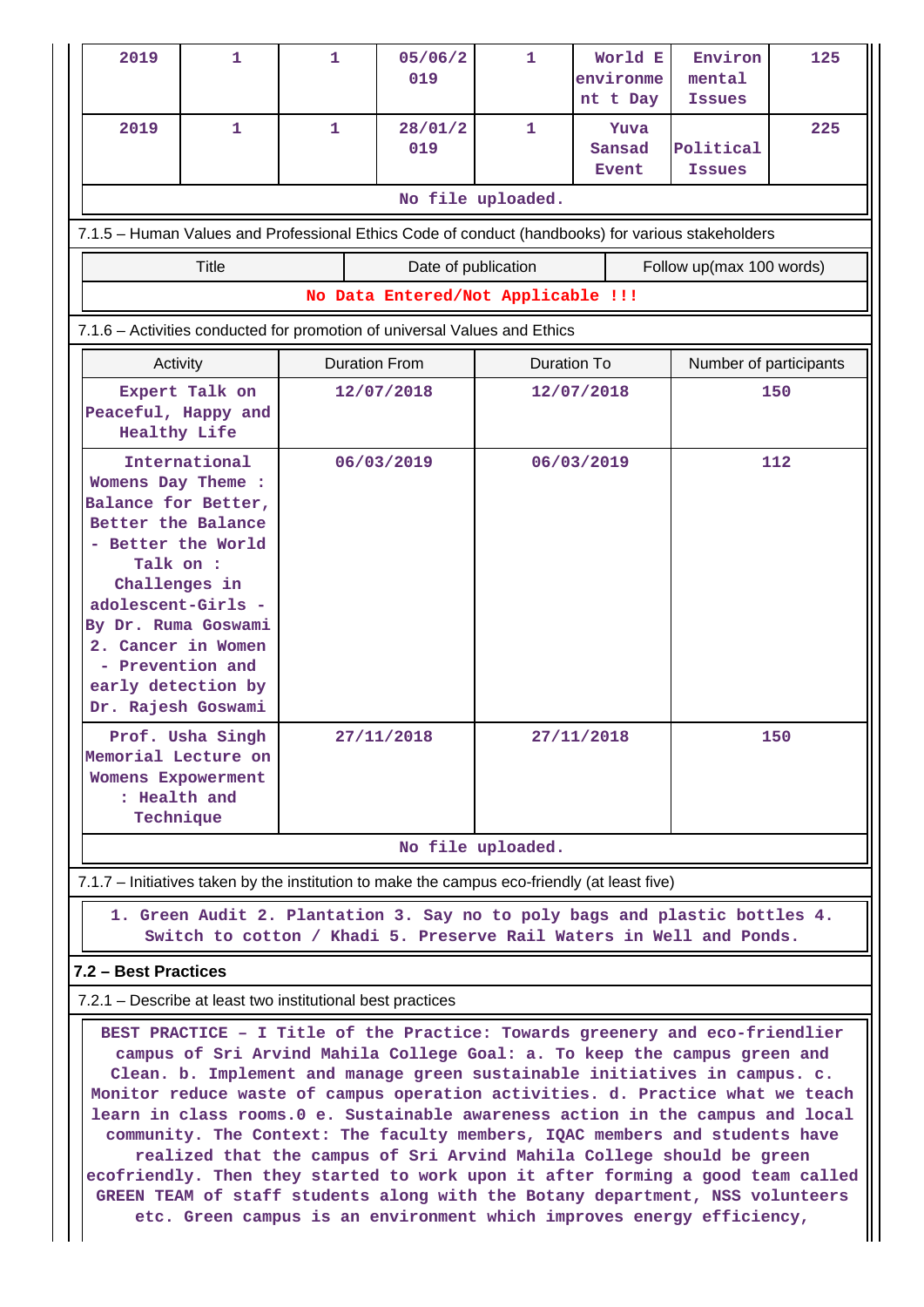**conserving resources enhancing environmental quality. Green campus also demonstrates its commitment to ecological sustainability through its various programmes projects. Still more number of trees to be planted. The green committee is planning to plant more number of trees in the campus. The Practice: The Green Committee is working towards this issue in the campus. The members of the committee involved NSS student volunteers for tree plantation. In addition other students are also involved on a particular day so that everyone participates in this campaign. Plantation of 45trees (with gabion) was done with the help of Forest Environment Department, Govt. of Bihar. All the trees were of flowering trees. And 185 more good plants along with medicinal plants have been planted. We started different initiatives i.e. Conducting Seminars and Workshops to enhance the knowledge of students, faculties and other members who are working in the College, Bye-Bye to plastic materials inside the Campus. No uses of plastic materials are being implemented by replacing the plastic cups, plates, bags, disposals etc. Waste management and water harvesting are started in the campus. Uniqueness: We ask the students to bring some seedlings or seeds at least one from their home or from nearby place and try to grow them in the college campus the management also helps the team to buy plants. Constraints: The challenging issue is maintaining the planted trees and to avoid plastics 100 because climate environmental effects. A Water problem is the only major constraint in this but this can also be overcome by planting drought resistant plant species. Evidence of Success Through project VRKSHA already 150 plants were planted and 200 dustbins were kept outside the buildings and dustbins for each class rooms were provided and students are advised to keep their class rooms clean and they are following it so that the campus is dust and dirt free. Problems Encountered and Resources Required Students are not following the advise sometimes due to which there exist some unclean situations in some places but they are duly monitored and rectified. BEST PRACTICE – II Title of the Practice: Women Empowering through Skill Development Counseling Goal: ? To give vocational, career oriented and technical education ? to privileged women to counsel and motivate women ? to lead a dignified life ? to empower women for changing fundamental aspects ? to sensitize women in general and society in particular about gender issues ? to create a mental climate for ensuring gender equity ? to contribute to national development The Context: The college is rooted firmly in the belief that no society can thrive if it excludes half the population of globe, namely women, from the onward march of progress. Ever since its inception in 1886, the college has been rendering valuable service for the emancipation and empowerment of women. Fully aware of the countless psycho-social pressures which are deeply embedded in attitudes, practices and behavior patterns across the world and adversely impact the well-being of women, SAMC seeks novel and practical ways to create more opportunities for empowering women. Issues like gender discrimination within family, lack of decision making powers and pressures of social attitudes cause acute depression and lead to unhappiness among women. The economic status of women which is in a pathetic condition** further limits the growth and development of women. Enhancing women<sub>n</sub>s economic **status is an important strategy for improving the welfare of Indian women living below poverty line. An effort is made to ameliorate the stress and limiting factors among women by helping women who could not complete their education due to familial, economic or social reasons. Vocational certificate courses are designed to equip lesser privileged women with skills to enable them to become economically independent and gain confidence. Skill development and vocational training in areas like textile designing, cosmetology, food preservation, basic computer basics, communication skills and classes in personality development which focus on entrepreneurial skills are provided to ensure employability. The Practice: As part of its mission of empowering women** through education and selfreliance, the college has established the Women<sub>n</sub>s **Studies Centre (under the aegis of UGC) and Women Empowerment Cell that are**